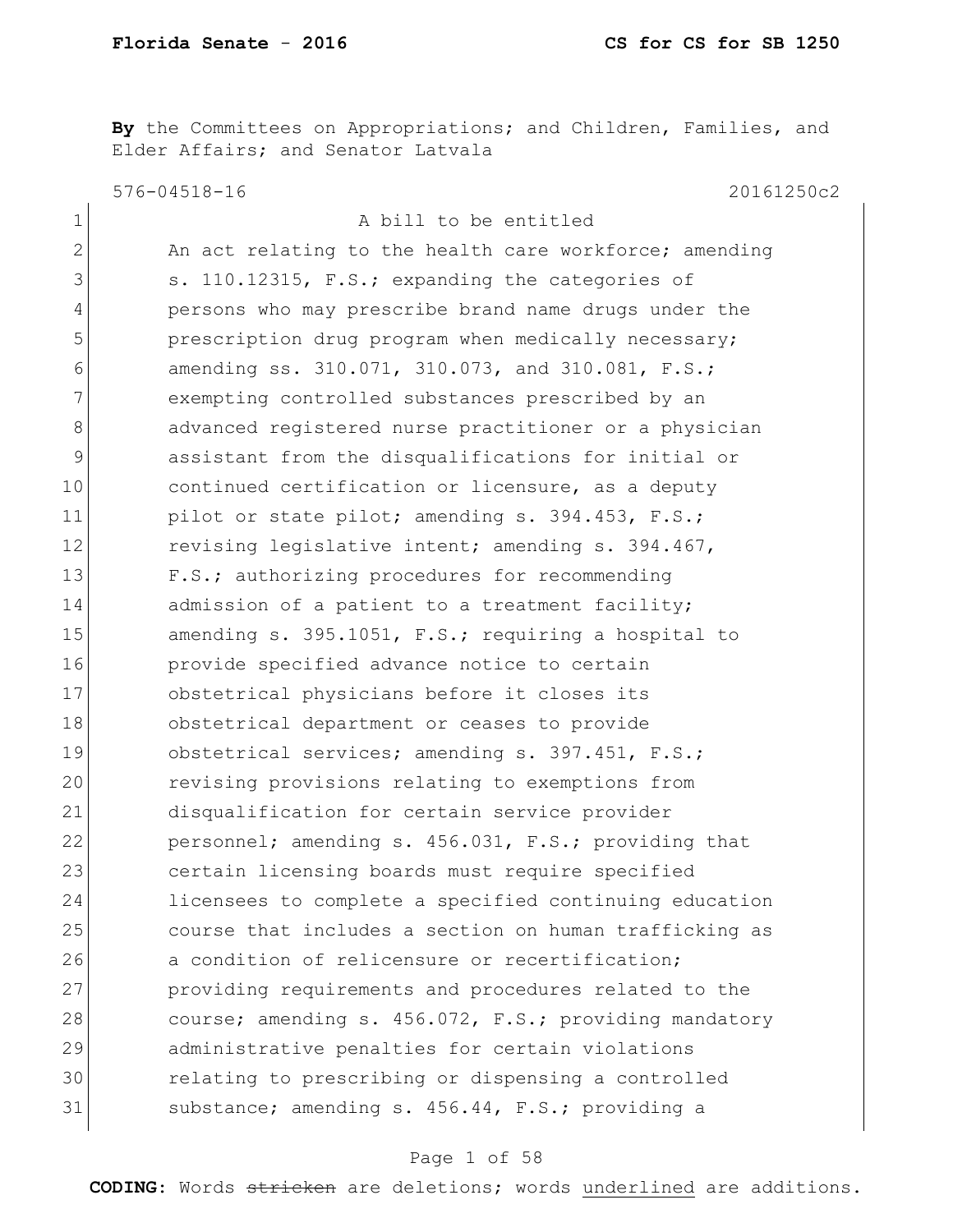|    | $576 - 04518 - 16$<br>20161250c2                       |
|----|--------------------------------------------------------|
| 32 | definition; deleting an obsolete date; requiring       |
| 33 | advanced registered nurse practitioners and physician  |
| 34 | assistants who prescribe controlled substances for     |
| 35 | certain pain to make a certain designation, comply     |
| 36 | with registration requirements, and follow specified   |
| 37 | standards of practice; providing applicability;        |
| 38 | amending ss. 458.3265 and 459.0137, F.S.; limiting the |
| 39 | authority to prescribe a controlled substance in a     |
| 40 | pain-management clinic only to a physician licensed    |
| 41 | under chapter 458 or chapter 459, F.S.; amending s.    |
| 42 | 458.347, F.S.; revising the required continuing        |
| 43 | education requirements for physician assistants;       |
| 44 | requiring that a specified formulary limit the         |
| 45 | prescription of certain controlled substances by       |
| 46 | physician assistants as of a specified date; amending  |
| 47 | s. 464.003, F.S.; redefining the term "advanced or     |
| 48 | specialized nursing practice"; deleting the joint      |
| 49 | committee established in the definition; amending s.   |
| 50 | 464.012, F.S.; requiring the Board of Nursing to       |
| 51 | establish a committee to recommend a formulary of      |
| 52 | controlled substances that may not be prescribed, or   |
| 53 | that may be prescribed only on a limited basis, by an  |
| 54 | advanced registered nurse practitioner; specifying the |
| 55 | membership of the committee; providing parameters for  |
| 56 | the formulary; requiring that the formulary be adopted |
| 57 | by board rule; specifying the process for amending the |
| 58 | formulary and imposing a burden of proof; limiting the |
| 59 | formulary's application in certain instances;          |
| 60 | requiring the board to adopt the committee's initial   |
|    |                                                        |

# Page 2 of 58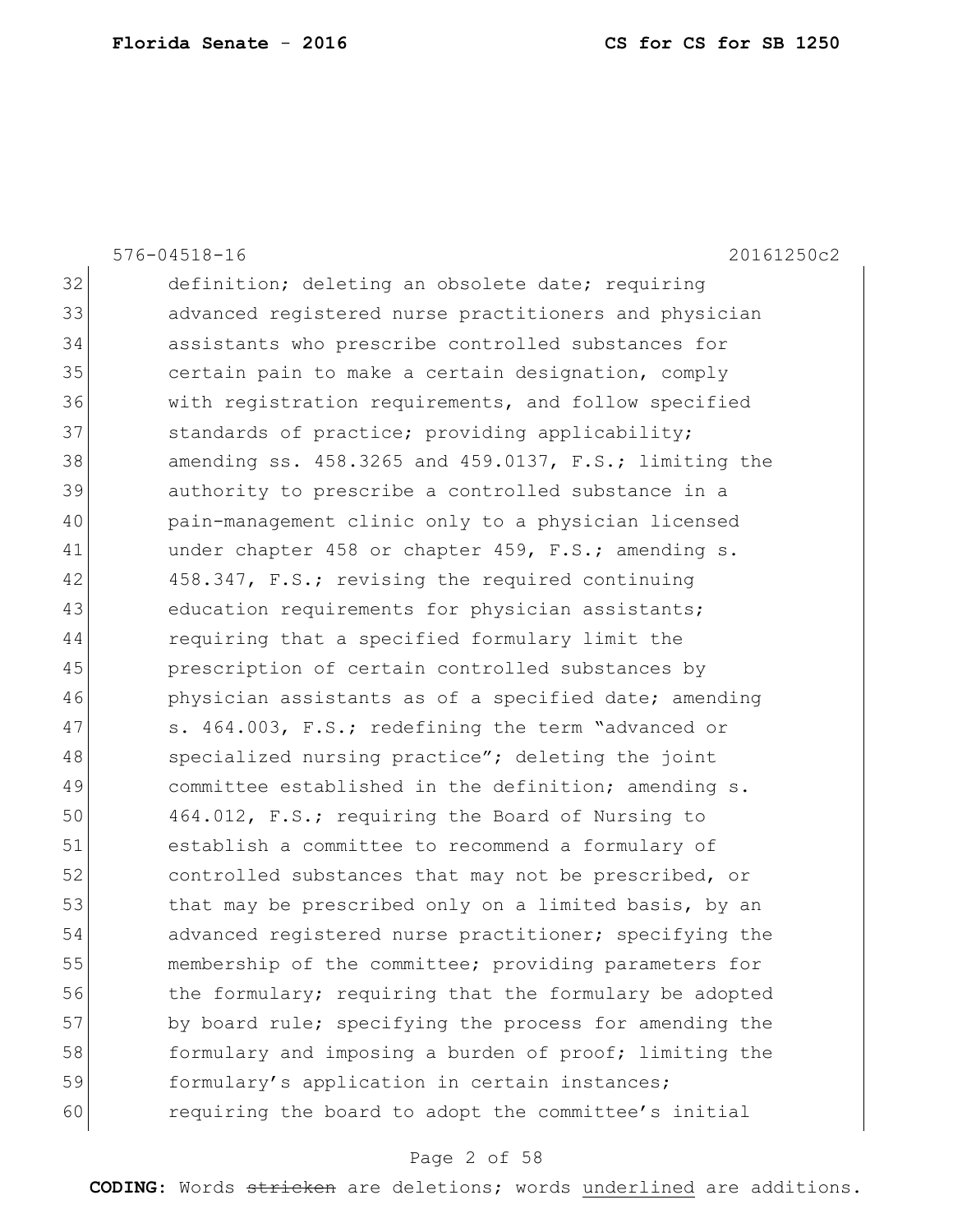|    | 20161250c2<br>$576 - 04518 - 16$                             |
|----|--------------------------------------------------------------|
| 61 | recommendations by a specified date; authorizing an          |
| 62 | advanced registered nurse practitioner to prescribe,         |
| 63 | dispense, administer, or order drugs, including              |
| 64 | certain controlled substances under certain                  |
| 65 | circumstances, as of a specified date; amending s.           |
| 66 | 464.013, F.S.; revising continuing education                 |
| 67 | requirements for renewal of a license or certificate;        |
| 68 | amending s. 464.018, F.S.; specifying acts that              |
| 69 | constitute grounds for denial of a license or for            |
| 70 | disciplinary action against an advanced registered           |
| 71 | nurse practitioner; amending s. 893.02, F.S.;                |
| 72 | redefining the term "practitioner" to include advanced       |
| 73 | registered nurse practitioners and physician                 |
| 74 | assistants under the Florida Comprehensive Drug Abuse        |
| 75 | Prevention and Control Act for the purpose of                |
| 76 | prescribing controlled substances if a certain               |
| 77 | requirement is met; amending s. 948.03, F.S.;                |
| 78 | providing that possession of drugs or narcotics              |
| 79 | prescribed by an advanced registered nurse                   |
| 80 | practitioner or a physician assistant does not violate       |
| 81 | a prohibition relating to the possession of drugs or         |
| 82 | narcotics during probation; amending ss. 458.348 and         |
| 83 | 459.025, F.S.; conforming provisions to changes made         |
| 84 | by the act; reenacting ss. $458.331(10)$ , $458.347(7)(q)$ , |
| 85 | 459.015(10), 459.022(7)(f), and 465.0158(5)(b), F.S.,        |
| 86 | relating to grounds for disciplinary action against          |
| 87 | certain licensed health care practitioners or                |
| 88 | applicants, physician assistant licensure, the               |
| 89 | imposition of penalties upon physician assistants by         |
|    |                                                              |

# Page 3 of 58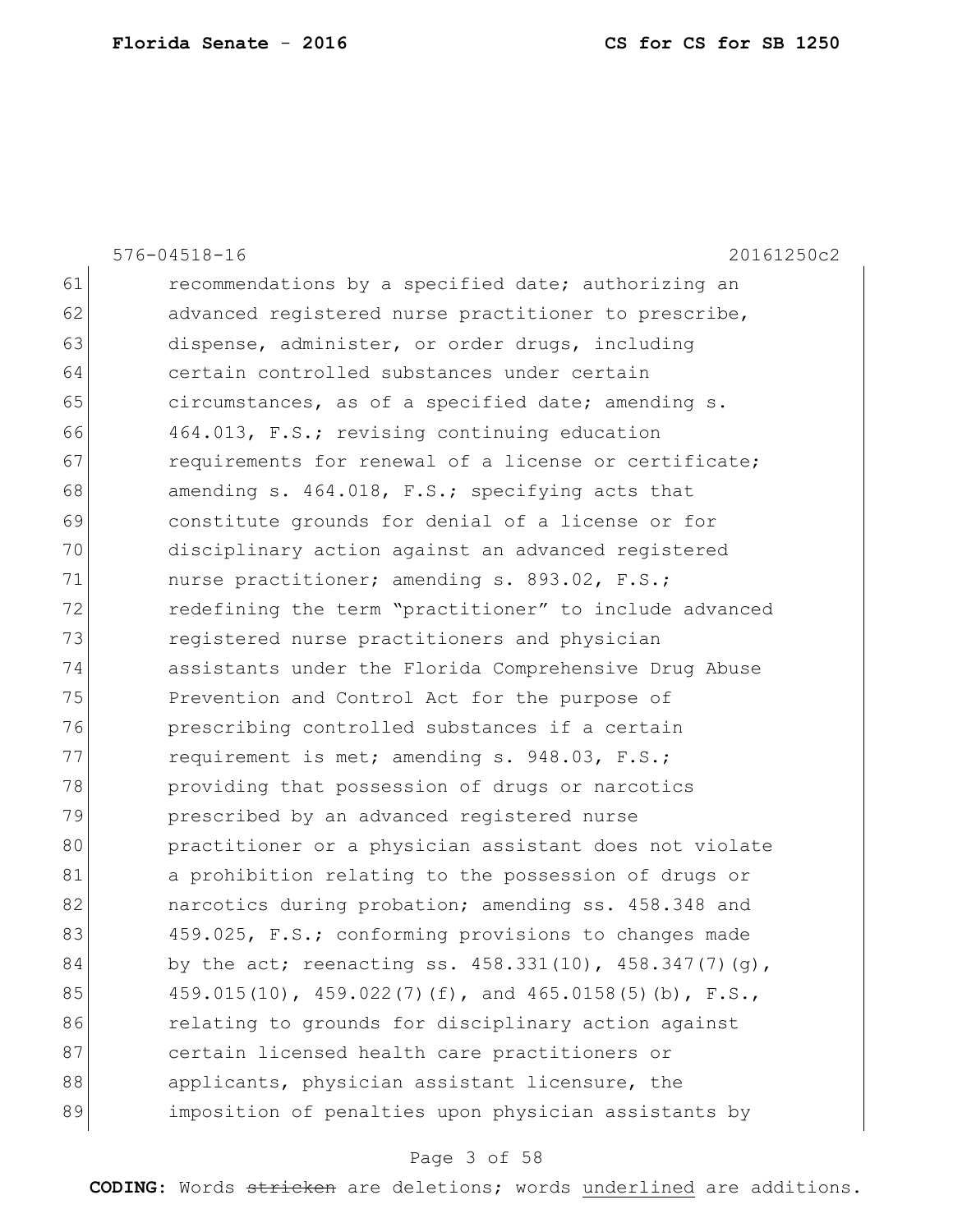| $576 - 04518 - 16$<br>20161250c2                             |
|--------------------------------------------------------------|
| the Board of Osteopathic Medicine, and nonresident           |
| sterile compounding permits, respectively, to                |
| incorporate the amendment made by the act to s.              |
| 456.072, F.S., in references thereto; reenacting ss.         |
| 456.072(1)(mm) and 466.02751, F.S., relating to              |
| grounds for discipline of certain licensed health care       |
| practitioners or applicants and dentist practitioner         |
| profiles, respectively, to incorporate the amendment         |
| made by the act to s. $456.44$ , F.S., in references         |
| thereto; reenacting ss. 458.303, 458.3475(7)(b),             |
| 459.022(4)(e) and (9)(c), and 459.023(7)(b), F.S.,           |
| relating to the nonapplicability of certain provisions       |
| to specified health care practitioners, and the duties       |
| of the Board of Medicine and the Board of Osteopathic        |
| Medicine with respect to anesthesiologist assistants,        |
| respectively, to incorporate the amendment made by the       |
| act to s. 458.347, F.S., in references thereto;              |
| reenacting ss. $456.041(1)$ (a) and $458.348(1)$ and $(2)$ , |
| F.S., relating to practitioner profiles and notice and       |
| standards for formal supervisory relationships,              |
| respectively, to incorporate the amendment made by the       |
| act to s. 464.012, F.S., in references thereto;              |
| reenacting s. 464.0205(7), F.S., relating to                 |
| certification as a retired volunteer nurse to                |
| incorporate the amendment made by the act to s.              |
| 464.013, F.S., in a reference thereto; reenacting ss.        |
| 320.0848(11), 464.008(2), 464.009(5), and                    |
| 464.0205(1)(b), (3), and (4)(b), F.S., relating to           |
| violations of provisions for disability parking,             |
|                                                              |

# Page 4 of 58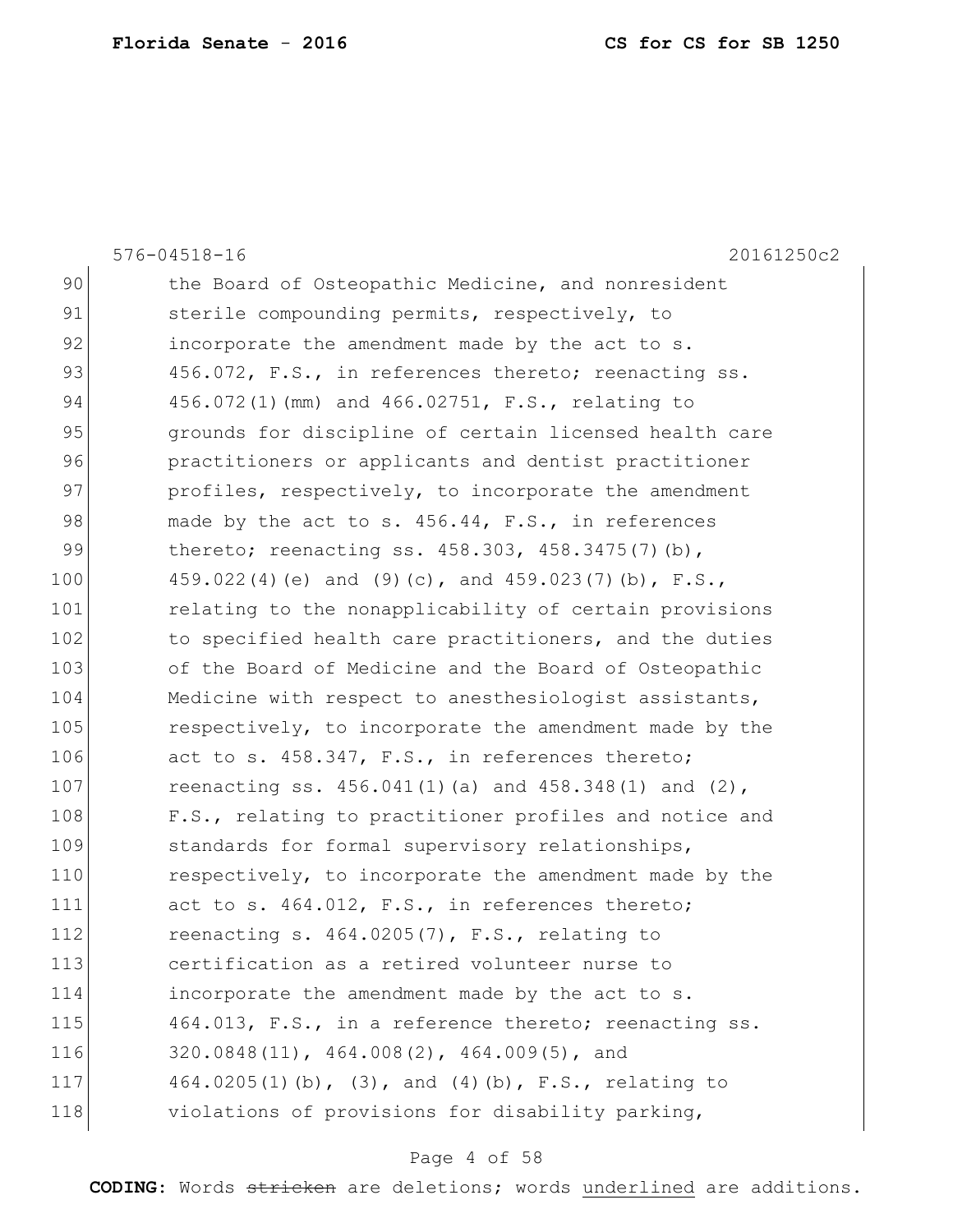|     | $576 - 04518 - 16$<br>20161250c2                                 |
|-----|------------------------------------------------------------------|
| 119 | licensure by examination of registered nurses and                |
| 120 | licensed practical nurses, licensure by endorsement to           |
| 121 | practice professional or practical nursing,                      |
| 122 | disciplinary actions against nursing applicants or               |
| 123 | licensees, and retired volunteer nurse certifications,           |
| 124 | respectively, to incorporate the amendment made by the           |
| 125 | act to s. 464.018, F.S., in references thereto;                  |
| 126 | reenacting s. 775.051, F.S., relating to exclusion as            |
| 127 | a defense and nonadmissibility as evidence of                    |
| 128 | voluntary intoxication to incorporate the amendment              |
| 129 | made by the act to s. 893.02, F.S., in a reference               |
| 130 | thereto; reenacting ss. $944.17(3)(a)$ , $948.001(8)$ , and      |
| 131 | $948.101(1)$ (e), F.S., relating to receipt by the state         |
| 132 | correctional system of certain persons sentenced to              |
| 133 | incarceration, the definition of the term "probation,"           |
| 134 | and the terms and conditions of community control,               |
| 135 | respectively, to incorporate the amendment made by the           |
| 136 | act to s. 948.03, F.S., in references thereto;                   |
| 137 | providing effective dates.                                       |
| 138 |                                                                  |
| 139 | Be It Enacted by the Legislature of the State of Florida:        |
| 140 |                                                                  |
| 141 | Section 1. Subsection (7) of section 110.12315, Florida          |
| 142 | Statutes, is amended to read:                                    |
| 143 | 110.12315 Prescription drug program. The state employees'        |
| 144 | prescription drug program is established. This program shall be  |
| 145 | administered by the Department of Management Services, according |
| 146 | to the terms and conditions of the plan as established by the    |
| 147 | relevant provisions of the annual General Appropriations Act and |
|     |                                                                  |

# Page 5 of 58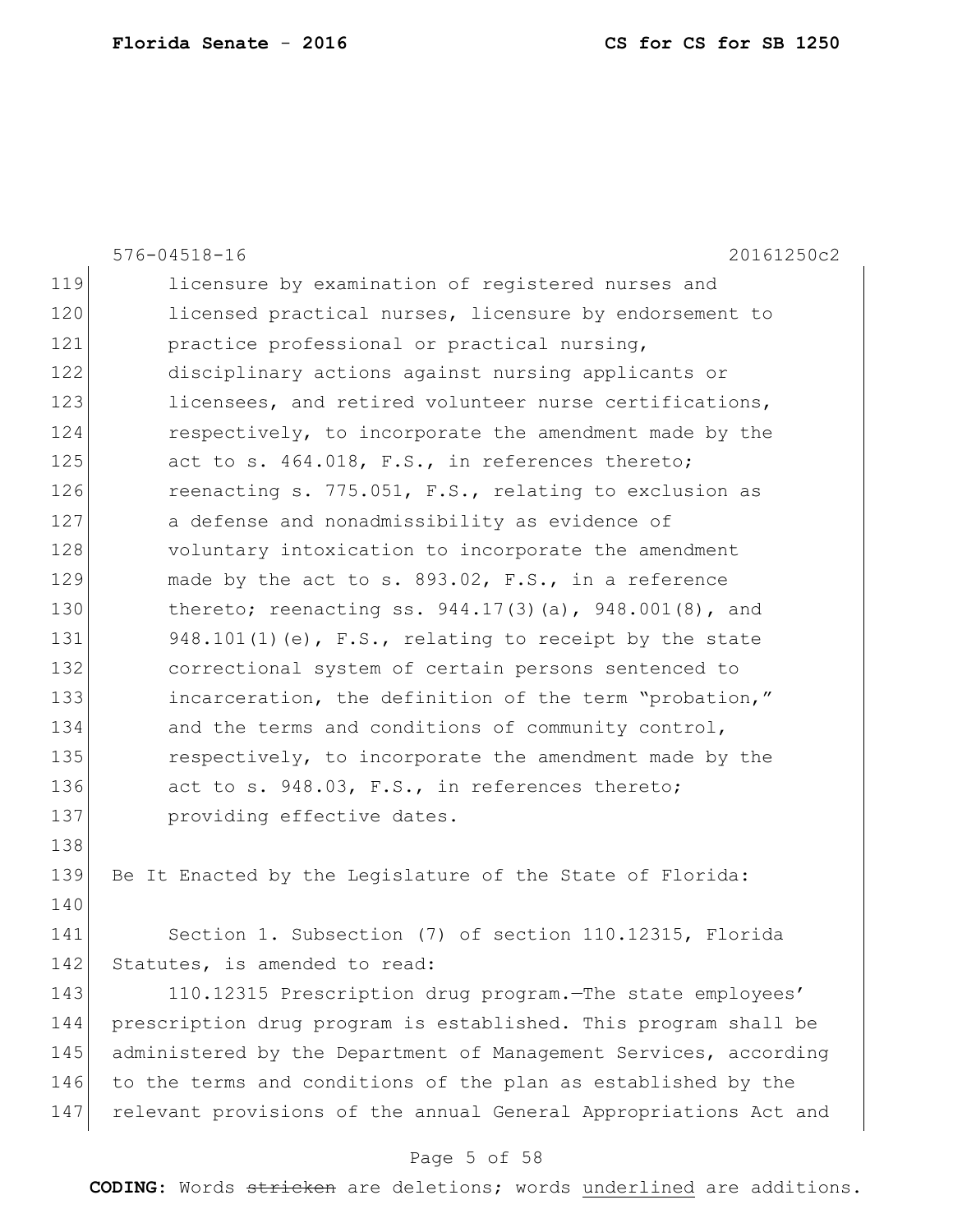576-04518-16 20161250c2 148 implementing legislation, subject to the following conditions: 149 (7) The department shall establish the reimbursement 150 schedule for prescription pharmaceuticals dispensed under the 151 program. Reimbursement rates for a prescription pharmaceutical 152 must be based on the cost of the generic equivalent drug if a 153 generic equivalent exists, unless the physician, advanced 154 registered nurse practitioner, or physician assistant 155 prescribing the pharmaceutical clearly states on the 156 prescription that the brand name drug is medically necessary or 157 that the drug product is included on the formulary of drug 158 products that may not be interchanged as provided in chapter 159 465, in which case reimbursement must be based on the cost of 160 the brand name drug as specified in the reimbursement schedule 161 adopted by the department.

162 Section 2. Paragraph (c) of subsection (1) of section 163 310.071, Florida Statutes, is amended, and subsection (3) of 164 that section is republished, to read:

165 310.071 Deputy pilot certification.-

166 (1) In addition to meeting other requirements specified in 167 this chapter, each applicant for certification as a deputy pilot 168 must:

169 (c) Be in good physical and mental health, as evidenced by 170 documentary proof of having satisfactorily passed a complete 171 physical examination administered by a licensed physician within 172 the preceding 6 months. The board shall adopt rules to establish 173 requirements for passing the physical examination, which rules 174 shall establish minimum standards for the physical or mental 175 capabilities necessary to carry out the professional duties of a 176 certificated deputy pilot. Such standards shall include zero

### Page 6 of 58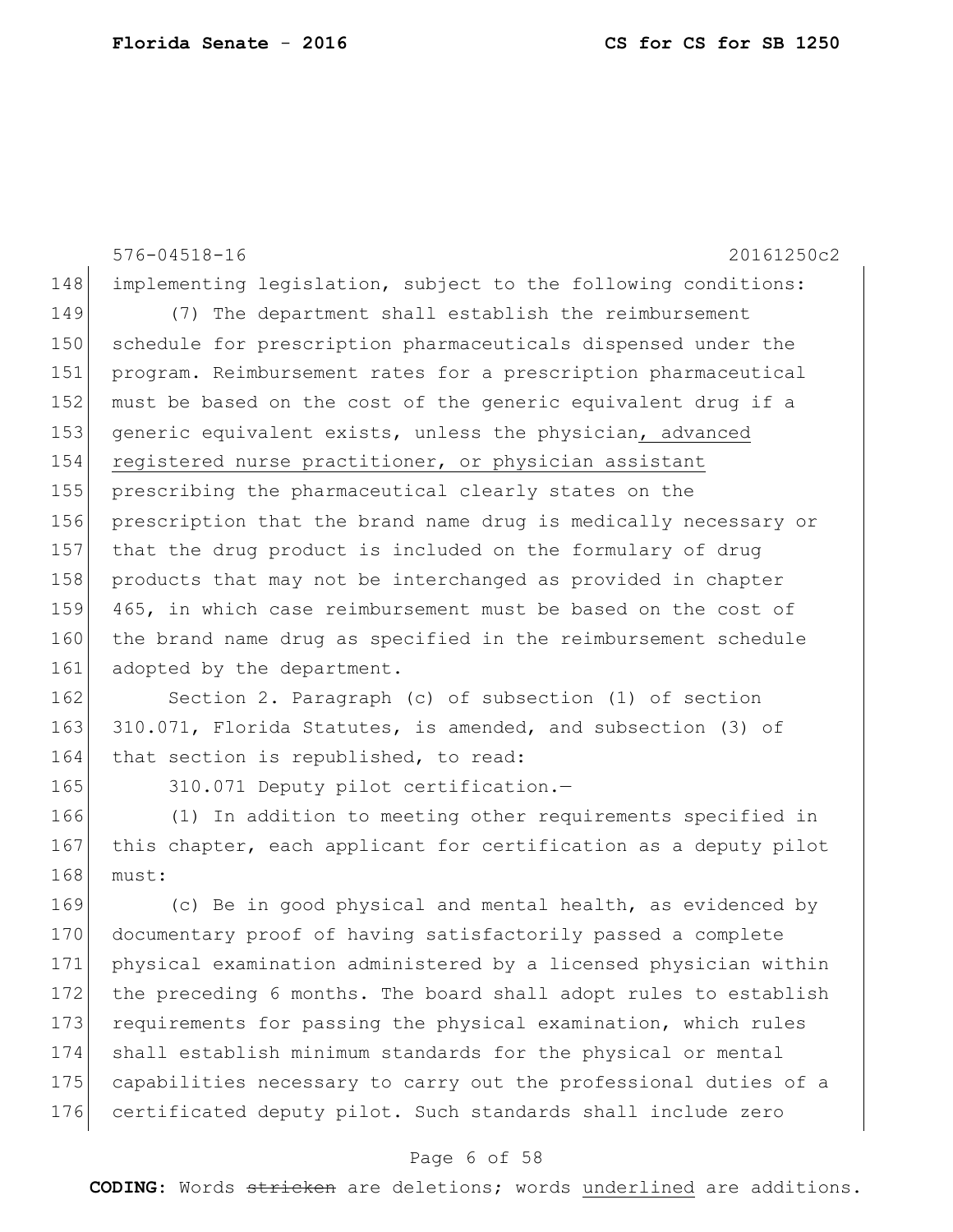576-04518-16 20161250c2 177 tolerance for any controlled substance regulated under chapter 178 893 unless that individual is under the care of a physician, 179 advanced registered nurse practitioner, or physician assistant 180 and that controlled substance was prescribed by that physician, 181 advanced registered nurse practitioner, or physician assistant. 182 To maintain eligibility as a certificated deputy pilot, each 183 certificated deputy pilot must annually provide documentary 184 proof of having satisfactorily passed a complete physical 185 examination administered by a licensed physician. The physician 186 must know the minimum standards and certify that the 187 certificateholder satisfactorily meets the standards. The 188 standards for certificateholders shall include a drug test.

189 (3) The initial certificate issued to a deputy pilot shall 190 be valid for a period of 12 months, and at the end of this 191 period, the certificate shall automatically expire and shall not 192 be renewed. During this period, the board shall thoroughly 193 evaluate the deputy pilot's performance for suitability to 194 continue training and shall make appropriate recommendations to 195 the department. Upon receipt of a favorable recommendation by 196 the board, the department shall issue a certificate to the 197 deputy pilot, which shall be valid for a period of 2 years. The 198 certificate may be renewed only two times, except in the case of 199 a fully licensed pilot who is cross-licensed as a deputy pilot 200 in another port, and provided the deputy pilot meets the 201 requirements specified for pilots in paragraph  $(1)(c)$ . 202 Section 3. Subsection (3) of section 310.073, Florida

203 Statutes, is amended to read:

204 310.073 State pilot licensing.—In addition to meeting other 205 requirements specified in this chapter, each applicant for

### Page 7 of 58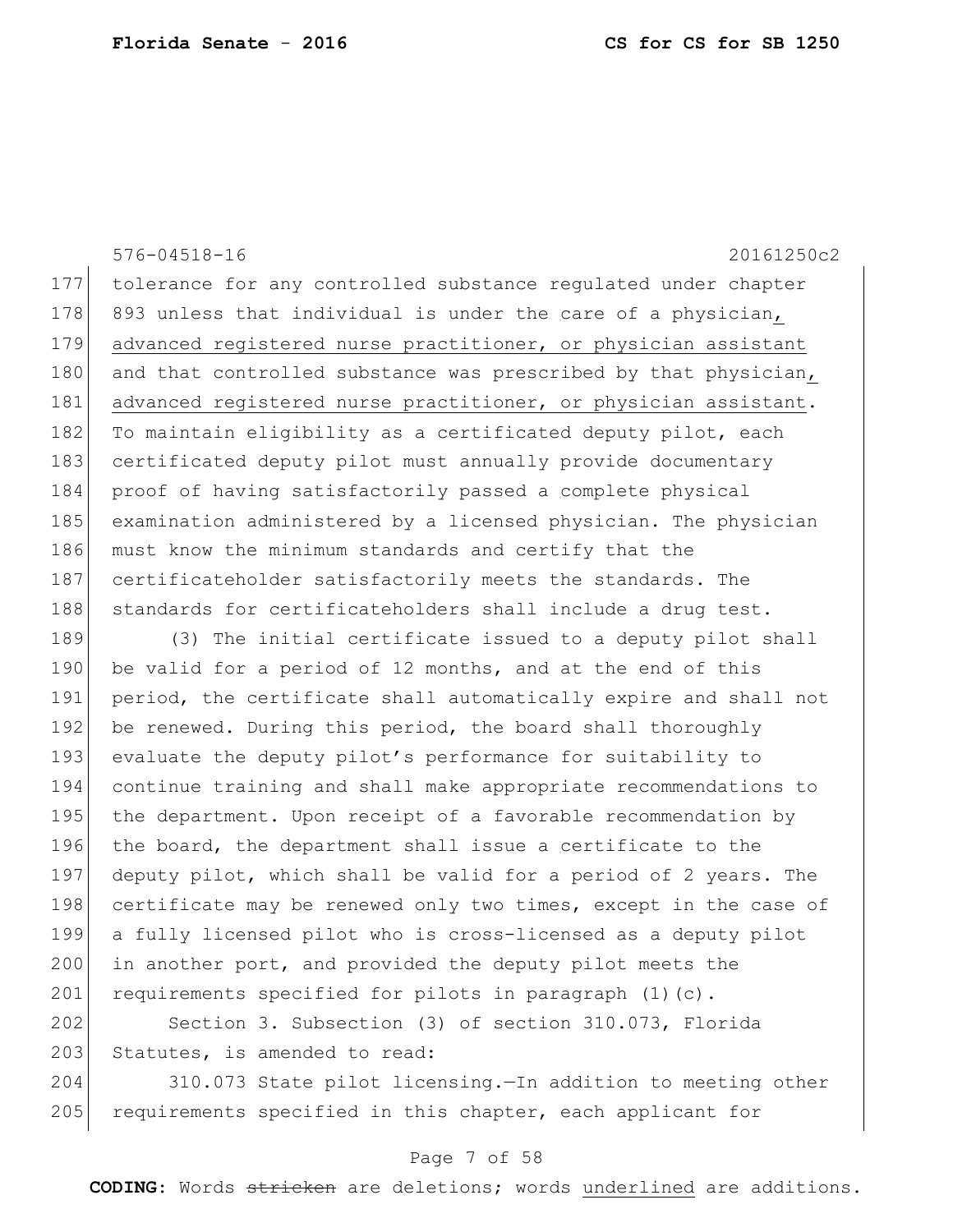576-04518-16 20161250c2 206 license as a state pilot must: 207 (3) Be in good physical and mental health, as evidenced by 208 documentary proof of having satisfactorily passed a complete 209 physical examination administered by a licensed physician within 210 the preceding 6 months. The board shall adopt rules to establish 211 requirements for passing the physical examination, which rules 212 shall establish minimum standards for the physical or mental 213 capabilities necessary to carry out the professional duties of a 214 licensed state pilot. Such standards shall include zero 215 tolerance for any controlled substance regulated under chapter 216 893 unless that individual is under the care of a physician, 217 advanced registered nurse practitioner, or physician assistant 218 and that controlled substance was prescribed by that physician, 219 advanced registered nurse practitioner, or physician assistant. 220 To maintain eligibility as a licensed state pilot, each licensed 221 state pilot must annually provide documentary proof of having 222 satisfactorily passed a complete physical examination 223 administered by a licensed physician. The physician must know 224 the minimum standards and certify that the licensee 225 satisfactorily meets the standards. The standards for licensees 226 shall include a drug test. 227 Section 4. Paragraph (b) of subsection (3) of section 228 310.081, Florida Statutes, is amended to read:

229 310.081 Department to examine and license state pilots and 230 certificate deputy pilots; vacancies.-

231 (3) Pilots shall hold their licenses or certificates 232 pursuant to the requirements of this chapter so long as they:

233 (b) Are in good physical and mental health as evidenced by 234 documentary proof of having satisfactorily passed a physical

### Page 8 of 58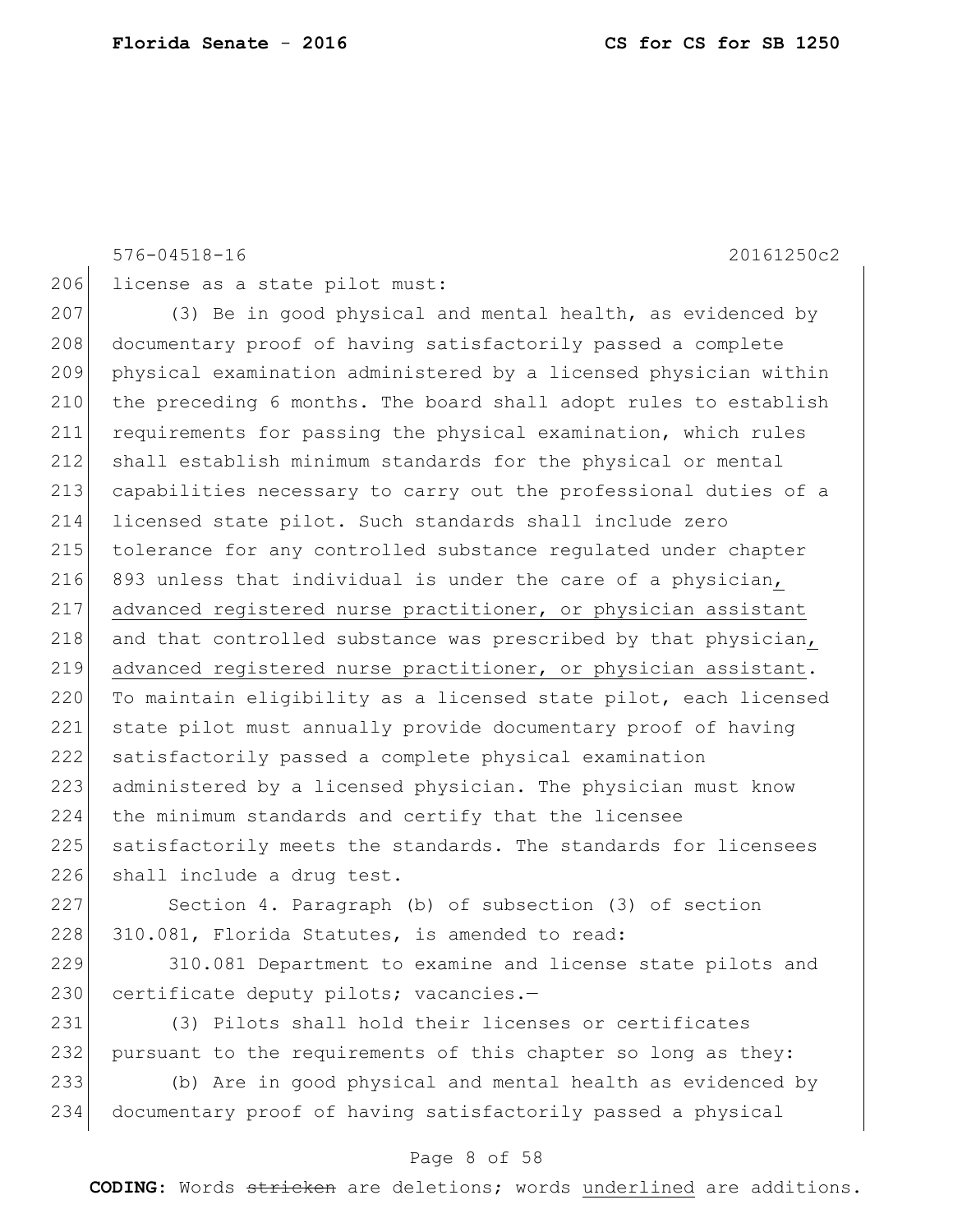|     | $576 - 04518 - 16$<br>20161250c2                                 |
|-----|------------------------------------------------------------------|
| 235 | examination administered by a licensed physician or physician    |
| 236 | assistant within each calendar year. The board shall adopt rules |
| 237 | to establish requirements for passing the physical examination,  |
| 238 | which rules shall establish minimum standards for the physical   |
| 239 | or mental capabilities necessary to carry out the professional   |
| 240 | duties of a licensed state pilot or a certificated deputy pilot. |
| 241 | Such standards shall include zero tolerance for any controlled   |
| 242 | substance regulated under chapter 893 unless that individual is  |
| 243 | under the care of a physician, advanced registered nurse         |
| 244 | practitioner, or physician assistant and that controlled         |
| 245 | substance was prescribed by that physician, advanced registered  |
| 246 | nurse practitioner, or physician assistant. To maintain          |
| 247 | eligibility as a certificated deputy pilot or licensed state     |
| 248 | pilot, each certificated deputy pilot or licensed state pilot    |
| 249 | must annually provide documentary proof of having satisfactorily |
| 250 | passed a complete physical examination administered by a         |
| 251 | licensed physician. The physician must know the minimum          |
| 252 | standards and certify that the certificateholder or licensee     |
| 253 | satisfactorily meets the standards. The standards for            |
| 254 | certificateholders and for licensees shall include a drug test.  |
| 255 |                                                                  |
| 256 | Upon resignation or in the case of disability permanently        |
| 257 | affecting a pilot's ability to serve, the state license or       |
| 258 | certificate issued under this chapter shall be revoked by the    |
| 259 | department.                                                      |

260 Section 5. Section 394.453, Florida Statutes, is amended to read:

262 394.453 Legislative intent.-It is the intent of the 263 Legislature to authorize and direct the Department of Children

### Page 9 of 58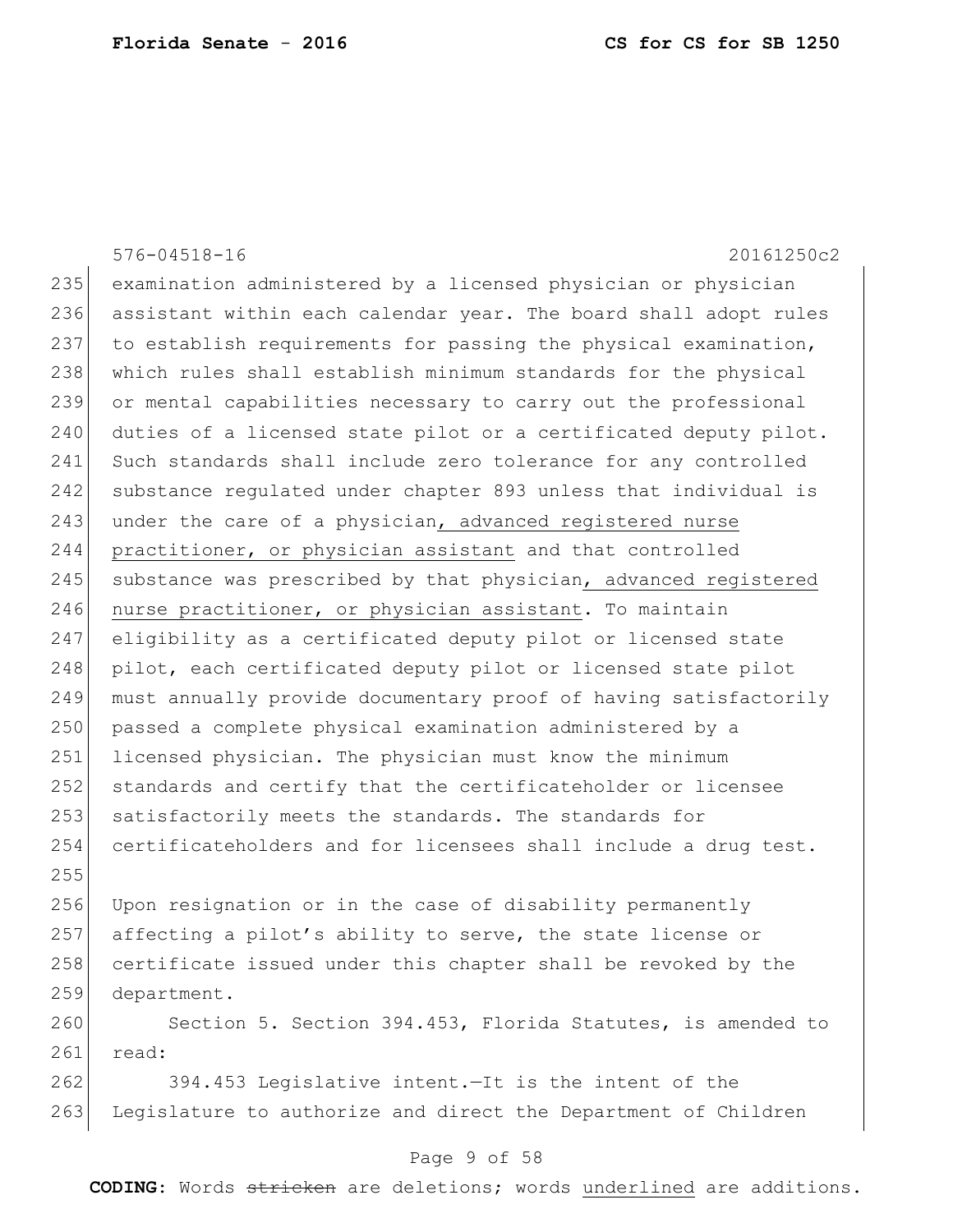576-04518-16 20161250c2 264 and Families to evaluate, research, plan, and recommend to the 265 Governor and the Legislature programs designed to reduce the 266 occurrence, severity, duration, and disabling aspects of mental, 267 emotional, and behavioral disorders. It is the intent of the 268 Legislature that treatment programs for such disorders shall 269 include, but not be limited to, comprehensive health, social, 270 educational, and rehabilitative services to persons requiring 271 intensive short-term and continued treatment in order to 272 encourage them to assume responsibility for their treatment and 273 recovery. It is intended that such persons be provided with 274 emergency service and temporary detention for evaluation when 275 required; that they be admitted to treatment facilities on a 276 voluntary basis when extended or continuing care is needed and  $277$  unavailable in the community; that involuntary placement be 278 provided only when expert evaluation determines that it is 279 necessary; that any involuntary treatment or examination be 280 accomplished in a setting which is clinically appropriate and 281 most likely to facilitate the person's return to the community 282 as soon as possible; and that individual dignity and human 283 rights be quaranteed to all persons who are admitted to mental 284 health facilities or who are being held under s. 394.463. It is 285 the further intent of the Legislature that the least restrictive 286 means of intervention be employed based on the individual needs 287 of each person, within the scope of available services. It is 288 | the policy of this state that the use of restraint and seclusion 289 on clients is justified only as an emergency safety measure to 290 be used in response to imminent danger to the client or others. 291 It is, therefore, the intent of the Legislature to achieve an 292 ongoing reduction in the use of restraint and seclusion in

### Page 10 of 58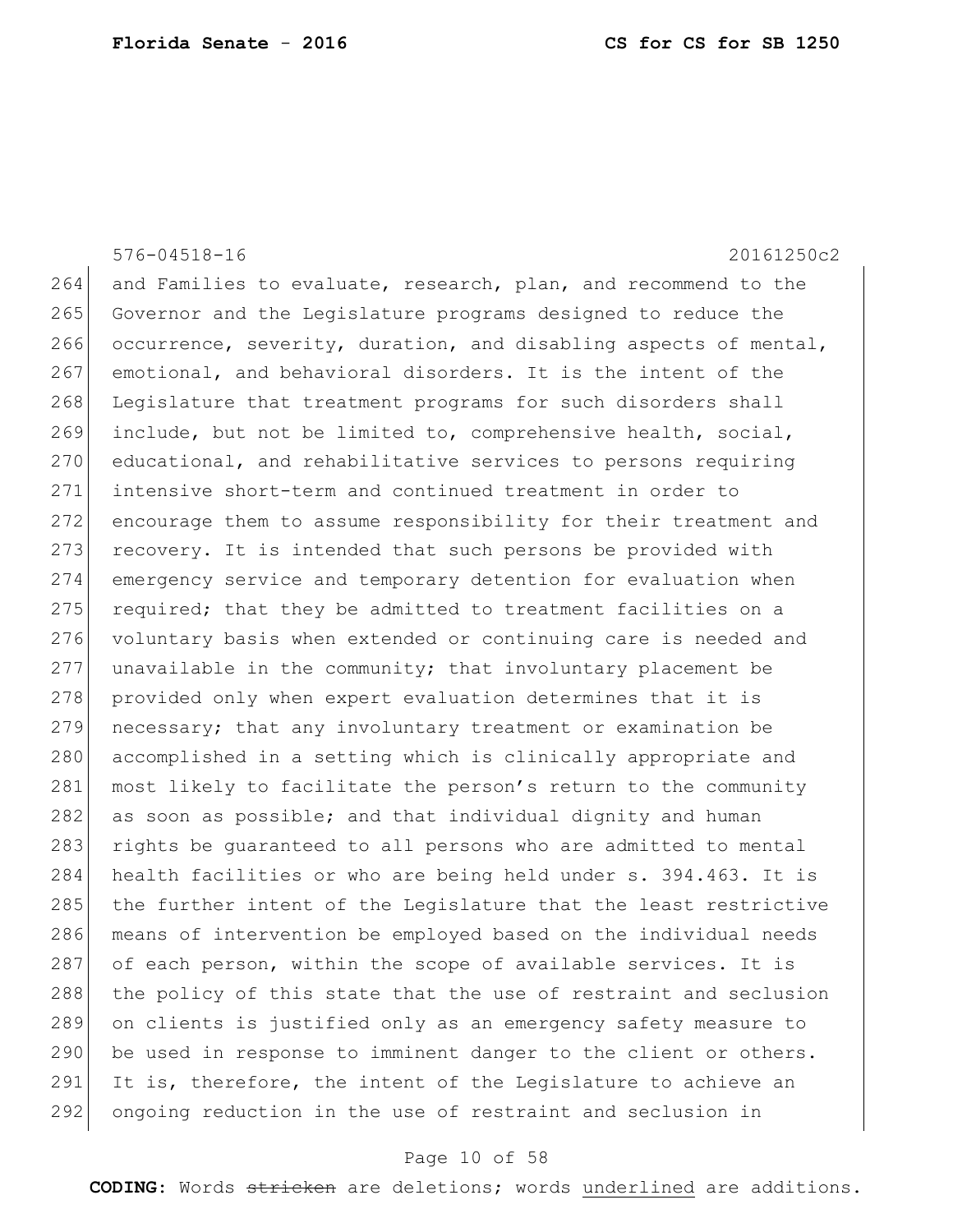576-04518-16 20161250c2 293 programs and facilities serving persons with mental illness. The 294 Legislature further finds the need for additional psychiatrists 295 to be of critical state concern and recommends the establishment 296 of an additional psychiatry program to be offered by one of 297 Florida's schools of medicine currently not offering psychiatry. 298 The program shall seek to integrate primary care and psychiatry 299 and other evolving models of care for persons with mental health 300 and substance use disorders. Additionally, the Legislature finds 301 that the use of telemedicine for patient evaluation, case 302 management, and ongoing care will improve management of patient 303 care and reduce costs of transportation.

304 Section 6. Subsection (2) of section 394.467, Florida 305 Statutes, is amended to read:

306 394.467 Involuntary inpatient placement.—

 (2) ADMISSION TO A TREATMENT FACILITY.—A patient may be 308 retained by a receiving facility or involuntarily placed in a treatment facility upon the recommendation of the administrator of the receiving facility where the patient has been examined and after adherence to the notice and hearing procedures provided in s. 394.4599. The recommendation must be supported by the opinion of a psychiatrist and the second opinion of a clinical psychologist or another psychiatrist, both of whom have personally examined the patient within the preceding 72 hours, that the criteria for involuntary inpatient placement are met. However, in a county that has a population of fewer than 50,000, if the administrator certifies that a psychiatrist or clinical psychologist is not available to provide the second opinion, the second opinion may be provided by a licensed physician who has postgraduate training and experience in diagnosis and treatment

### Page 11 of 58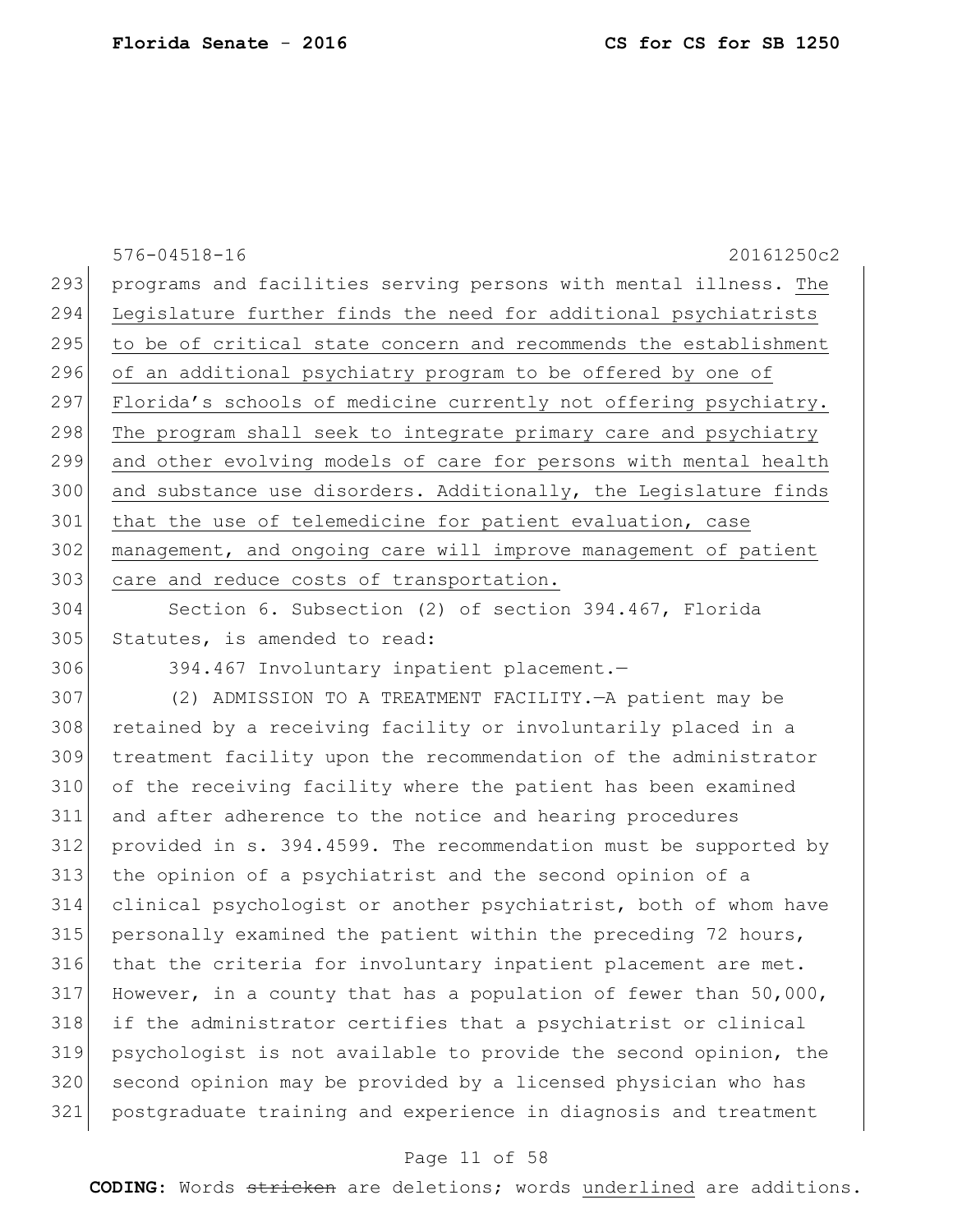|     | $576 - 04518 - 16$<br>20161250c2                                 |
|-----|------------------------------------------------------------------|
| 322 | of mental and nervous disorders or by a psychiatric nurse. Any   |
| 323 | second opinion authorized in this subsection may be conducted    |
| 324 | through a face-to-face examination, in person or by electronic   |
| 325 | means. Such recommendation shall be entered on an involuntary    |
| 326 | inpatient placement certificate that authorizes the receiving    |
| 327 | facility to retain the patient pending transfer to a treatment   |
| 328 | facility or completion of a hearing.                             |
| 329 | Section 7. Section 395.1051, Florida Statutes, is amended        |
| 330 | to read:                                                         |
| 331 | 395.1051 Duty to notify patients and physicians.-                |
| 332 | (1) An appropriately trained person designated by each           |
| 333 | licensed facility shall inform each patient, or an individual    |
| 334 | identified pursuant to s. 765.401(1), in person about adverse    |
| 335 | incidents that result in serious harm to the patient.            |
| 336 | Notification of outcomes of care which that result in harm to    |
| 337 | the patient under this section does shall not constitute an      |
| 338 | acknowledgment or admission of liability and may not, nor can it |
| 339 | be introduced as evidence.                                       |
| 340 | (2) A hospital shall notify each obstetrical physician who       |
| 341 | has privileges at the hospital at least 90 days before the       |
| 342 | hospital closes its obstetrical department or ceases to provide  |
| 343 | obstetrical services.                                            |
| 344 | Section 8. Paragraphs (e) and (f) of subsection (1) and          |
| 345 | paragraph (b) of subsection (4) of section 397.451, Florida      |
| 346 | Statutes, are amended to read:                                   |
| 347 | 397.451 Background checks of service provider personnel.-        |
| 348 | (1) PERSONNEL BACKGROUND CHECKS; REQUIREMENTS AND                |
| 349 | EXCEPTIONS.-                                                     |
| 350 | (e) Personnel employed directly or under contract with the       |
|     | Page 12 of 58                                                    |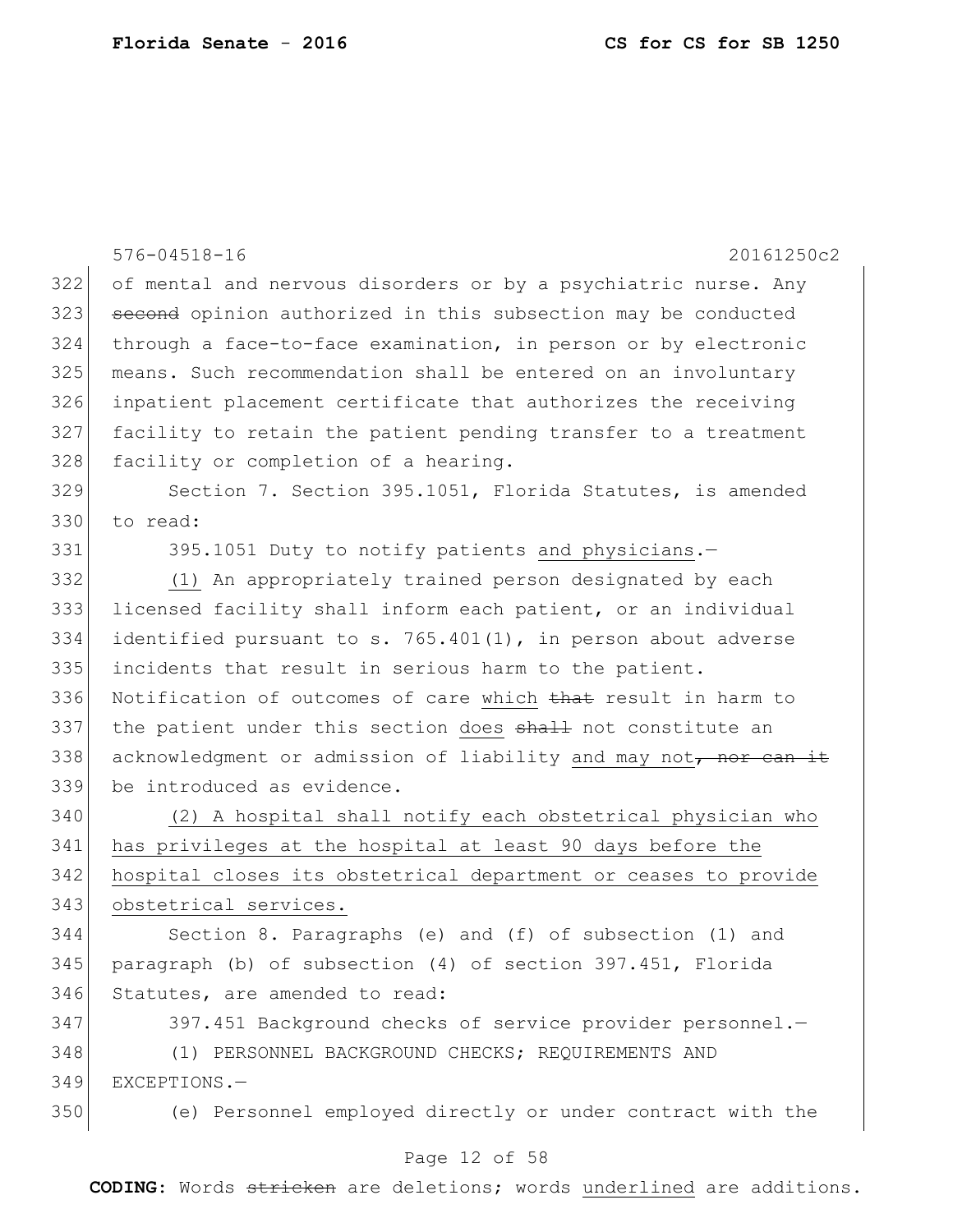|     | $576 - 04518 - 16$<br>20161250c2                                 |
|-----|------------------------------------------------------------------|
| 351 | Department of Corrections in an inmate substance abuse program   |
| 352 | who have direct contact with unmarried inmates under the age of  |
| 353 | 18 or with inmates who are developmentally disabled are exempt   |
| 354 | from the fingerprinting and background check requirements of     |
| 355 | this section unless they have direct contact with unmarried      |
| 356 | inmates under the age of 18 or with inmates who are              |
| 357 | developmentally disabled.                                        |
| 358 | (f) Service provider personnel who request an exemption          |
| 359 | from disqualification must submit the request within 30 days     |
| 360 | after being notified of the disqualification. If 5 years or more |
| 361 | have elapsed since the most recent disqualifying offense,        |
| 362 | service provider personnel may work with adults with substance   |
| 363 | use disorders under the supervision of a qualified professional  |
| 364 | licensed under chapter 490 or chapter 491 or a master's level    |
| 365 | certified addiction professional until the agency makes a final  |
| 366 | determination regarding the request for an exemption from        |
| 367 | disqualification Upon notification of the disqualification, the  |
| 368 | service provider shall comply with requirements regarding        |
| 369 | exclusion from employment in s. 435.06.                          |
| 370 | (4) EXEMPTIONS FROM DISQUALIFICATION.-                           |
|     |                                                                  |

 (b) Since rehabilitated substance abuse impaired persons are effective in the successful treatment and rehabilitation of 373 individuals with substance use disorders substance abuse 374 impaired adolescents, for service providers which treat 375 adolescents 13 years of age and older, service provider 376 personnel whose background checks indicate crimes under s. 377 817.563, s. 893.13, or s. 893.147 may be exempted from disqualification from employment pursuant to this paragraph. 379 Section 9. Effective July 1, 2016, section 456.031, Florida

### Page 13 of 58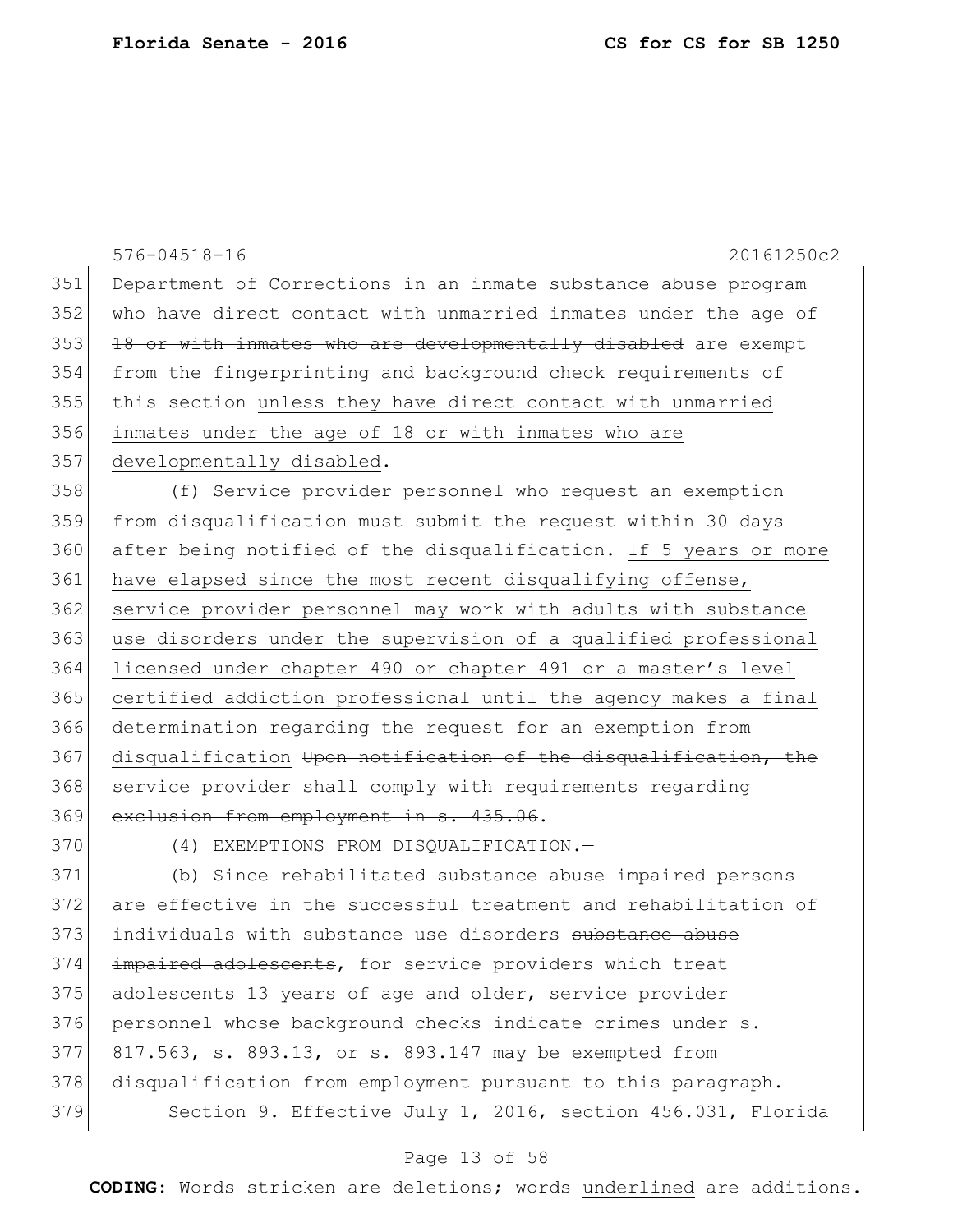576-04518-16 20161250c2 380 Statutes, is amended to read: 381 456.031 Requirement for instruction on domestic violence 382 and human trafficking.-383 (1)(a) The appropriate board shall require each person 384 licensed or certified under chapter 458, chapter 459, part I of 385 chapter 464, chapter 466, chapter 467, chapter 490, or chapter 386 491 to complete a 2-hour continuing education course, approved 387 by the board, on domestic violence, as defined in s. 741.28, and 388 on human trafficking, as defined in s.  $787.06(2)$ , as part of 389 every third biennial relicensure or recertification. 390 1. The domestic violence section of the course must shall 391 consist of data and information on the number of patients in 392 that professional's practice who are likely to be victims of 393 domestic violence and the number who are likely to be 394 perpetrators of domestic violence, screening procedures for 395 determining whether a patient has any history of being either a 396 victim or a perpetrator of domestic violence, and instruction on  $397$  how to provide such patients with information on, or how to 398 refer such patients to, resources in the local community, such 399 as domestic violence centers and other advocacy groups, that 400 provide legal aid, shelter, victim counseling, batterer 401 counseling, or child protection services. 402 2. The human trafficking section of the course must consist 403 of data and information on the types of human trafficking, such 404 as labor and sex, and the extent of human trafficking; factors 405 that place a person at greater risk for being a victim of human

406 trafficking; management of medical records of patients who are 407 human trafficking victims; patient safety and security; public

408 and private social services available for rescue, food,

### Page 14 of 58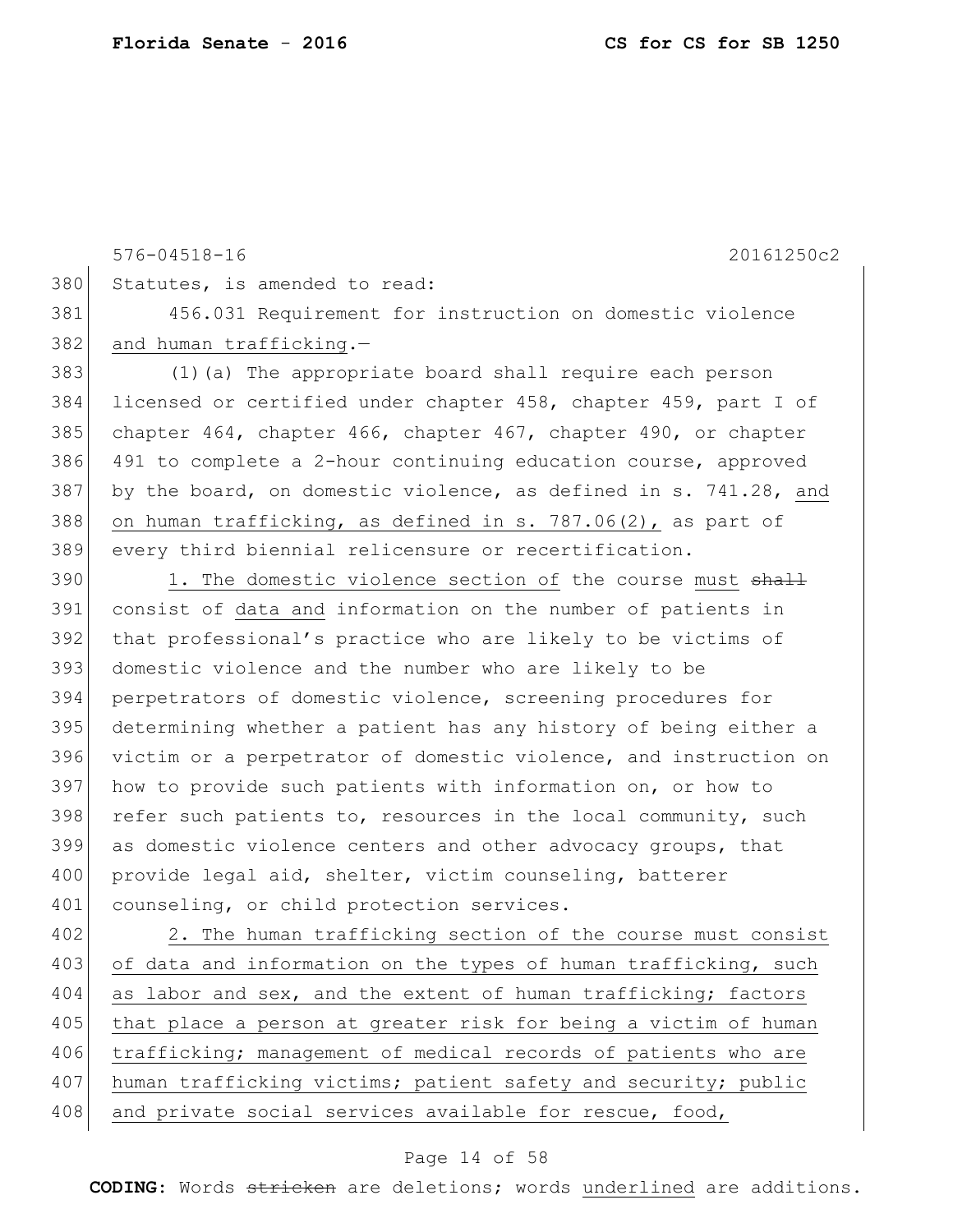576-04518-16 20161250c2 409 clothing, and shelter referrals; hotlines for reporting human 410 trafficking maintained by the National Human Trafficking 411 Resource Center and the United States Department of Homeland 412 Security; validated assessment tools for identifying human 413 trafficking victims and general indicators that a person may be 414 a victim of human trafficking; procedures for sharing 415 information related to human trafficking with a patient; and 416 referral options for legal and social services.

417 (b) Each such licensee or certificateholder shall submit 418 confirmation of having completed the continuing education such 419 course, on a form provided by the board, when submitting fees 420 for every third biennial relicensure or recertification renewal.

421 (c) The board may approve additional equivalent courses 422 that may be used to satisfy the requirements of paragraph (a). 423 Each licensing board that requires a licensee to complete a 424 continuing education an educational course pursuant to this 425 subsection may include the hour required for completion of the 426 course in the total hours of continuing education required by 427 law for the such profession, unless the continuing education 428 requirements for the such profession consist of fewer than 30 429 hours of continuing education biennially.

430 (d) Any person holding two or more licenses subject to the 431 provisions of this subsection must shall be permitted to show 432 proof of completion of having taken one board-approved course on 433 domestic violence and human trafficking, for purposes of 434 relicensure or recertification for additional licenses.

435 (e) Failure to comply with the requirements of this 436 subsection shall constitute grounds for disciplinary action 437 under each respective practice act and under  $s. 456.072(1)(k)$ .

### Page 15 of 58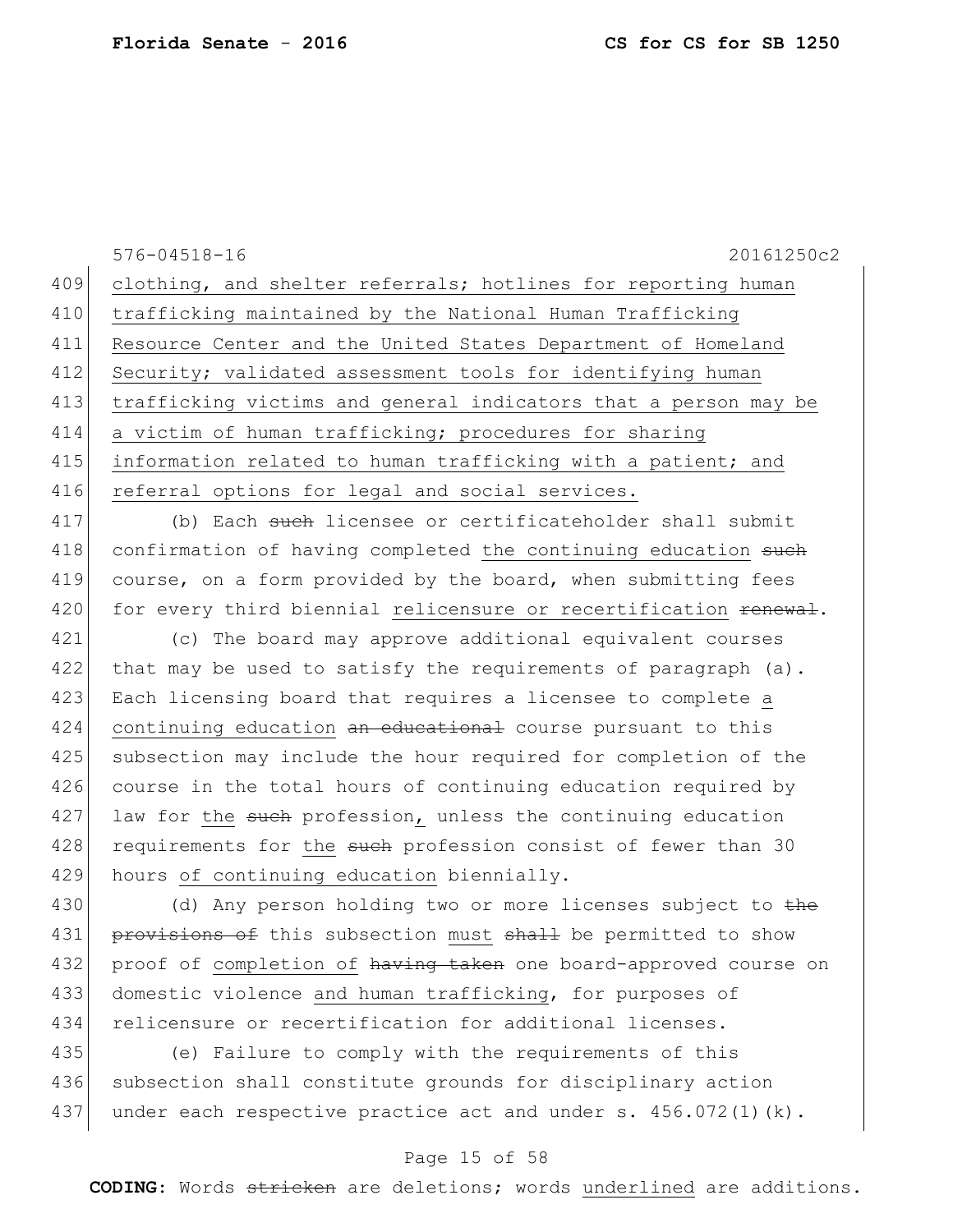|     | $576 - 04518 - 16$<br>20161250c2                                 |
|-----|------------------------------------------------------------------|
| 438 | In addition to discipline by the board, the licensee shall be    |
| 439 | required to complete the board-approved such course under this   |
| 440 | subsection.                                                      |
| 441 | (2) Each board may adopt rules to carry out the provisions       |
| 442 | of this section by July 1, 2017.                                 |
| 443 | Section 10. Subsection (7) of section 456.072, Florida           |
| 444 | Statutes, is amended to read:                                    |
| 445 | 456.072 Grounds for discipline; penalties; enforcement.-         |
| 446 | (7) Notwithstanding subsection (2), upon a finding that a        |
| 447 | physician has prescribed or dispensed a controlled substance, or |
| 448 | caused a controlled substance to be prescribed or dispensed, in  |
| 449 | a manner that violates the standard of practice set forth in s.  |
| 450 | 458.331(1)(q) or (t), s. 459.015(1)(t) or (x), s. 461.013(1)(o)  |
| 451 | or (s), or s. $466.028(1)$ (p) or $(x)$ , or that an advanced    |
| 452 | registered nurse practitioner has prescribed or dispensed a      |
| 453 | controlled substance, or caused a controlled substance to be     |
| 454 | prescribed or dispensed in a manner that violates the standard   |
| 455 | of practice set forth in s. 464.018(1)(n) or s. 464.018(1)(p)6., |
| 456 | the physician or advanced registered nurse practitioner shall be |
| 457 | suspended for a period of not less than 6 months and pay a fine  |
| 458 | of not less than \$10,000 per count. Repeated violations shall   |
| 459 | result in increased penalties.                                   |
| 460 | Section 11. Section 456.44, Florida Statutes, is amended to      |
| 461 | read:                                                            |
| 462 | 456.44 Controlled substance prescribing.-                        |
| 463 | (1) DEFINITIONS. - As used in this section, the term:            |
| 464 | (a) "Addiction medicine specialist" means a board-certified      |
|     |                                                                  |

465 psychiatrist with a subspecialty certification in addiction 466 medicine or who is eligible for such subspecialty certification

### Page 16 of 58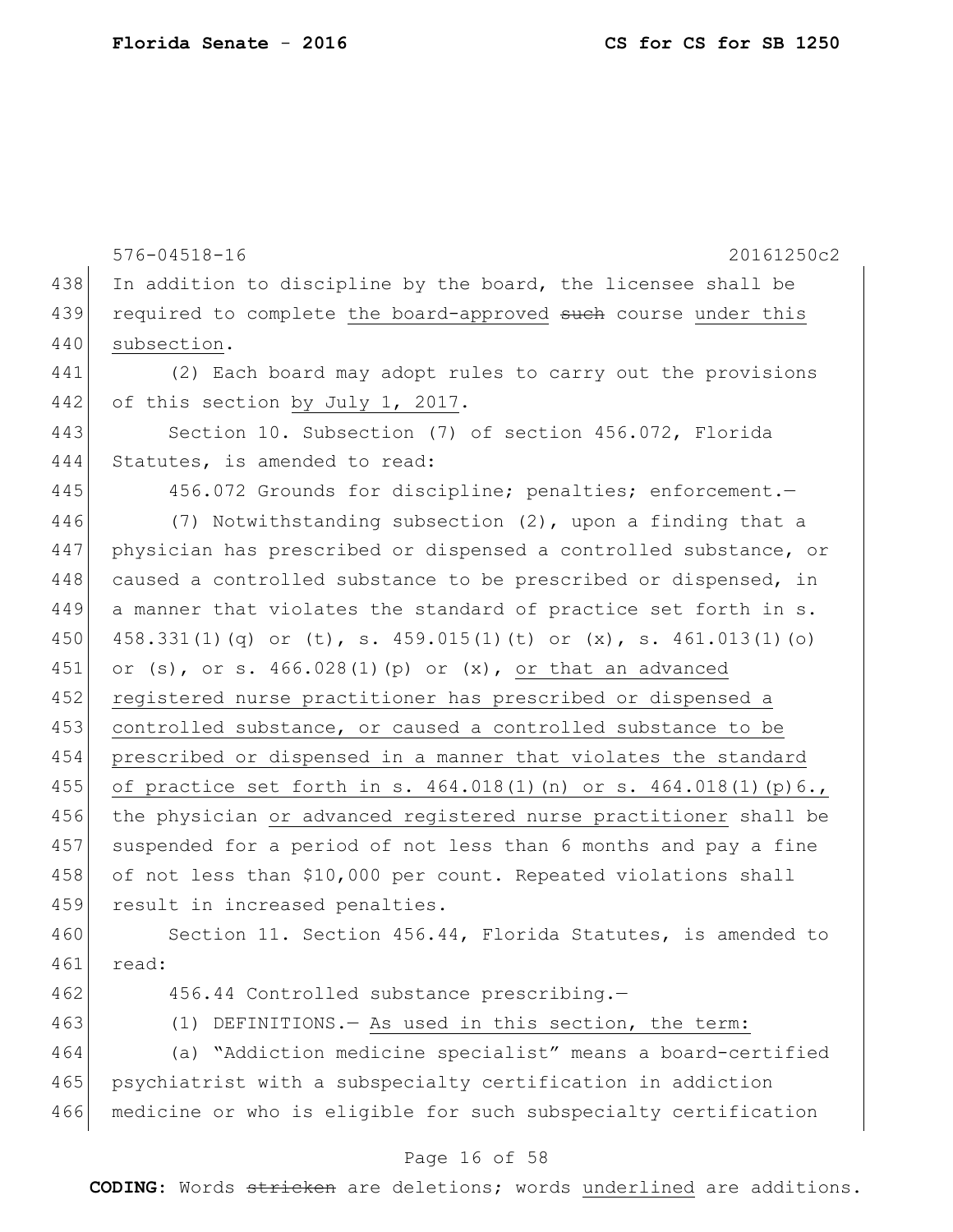|     | $576 - 04518 - 16$<br>20161250c2                                 |
|-----|------------------------------------------------------------------|
| 467 | in addiction medicine, an addiction medicine physician certified |
| 468 | or eligible for certification by the American Society of         |
| 469 | Addiction Medicine, or an osteopathic physician who holds a      |
| 470 | certificate of added qualification in Addiction Medicine through |
| 471 | the American Osteopathic Association.                            |
| 472 | (b) "Adverse incident" means any incident set forth in s.        |
| 473 | $458.351(4)(a) - (e)$ or s. $459.026(4)(a) - (e)$ .              |
| 474 | (c) "Board-certified pain management physician" means a          |
| 475 | physician who possesses board certification in pain medicine by  |
| 476 | the American Board of Pain Medicine, board certification by the  |
| 477 | American Board of Interventional Pain Physicians, or board       |
| 478 | certification or subcertification in pain management or pain     |
| 479 | medicine by a specialty board recognized by the American         |
| 480 | Association of Physician Specialists or the American Board of    |
| 481 | Medical Specialties or an osteopathic physician who holds a      |
| 482 | certificate in Pain Management by the American Osteopathic       |
| 483 | Association.                                                     |
| 484 | (d) "Board eligible" means successful completion of an           |
| 485 | anesthesia, physical medicine and rehabilitation, rheumatology,  |
| 486 | or neurology residency program approved by the Accreditation     |
| 487 | Council for Graduate Medical Education or the American           |
| 488 | Osteopathic Association for a period of 6 years from successful  |
| 489 | completion of such residency program.                            |
|     |                                                                  |

490 (e) "Chronic nonmalignant pain" means pain unrelated to 491 cancer which persists beyond the usual course of disease or the 492 injury that is the cause of the pain or more than 90 days after 493 surgery.

494 (f) "Mental health addiction facility" means a facility 495 licensed under chapter 394 or chapter 397.

### Page 17 of 58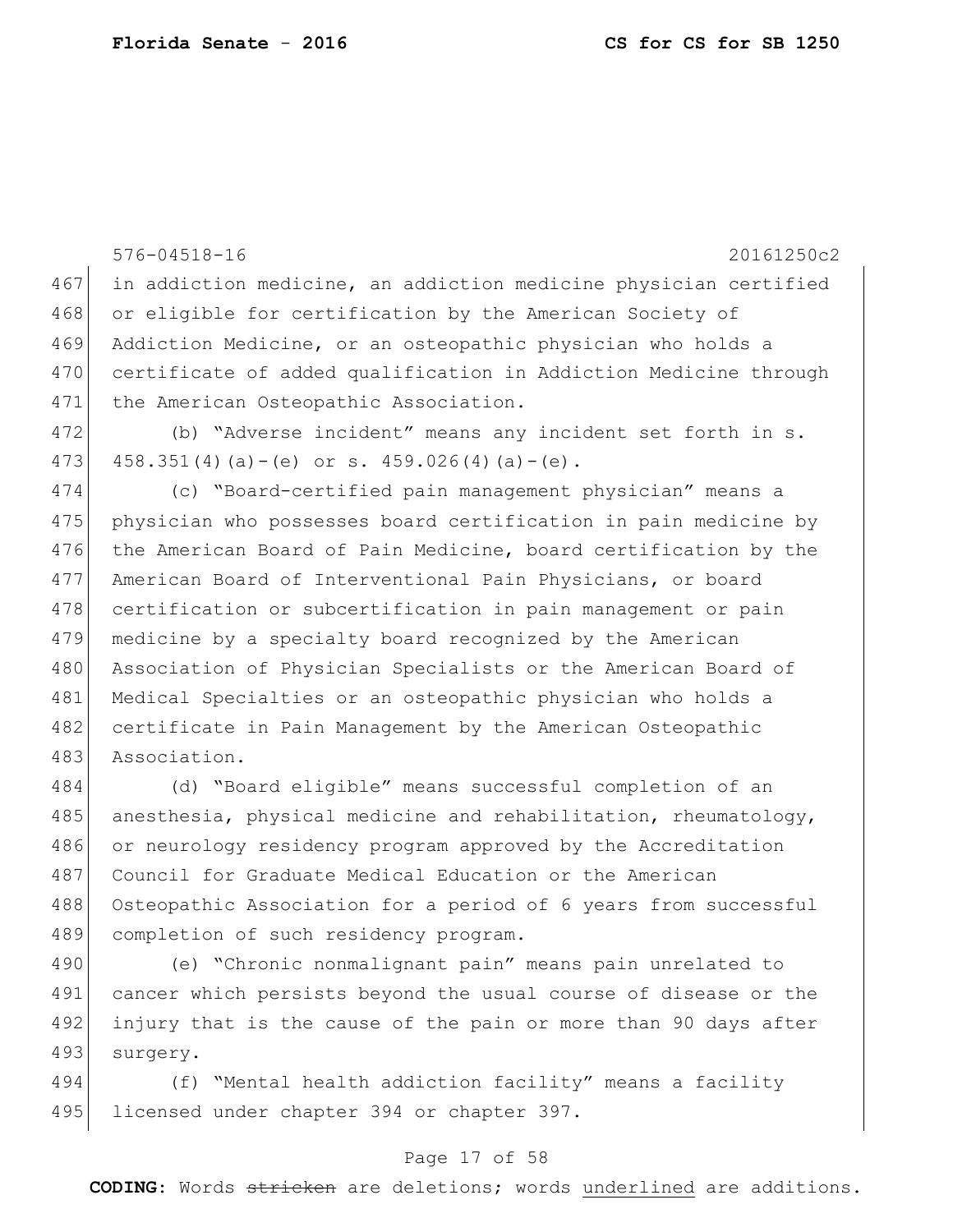|     | $576 - 04518 - 16$<br>20161250c2                                 |
|-----|------------------------------------------------------------------|
| 496 | (g) "Registrant" means a physician, physician assistant, or      |
| 497 | advanced registered nurse practitioner who meets the             |
| 498 | requirements of subsection (2).                                  |
| 499 | (2) REGISTRATION. Effective January 1, 2012, A physician         |
| 500 | licensed under chapter 458, chapter 459, chapter 461, or chapter |
| 501 | 466, a physician assistant licensed under chapter 458 or chapter |
| 502 | 459, or an advanced registered nurse practitioner certified      |
| 503 |                                                                  |
|     | under part I of chapter 464 who prescribes any controlled        |
| 504 | substance, listed in Schedule II, Schedule III, or Schedule IV   |
| 505 | as defined in s. 893.03, for the treatment of chronic            |
| 506 | nonmalignant pain, must:                                         |
| 507 | (a) Designate himself or herself as a controlled substance       |
| 508 | prescribing practitioner on his or her the physician's           |
| 509 | practitioner profile.                                            |
| 510 | (b) Comply with the requirements of this section and             |
| 511 | applicable board rules.                                          |
| 512 | (3) STANDARDS OF PRACTICE. - The standards of practice in        |
| 513 | this section do not supersede the level of care, skill, and      |
| 514 | treatment recognized in general law related to health care       |
| 515 | licensure.                                                       |
| 516 | (a) A complete medical history and a physical examination        |
| 517 | must be conducted before beginning any treatment and must be     |
| 518 | documented in the medical record. The exact components of the    |
| 519 | physical examination shall be left to the judgment of the        |
| 520 | registrant clinician who is expected to perform a physical       |
| 521 | examination proportionate to the diagnosis that justifies a      |
| 522 | treatment. The medical record must, at a minimum, document the   |
| 523 | nature and intensity of the pain, current and past treatments    |
| 524 | for pain, underlying or coexisting diseases or conditions, the   |

# Page 18 of 58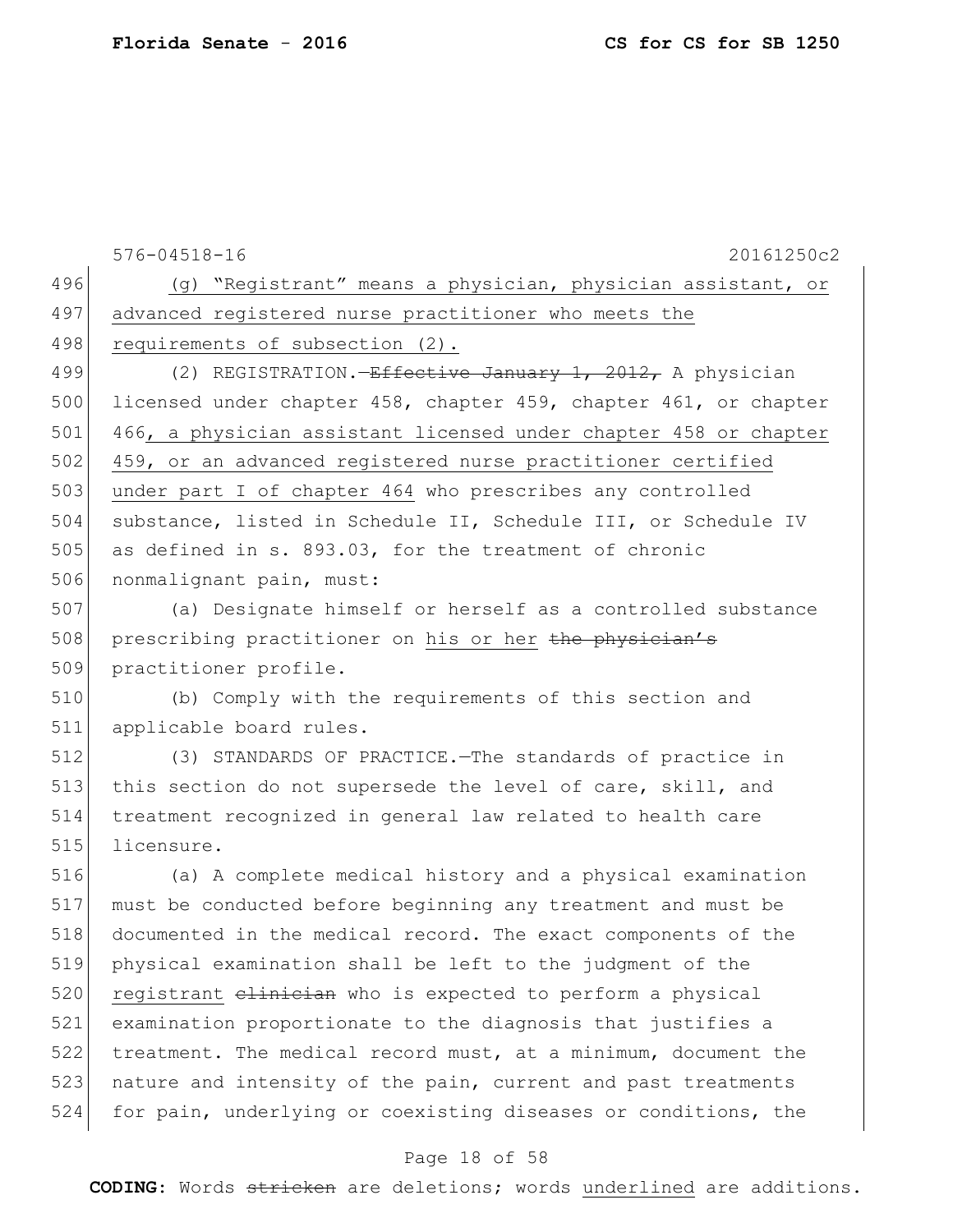576-04518-16 20161250c2

525 effect of the pain on physical and psychological function, a 526 review of previous medical records, previous diagnostic studies, 527 and history of alcohol and substance abuse. The medical record 528 shall also document the presence of one or more recognized 529 medical indications for the use of a controlled substance. Each 530 registrant must develop a written plan for assessing each 531 patient's risk of aberrant drug-related behavior, which may 532 include patient drug testing. Registrants must assess each 533 patient's risk for aberrant drug-related behavior and monitor 534 that risk on an ongoing basis in accordance with the plan.

 (b) Each registrant must develop a written individualized treatment plan for each patient. The treatment plan shall state objectives that will be used to determine treatment success, 538 such as pain relief and improved physical and psychosocial function, and shall indicate if any further diagnostic evaluations or other treatments are planned. After treatment 541 begins, the registrant physician shall adjust drug therapy to 542 the individual medical needs of each patient. Other treatment modalities, including a rehabilitation program, shall be considered depending on the etiology of the pain and the extent to which the pain is associated with physical and psychosocial impairment. The interdisciplinary nature of the treatment plan 547 shall be documented.

 $548$  (c) The registrant  $\frac{1}{2}$  physician shall discuss the risks and 549 benefits of the use of controlled substances, including the 550 risks of abuse and addiction, as well as physical dependence and 551 its consequences, with the patient, persons designated by the 552 patient, or the patient's surrogate or guardian if the patient 553 is incompetent. The registrant physician shall use a written

### Page 19 of 58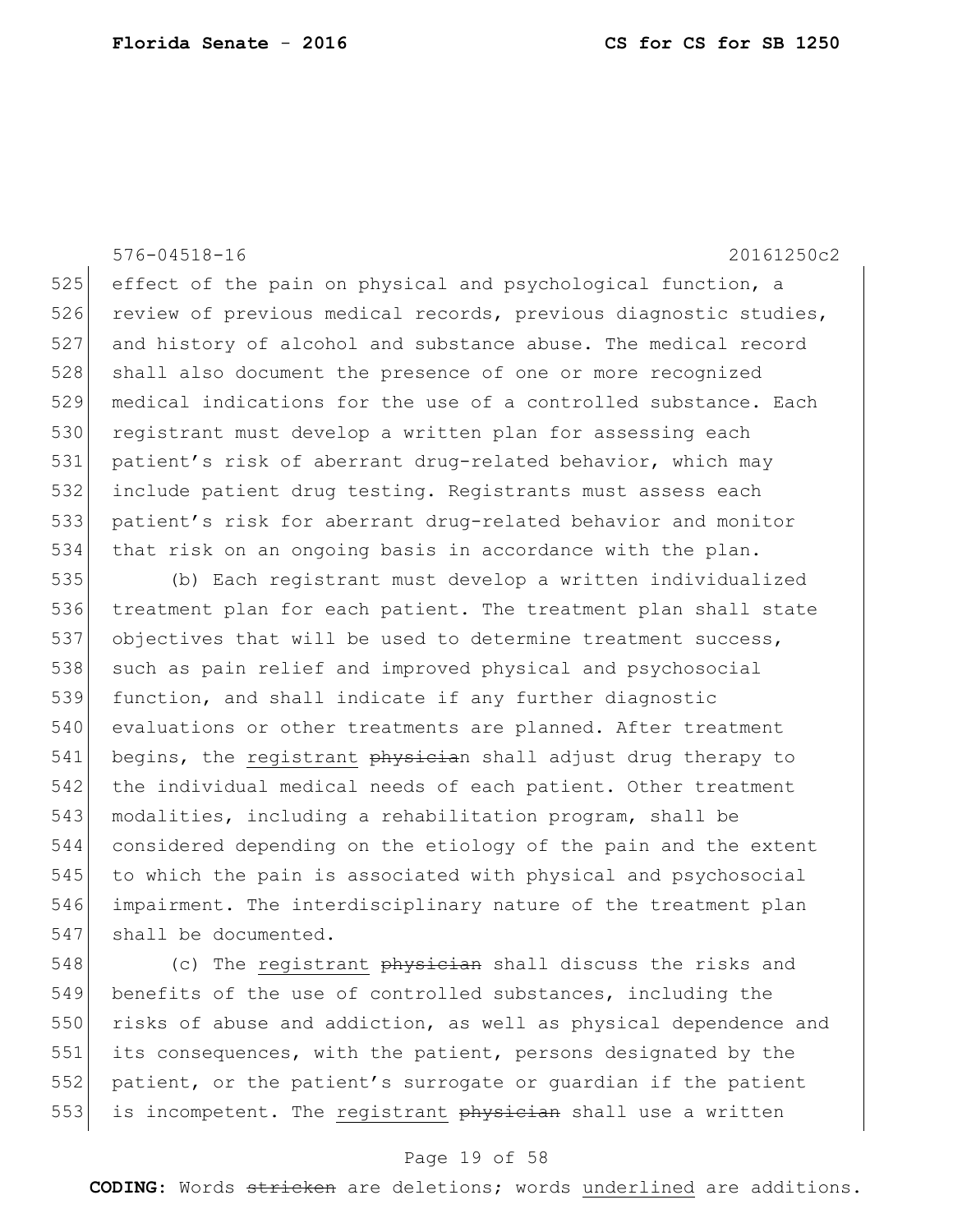576-04518-16 20161250c2 554 controlled substance agreement between the registrant physician 555 and the patient outlining the patient's responsibilities, 556 including, but not limited to: 557 1. Number and frequency of controlled substance 558 prescriptions and refills. 559 2. Patient compliance and reasons for which drug therapy 560 may be discontinued, such as a violation of the agreement. 561 3. An agreement that controlled substances for the 562 treatment of chronic nonmalignant pain shall be prescribed by a 563 single treating registrant physician unless otherwise authorized 564 by the treating registrant physician and documented in the 565 medical record. 566 (d) The patient shall be seen by the registrant physician 567 at regular intervals, not to exceed 3 months, to assess the 568 efficacy of treatment, ensure that controlled substance therapy 569 remains indicated, evaluate the patient's progress toward 570 treatment objectives, consider adverse drug effects, and review 571 the etiology of the pain. Continuation or modification of 572 therapy shall depend on the registrant's physician's evaluation 573 of the patient's progress. If treatment goals are not being 574 achieved, despite medication adjustments, the registrant 575 physician shall reevaluate the appropriateness of continued 576 treatment. The registrant physician shall monitor patient 577 compliance in medication usage, related treatment plans, 578 controlled substance agreements, and indications of substance 579 abuse or diversion at a minimum of 3-month intervals.

580 (e) The registrant physician shall refer the patient as 581 | necessary for additional evaluation and treatment in order to 582 achieve treatment objectives. Special attention shall be given

### Page 20 of 58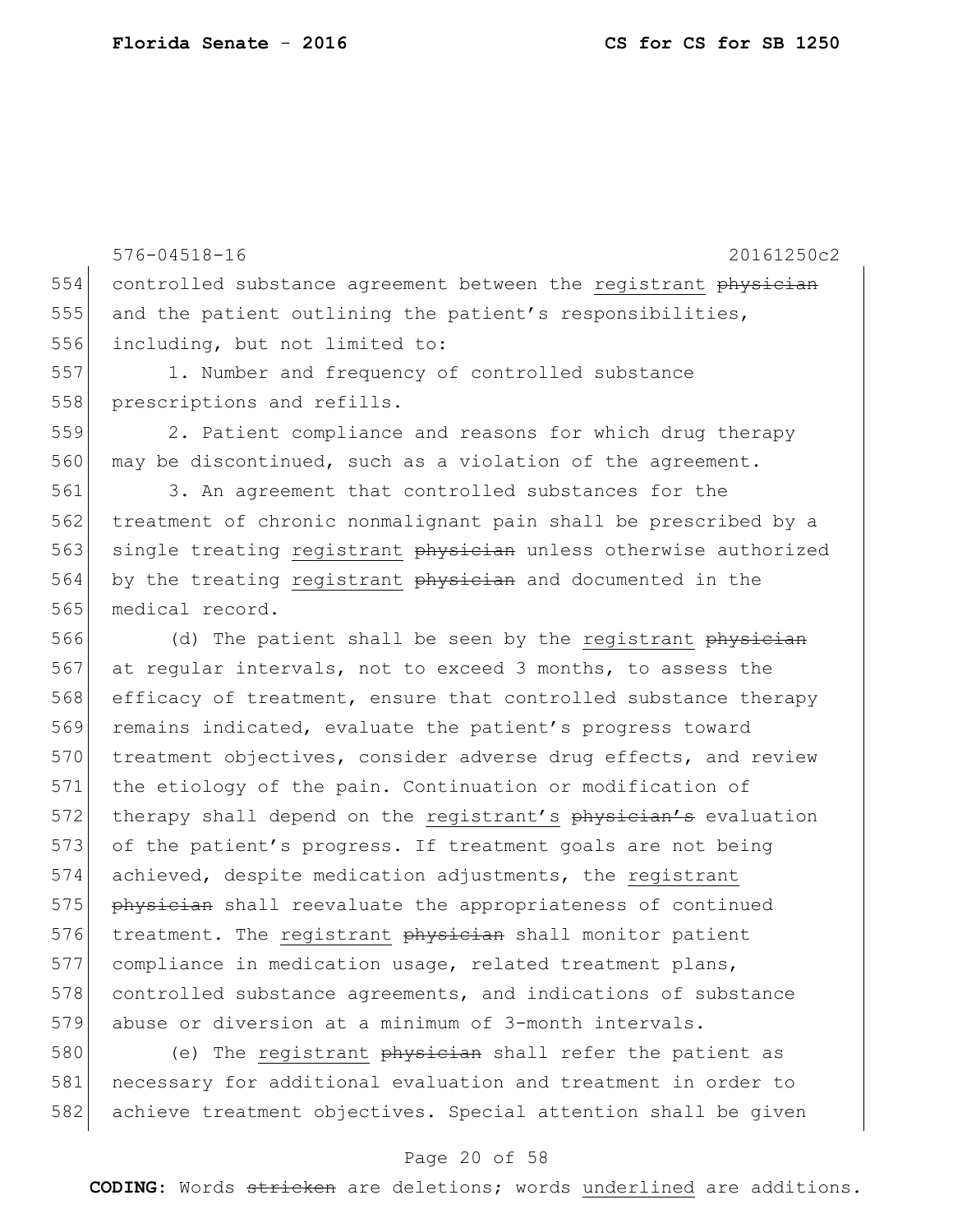|     | $576 - 04518 - 16$<br>20161250c2                                 |
|-----|------------------------------------------------------------------|
| 583 | to those patients who are at risk for misusing their medications |
| 584 | and those whose living arrangements pose a risk for medication   |
| 585 | misuse or diversion. The management of pain in patients with a   |
| 586 | history of substance abuse or with a comorbid psychiatric        |
| 587 | disorder requires extra care, monitoring, and documentation and  |
| 588 | requires consultation with or referral to an addiction medicine  |
| 589 | specialist or psychiatrist.                                      |
| 590 | (f) A registrant physician registered under this section         |
| 591 | must maintain accurate, current, and complete records that are   |
| 592 | accessible and readily available for review and comply with the  |
| 593 | requirements of this section, the applicable practice act, and   |
| 594 | applicable board rules. The medical records must include, but    |
| 595 | are not limited to:                                              |
| 596 | 1. The complete medical history and a physical examination,      |
| 597 | including history of drug abuse or dependence.                   |
| 598 | 2. Diagnostic, therapeutic, and laboratory results.              |
| 599 | 3. Evaluations and consultations.                                |
| 600 | 4. Treatment objectives.                                         |
| 601 | 5. Discussion of risks and benefits.                             |
| 602 | 6. Treatments.                                                   |
| 603 | 7. Medications, including date, type, dosage, and quantity       |
| 604 | prescribed.                                                      |
| 605 | 8. Instructions and agreements.                                  |
| 606 | 9. Periodic reviews.                                             |
| 607 | 10. Results of any drug testing.                                 |
| 608 | 11. A photocopy of the patient's government-issued photo         |
| 609 | identification.                                                  |
| 610 | 12. If a written prescription for a controlled substance is      |
| 611 | given to the patient, a duplicate of the prescription.           |

# Page 21 of 58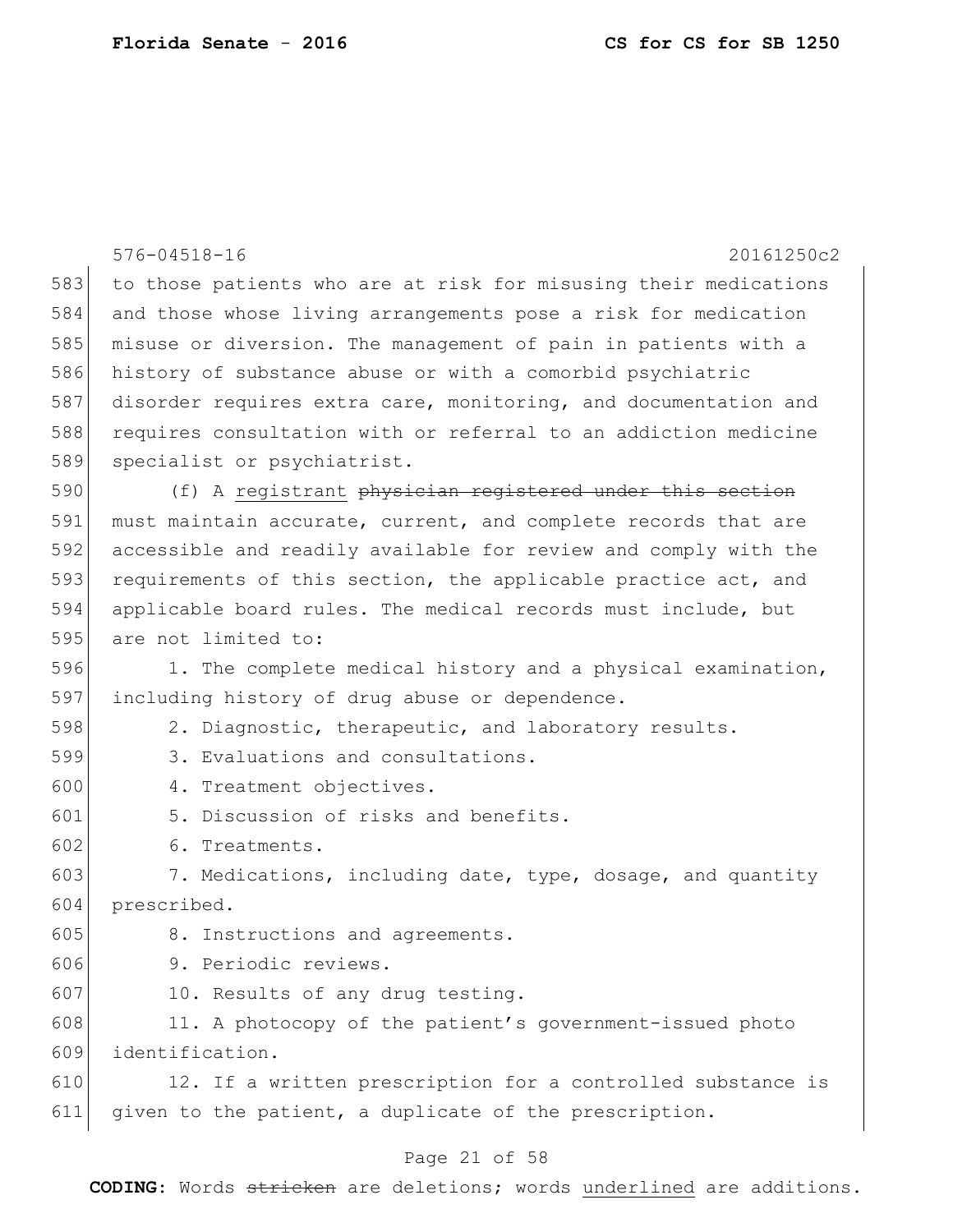576-04518-16 20161250c2 612 13. The registrant's  $phy$  sician's full name presented in a 613 legible manner. 614 (g) A registrant shall immediately refer patients with 615  $\vert$  signs or symptoms of substance abuse shall be immediately 616 **referred** to a board-certified pain management physician, an 617 addiction medicine specialist, or a mental health addiction 618 facility as it pertains to drug abuse or addiction unless the 619 registrant is a physician who is board-certified or board-620 eligible in pain management. Throughout the period of time 621 before receiving the consultant's report, a prescribing 622 registrant physician shall clearly and completely document 623 medical justification for continued treatment with controlled 624 substances and those steps taken to ensure medically appropriate 625 use of controlled substances by the patient. Upon receipt of the 626 consultant's written report, the prescribing registrant  $627$  physician shall incorporate the consultant's recommendations for 628 continuing, modifying, or discontinuing controlled substance 629 therapy. The resulting changes in treatment shall be 630 specifically documented in the patient's medical record. 631 Evidence or behavioral indications of diversion shall be 632 followed by discontinuation of controlled substance therapy, and 633 the patient shall be discharged, and all results of testing and 634 actions taken by the registrant  $phy$  sician shall be documented in 635 the patient's medical record. 636

 This subsection does not apply to a board-eligible or board- certified anesthesiologist, physiatrist, rheumatologist, or neurologist, or to a board-certified physician who has surgical privileges at a hospital or ambulatory surgery center and

### Page 22 of 58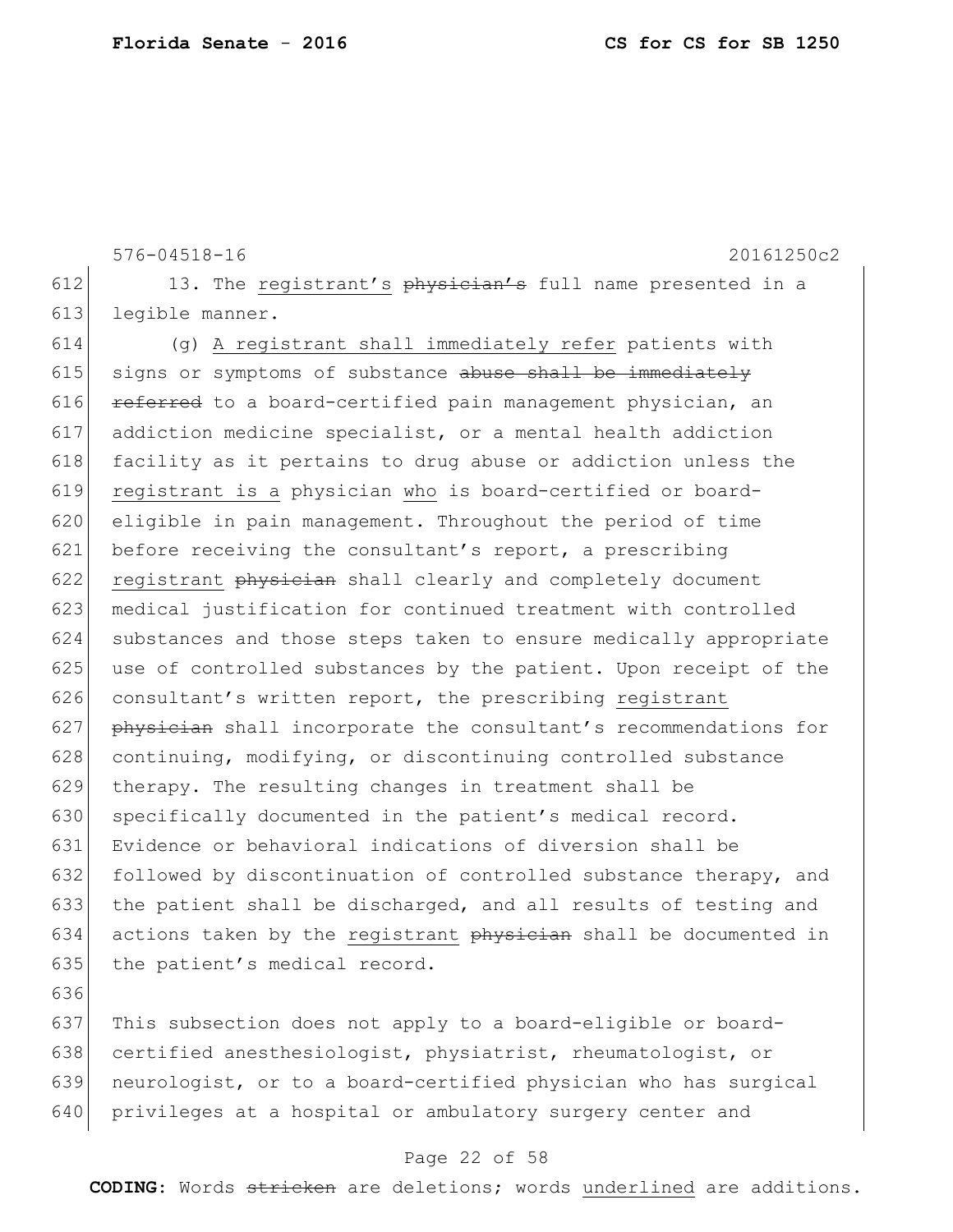576-04518-16 20161250c2 primarily provides surgical services. This subsection does not apply to a board-eligible or board-certified medical specialist who has also completed a fellowship in pain medicine approved by the Accreditation Council for Graduate Medical Education or the 645 American Osteopathic Association, or who is board eligible or board certified in pain medicine by the American Board of Pain Medicine or a board approved by the American Board of Medical 648 Specialties or the American Osteopathic Association and performs interventional pain procedures of the type routinely billed 650 using surgical codes. This subsection does not apply to a 651 registrant, physician, advanced registered nurse practitioner, 652 or physician assistant who prescribes medically necessary controlled substances for a patient during an inpatient stay in a hospital licensed under chapter 395. Section 12. Paragraph (b) of subsection (2) of section 458.3265, Florida Statutes, is amended to read: 458.3265 Pain-management clinics.— (2) PHYSICIAN RESPONSIBILITIES.—These responsibilities apply to any physician who provides professional services in a 660 pain-management clinic that is required to be registered in subsection (1). (b) Only a person may not dispense any medication on the premises of a registered pain-management clinic unless he or she  $\pm$  a physician licensed under this chapter or chapter 459 may 665 dispense medication or prescribe a controlled substance regulated under chapter 893 on the premises of a registered 667 pain-management clinic.

668 Section 13. Paragraph (b) of subsection (2) of section 669 459.0137, Florida Statutes, is amended to read:

### Page 23 of 58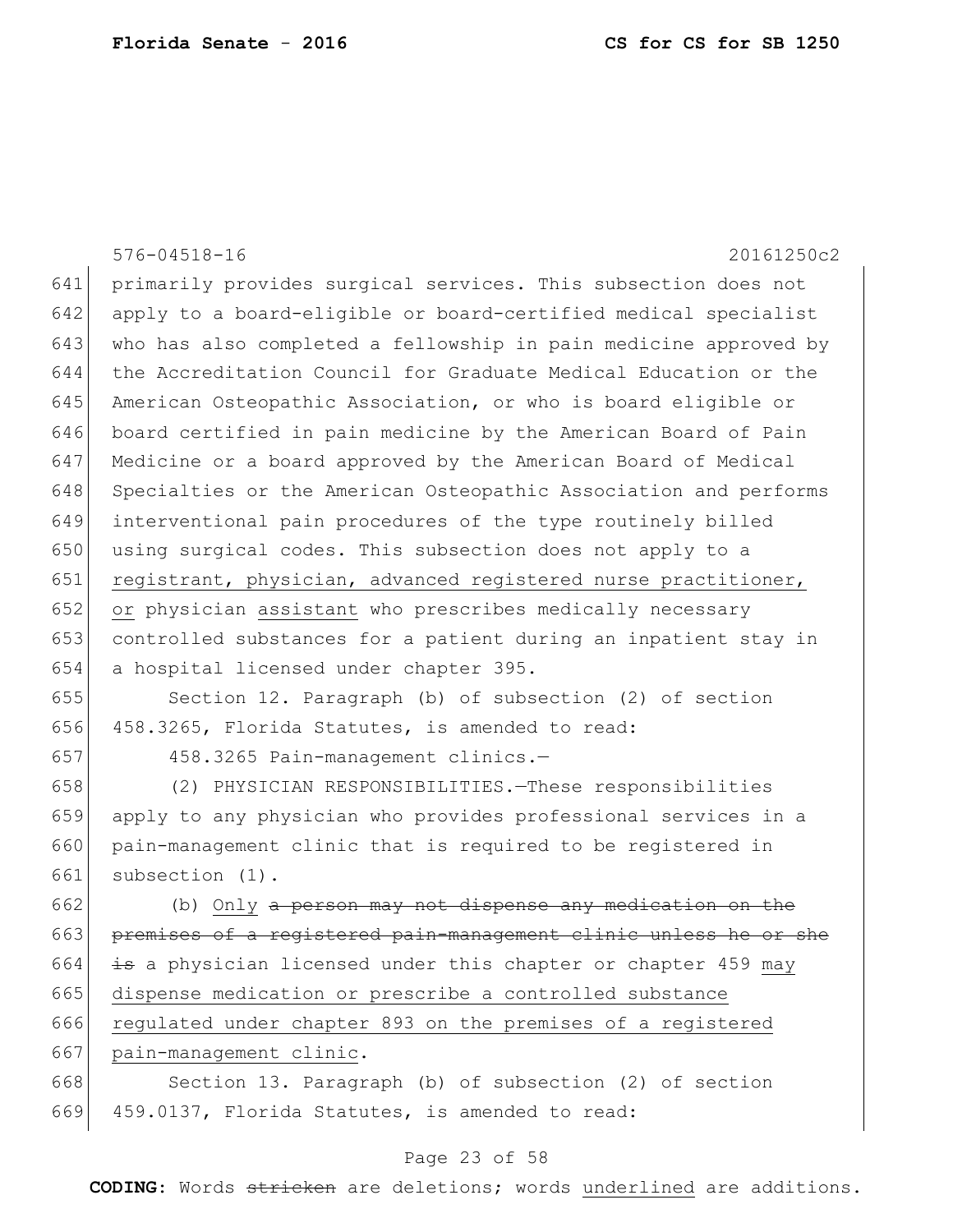|     | $576 - 04518 - 16$<br>20161250c2                                 |
|-----|------------------------------------------------------------------|
| 670 | 459.0137 Pain-management clinics.-                               |
| 671 | (2) PHYSICIAN RESPONSIBILITIES. - These responsibilities         |
| 672 | apply to any osteopathic physician who provides professional     |
| 673 | services in a pain-management clinic that is required to be      |
| 674 | registered in subsection (1).                                    |
| 675 | (b) Only a person may not dispense any medication on the         |
| 676 | premises of a registered pain-management clinic unless he or she |
| 677 | is a physician licensed under this chapter or chapter 458 may    |
| 678 | dispense medication or prescribe a controlled substance          |
| 679 | regulated under chapter 893 on the premises of a registered      |
| 680 | pain-management clinic.                                          |
| 681 | Section 14. Paragraph (e) of subsection (4) of section           |
| 682 | 458.347, Florida Statutes, is amended, and paragraph (c) of      |
| 683 | subsection (9) of that section is republished, to read:          |
| 684 | 458.347 Physician assistants.-                                   |
| 685 | (4) PERFORMANCE OF PHYSICIAN ASSISTANTS.-                        |
| 686 | (e) A supervisory physician may delegate to a fully              |
| 687 | licensed physician assistant the authority to prescribe or       |
| 688 | dispense any medication used in the supervisory physician's      |
| 689 | practice unless such medication is listed on the formulary       |
| 690 | created pursuant to paragraph (f). A fully licensed physician    |
| 691 | assistant may only prescribe or dispense such medication under   |
| 692 | the following circumstances:                                     |
| 693 | 1. A physician assistant must clearly identify to the            |
| 694 | patient that he or she is a physician assistant. Furthermore,    |
| 695 | the physician assistant must inform the patient that the patient |
| 696 | has the right to see the physician prior to any prescription     |
| 697 | being prescribed or dispensed by the physician assistant.        |
| 698 | 2. The supervisory physician must notify the department of       |
|     |                                                                  |

### Page 24 of 58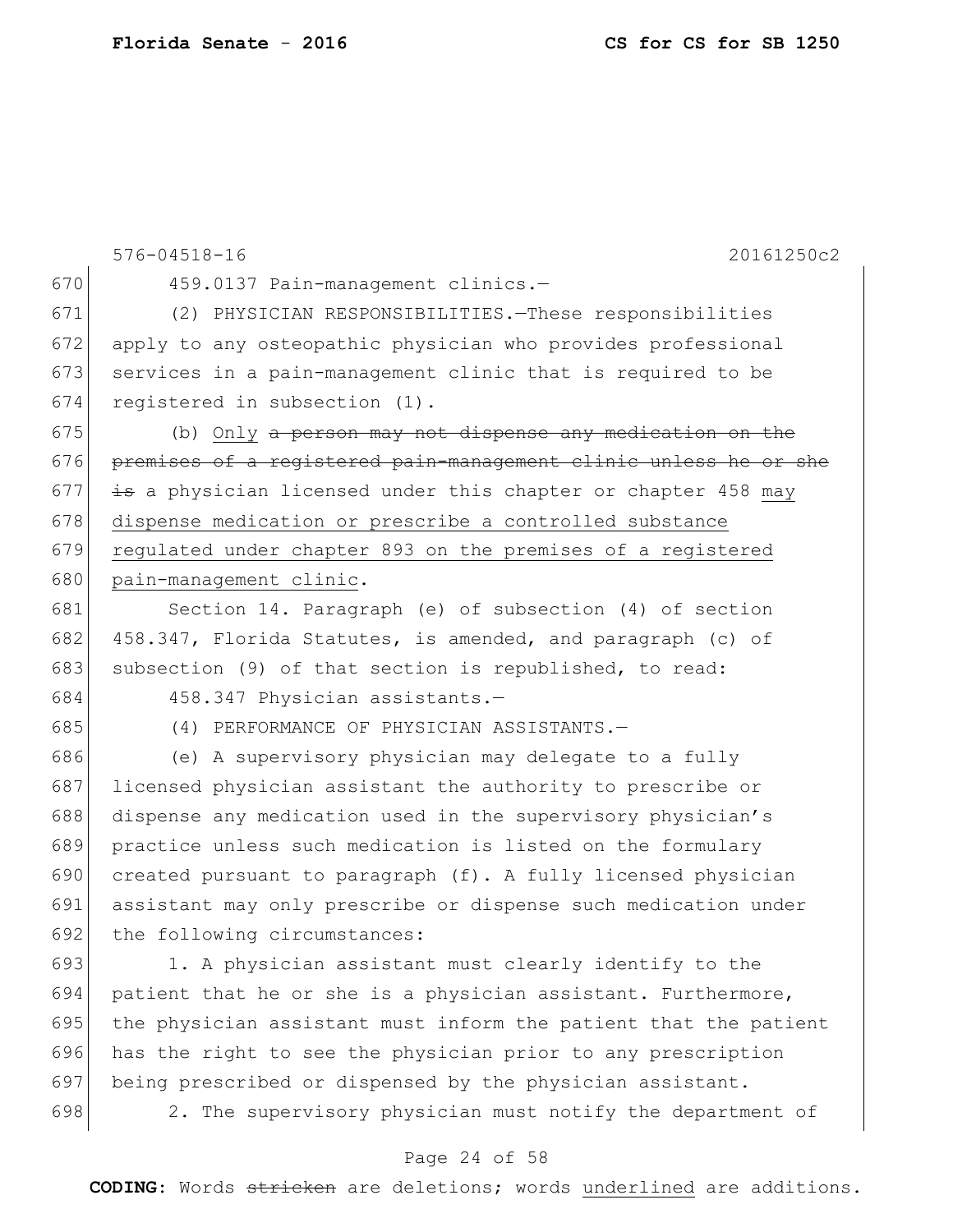```
576-04518-16 20161250c2
699 his or her intent to delegate, on a department-approved form, 
700 before delegating such authority and notify the department of 
701 any change in prescriptive privileges of the physician
702 assistant. Authority to dispense may be delegated only by a 
703 supervising physician who is registered as a dispensing
704 practitioner in compliance with s. 465.0276.
705 3. The physician assistant must file with the department a
706 signed affidavit that he or she has completed a minimum of 10
707 continuing medical education hours in the specialty practice in 
708 which the physician assistant has prescriptive privileges with
709 each licensure renewal application. Three of the 10 hours must 
710 consist of a continuing education course on the safe and
711 effective prescribing of controlled substance medications 
712 offered by a statewide professional association of physicians in 
713 this state accredited to provide educational activities 
714 designated for the American Medical Association Physician's 
715 Recognition Award Category I Credit or designated by the 
716 American Academy of Physician Assistants as a Category 1 Credit.
717 4. The department may issue a prescriber number to the
```
718 physician assistant granting authority for the prescribing of 719 medicinal drugs authorized within this paragraph upon completion 720 of the foregoing requirements. The physician assistant shall not 721 be required to independently register pursuant to s. 465.0276.

 5. The prescription must be written in a form that complies with chapter 499 and must contain, in addition to the supervisory physician's name, address, and telephone number, the 725 physician assistant's prescriber number. Unless it is a drug or 726 drug sample dispensed by the physician assistant, the prescription must be filled in a pharmacy permitted under

### Page 25 of 58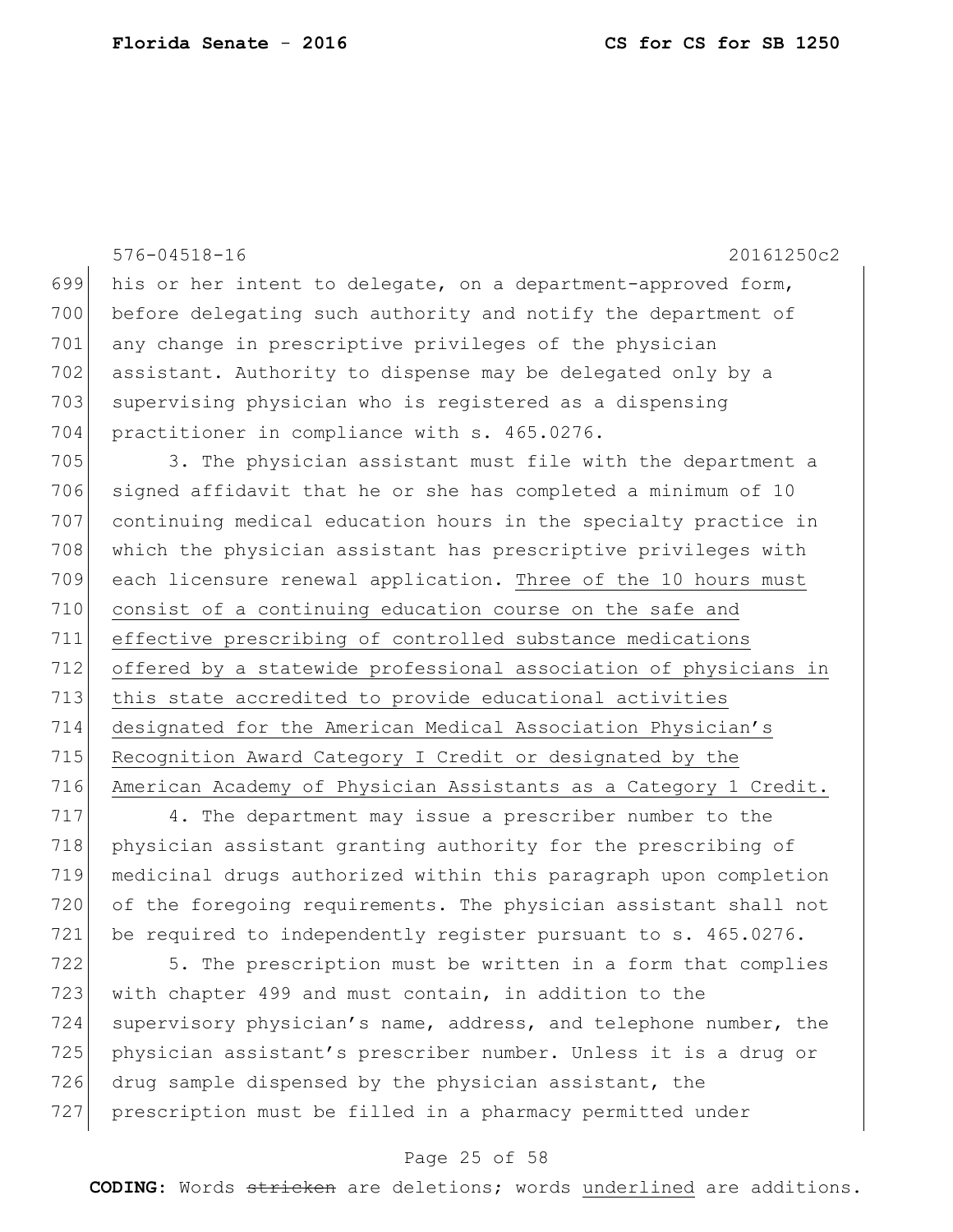|     | $576 - 04518 - 16$<br>20161250c2                                  |
|-----|-------------------------------------------------------------------|
| 728 | chapter 465 and must be dispensed in that pharmacy by a           |
| 729 | pharmacist licensed under chapter 465. The appearance of the      |
| 730 | prescriber number creates a presumption that the physician        |
| 731 | assistant is authorized to prescribe the medicinal drug and the   |
| 732 | prescription is valid.                                            |
| 733 | 6. The physician assistant must note the prescription or          |
| 734 | dispensing of medication in the appropriate medical record.       |
| 735 | (9) COUNCIL ON PHYSICIAN ASSISTANTS. The Council on               |
| 736 | Physician Assistants is created within the department.            |
| 737 | (c) The council shall:                                            |
| 738 | 1. Recommend to the department the licensure of physician         |
| 739 | assistants.                                                       |
| 740 | 2. Develop all rules regulating the use of physician              |
| 741 | assistants by physicians under this chapter and chapter 459,      |
| 742 | except for rules relating to the formulary developed under        |
| 743 | paragraph (4) (f). The council shall also develop rules to ensure |
| 744 | that the continuity of supervision is maintained in each          |
| 745 | practice setting. The boards shall consider adopting a proposed   |
| 746 | rule developed by the council at the regularly scheduled meeting  |
| 747 | immediately following the submission of the proposed rule by the  |
| 748 | council. A proposed rule submitted by the council may not be      |
| 749 | adopted by either board unless both boards have accepted and      |
| 750 | approved the identical language contained in the proposed rule.   |
| 751 | The language of all proposed rules submitted by the council must  |
| 752 | be approved by both boards pursuant to each respective board's    |
| 753 | quidelines and standards regarding the adoption of proposed       |
| 754 | rules. If either board rejects the council's proposed rule, that  |
| 755 | board must specify its objection to the council with              |
| 756 | particularity and include any recommendations it may have for     |
|     |                                                                   |

# Page 26 of 58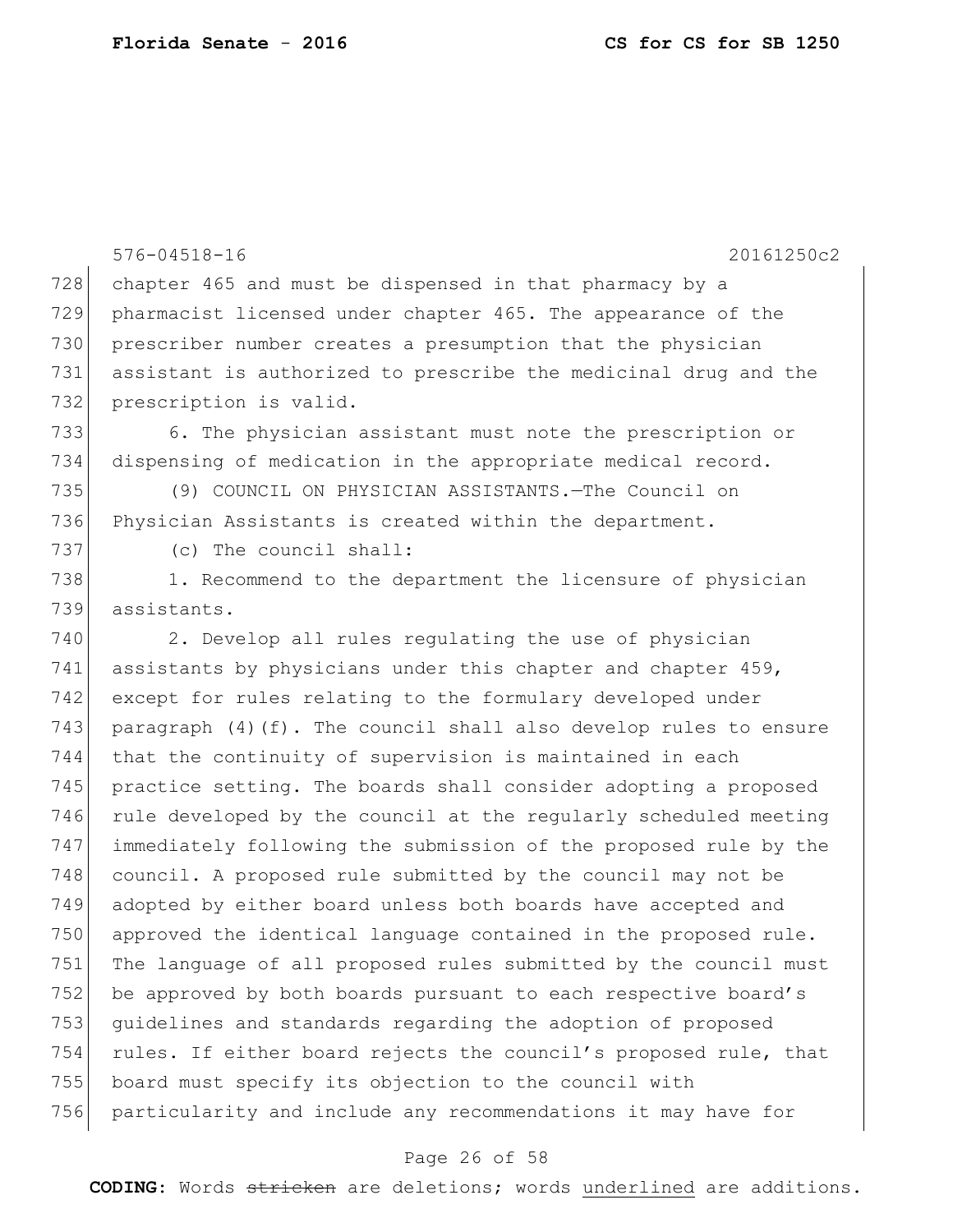576-04518-16 20161250c2 757 the modification of the proposed rule. 758 3. Make recommendations to the boards regarding all matters 759 relating to physician assistants. 760 4. Address concerns and problems of practicing physician 761 assistants in order to improve safety in the clinical practices 762 of licensed physician assistants. 763 Section 15. Effective January 1, 2017, paragraph (f) of 764 subsection (4) of section 458.347, Florida Statutes, is amended 765 to read: 766 458.347 Physician assistants.-767 (4) PERFORMANCE OF PHYSICIAN ASSISTANTS.—  $768$  (f)1. The council shall establish a formulary of medicinal 769 drugs that a fully licensed physician assistant having 770 prescribing authority under this section or s. 459.022 may not 771 prescribe. The formulary must include controlled substances as 772 defined in chapter  $893$ , general anesthetics, and radiographic 773 contrast materials, and must limit the prescription of Schedule 774 II controlled substances as defined in s. 893.03 to a 7-day 775 supply. The formulary must also restrict the prescribing of 776 psychiatric mental health controlled substances for children 777 under 18 years of age.

778 2. In establishing the formulary, the council shall consult 779 with a pharmacist licensed under chapter 465, but not licensed 780 under this chapter or chapter 459, who shall be selected by the 781 State Surgeon General.

782 3. Only the council shall add to, delete from, or modify 783 the formulary. Any person who requests an addition, deletion, or 784 modification of a medicinal drug listed on such formulary has 785 | the burden of proof to show cause why such addition, deletion,

### Page 27 of 58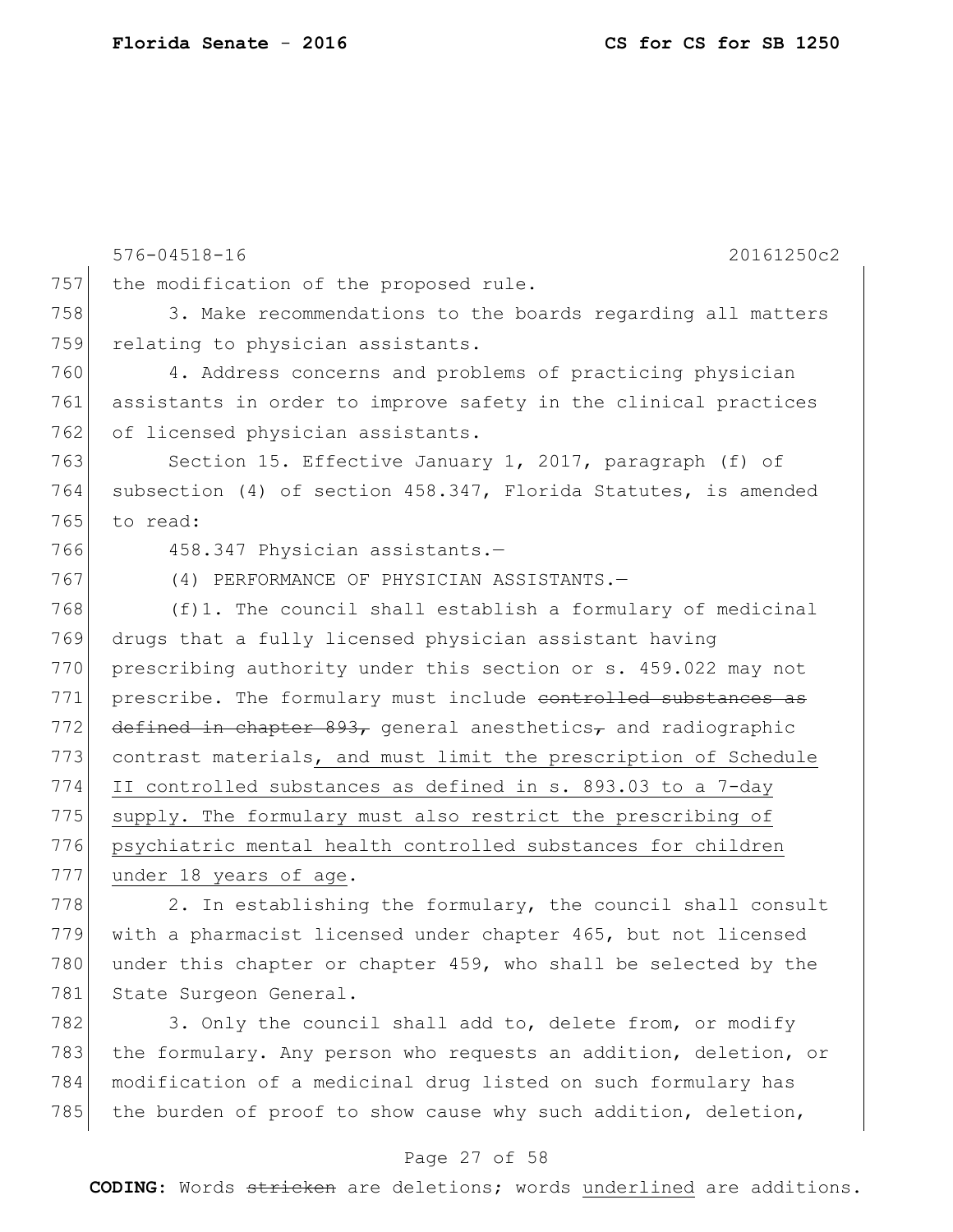576-04518-16 20161250c2

786 or modification should be made.

787 4. The boards shall adopt the formulary required by this 788 paragraph, and each addition, deletion, or modification to the 789 formulary, by rule. Notwithstanding any provision of chapter 120  $790$  to the contrary, the formulary rule shall be effective 60 days 791 after the date it is filed with the Secretary of State. Upon 792 adoption of the formulary, the department shall mail a copy of 793 such formulary to each fully licensed physician assistant having 794 prescribing authority under this section or s. 459.022, and to 795 each pharmacy licensed by the state. The boards shall establish, 796 by rule, a fee not to exceed \$200 to fund the provisions of this 797 paragraph and paragraph (e).

798 Section 16. Subsection (2) of section 464.003, Florida 799 Statutes, is amended to read:

800 464.003 Definitions.—As used in this part, the term:

801 (2) "Advanced or specialized nursing practice" means, in 802 addition to the practice of professional nursing, the 803 performance of advanced-level nursing acts approved by the board 804 which, by virtue of postbasic specialized education, training, 805 and experience, are appropriately performed by an advanced 806 registered nurse practitioner. Within the context of advanced or 807 specialized nursing practice, the advanced registered nurse 808 practitioner may perform acts of nursing diagnosis and nursing 809 treatment of alterations of the health status. The advanced 810 registered nurse practitioner may also perform acts of medical 811 diagnosis and treatment, prescription, and operation as 812 authorized within the framework of an established supervisory 813 protocol which are identified and approved by a joint committee 814 composed of three members appointed by the Board of Nursing, two

#### Page 28 of 58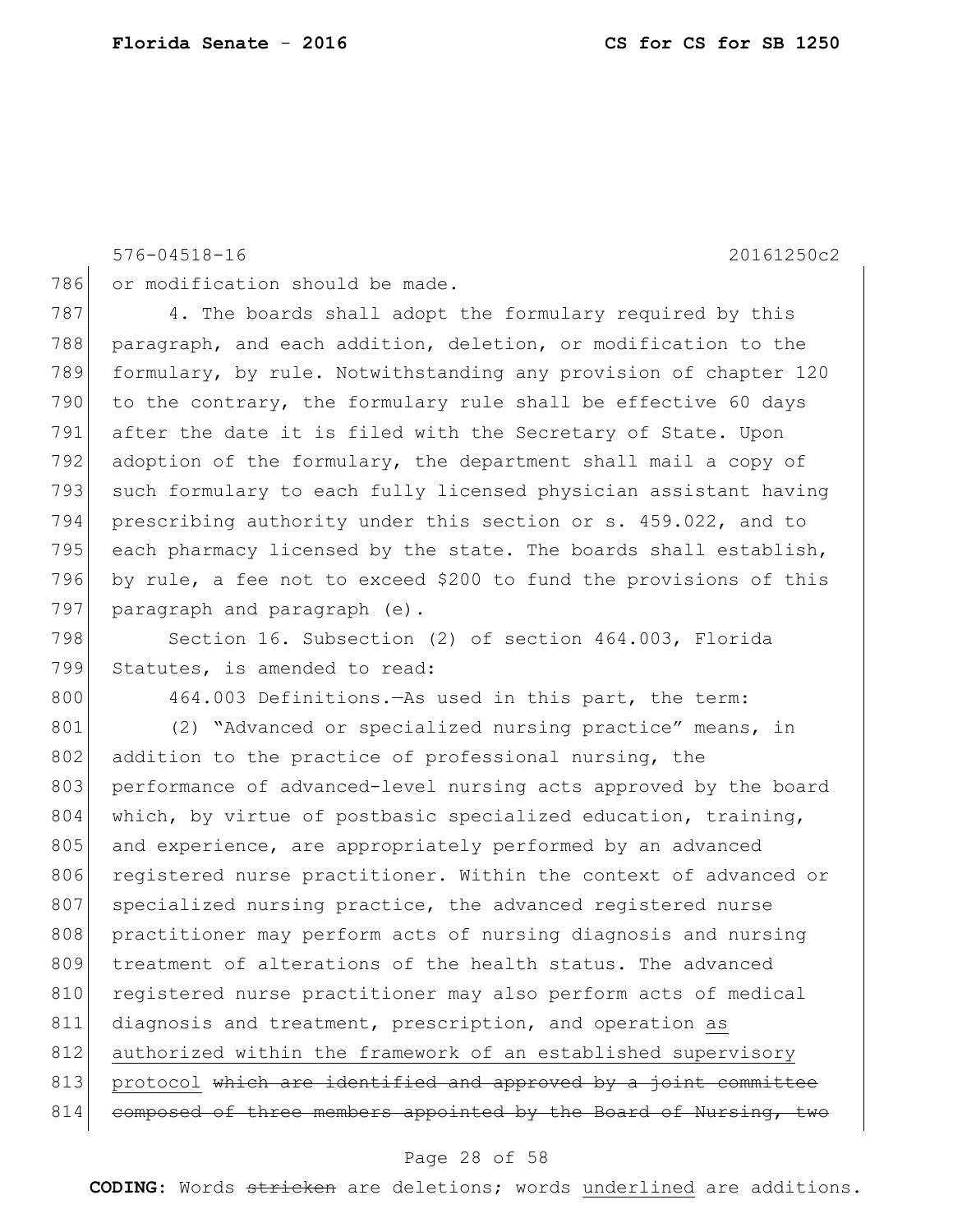576-04518-16 20161250c2 815 of whom must be advanced registered nurse practitioners; three 816 members appointed by the Board of Medicine, two of whom must 817 have had work experience with advanced registered nurse 818 practitioners; and the State Surgeon General or the State 819 Surgeon General's designee. Each committee member appointed by a 820 board shall be appointed to a term of 4 years unless a shorter 821 term is required to establish or maintain staggered terms. The 822 Board of Nursing shall adopt rules authorizing the performance 823 of any such acts approved by the joint committee. Unless 824 otherwise specified by the joint committee, such acts must be 825 performed under the general supervision of a practitioner 826 licensed under chapter 458, chapter 459, or chapter 466 within 827 the framework of standing protocols which identify the medical 828 acts to be performed and the conditions for their performance. 829 The department may, by rule, require that a copy of the protocol 830 be filed with the department along with the notice required by 831 s. 458.348. 832 Section 17. Section 464.012, Florida Statutes, is amended 833 to read:

834 464.012 Certification of advanced registered nurse 835 practitioners; fees; controlled substance prescribing.

836 (1) Any nurse desiring to be certified as an advanced 837 registered nurse practitioner shall apply to the department and 838 submit proof that he or she holds a current license to practice 839 professional nursing and that he or she meets one or more of the 840 following requirements as determined by the board:

841 (a) Satisfactory completion of a formal postbasic 842 educational program of at least one academic year, the primary 843 purpose of which is to prepare nurses for advanced or

### Page 29 of 58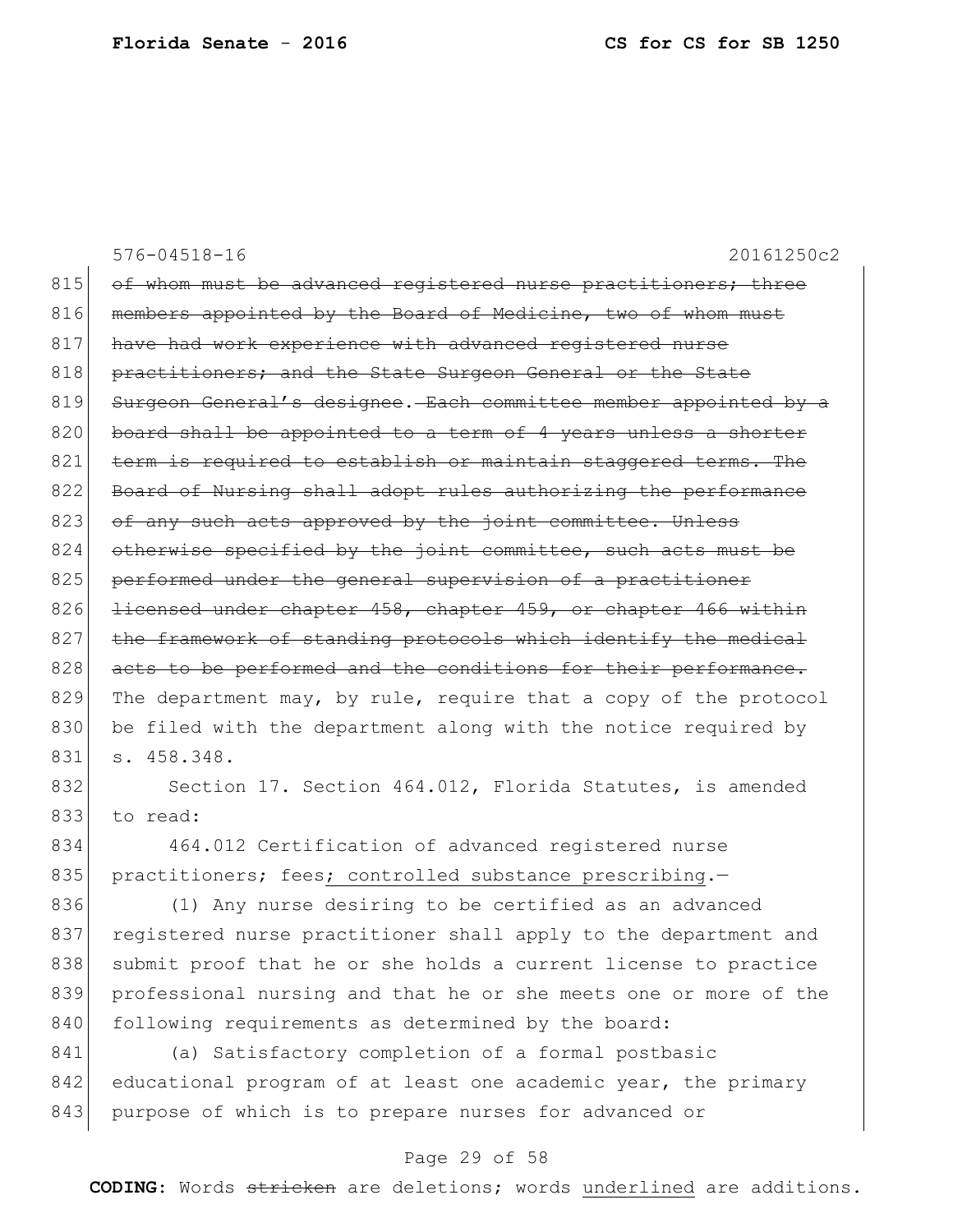576-04518-16 20161250c2

844 specialized practice.

845 (b) Certification by an appropriate specialty board. Such 846 certification shall be required for initial state certification 847 and any recertification as a registered nurse anesthetist or 848 nurse midwife. The board may by rule provide for provisional 849 state certification of graduate nurse anesthetists and nurse 850 midwives for a period of time determined to be appropriate for 851 preparing for and passing the national certification 852 examination.

853 (c) Graduation from a program leading to a master's degree 854 in a nursing clinical specialty area with preparation in 855 specialized practitioner skills. For applicants graduating on or 856 after October 1, 1998, graduation from a master's degree program 857 shall be required for initial certification as a nurse 858 practitioner under paragraph  $(4)$  (c). For applicants graduating 859 on or after October 1, 2001, graduation from a master's degree 860 program shall be required for initial certification as a 861 registered nurse anesthetist under paragraph (4) (a).

862 (2) The board shall provide by rule the appropriate 863 requirements for advanced registered nurse practitioners in the 864 categories of certified registered nurse anesthetist, certified 865 | nurse midwife, and nurse practitioner.

866 (3) An advanced registered nurse practitioner shall perform 867 those functions authorized in this section within the framework 868 of an established protocol that is filed with the board upon 869 biennial license renewal and within 30 days after entering into 870 a supervisory relationship with a physician or changes to the 871 protocol. The board shall review the protocol to ensure 872 compliance with applicable regulatory standards for protocols.

### Page 30 of 58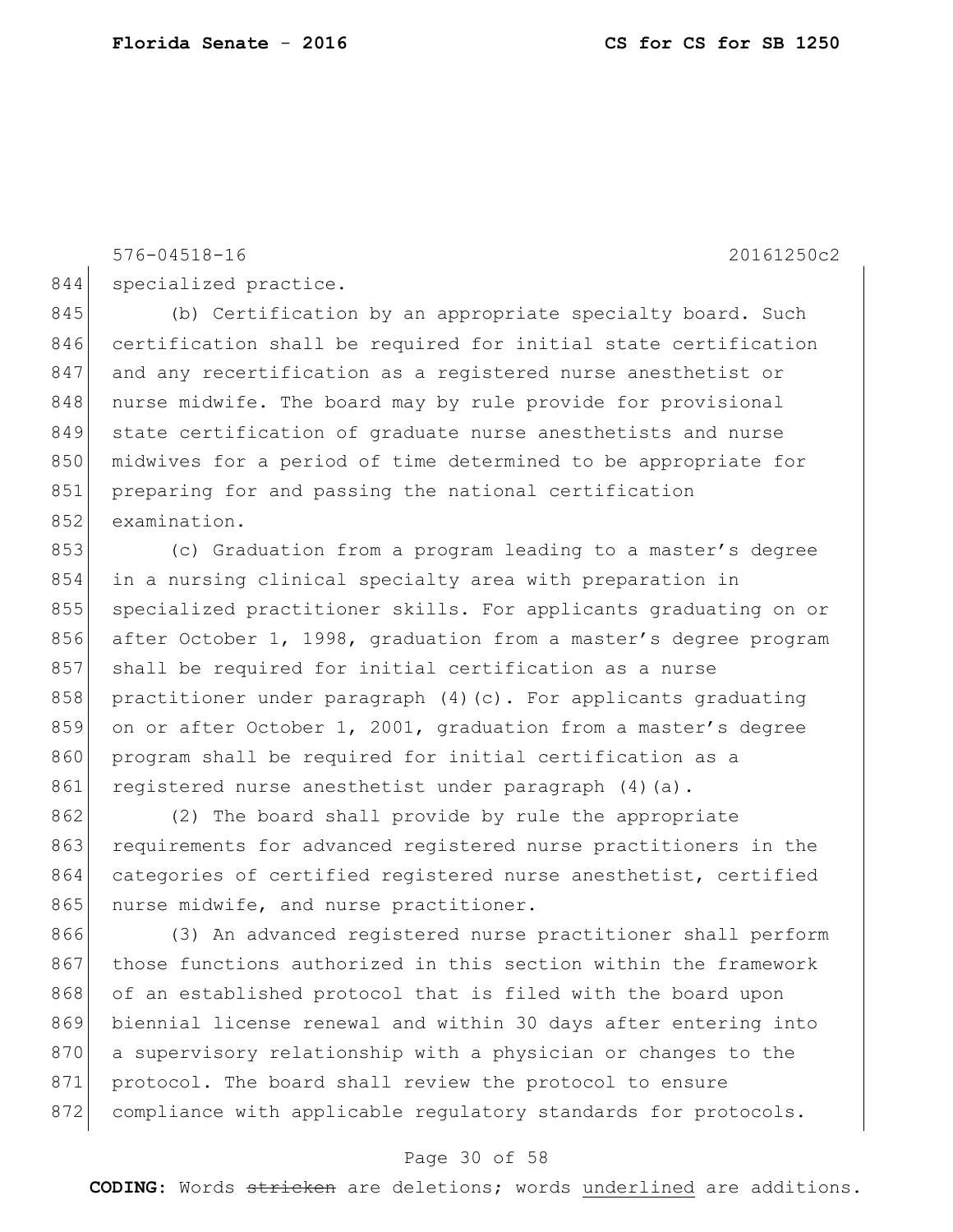|     | $576 - 04518 - 16$<br>20161250c2                                 |
|-----|------------------------------------------------------------------|
| 873 | The board shall refer to the department licensees submitting     |
| 874 | protocols that are not compliant with the regulatory standards   |
| 875 | for protocols. A practitioner currently licensed under chapter   |
| 876 | 458, chapter 459, or chapter 466 shall maintain supervision for  |
| 877 | directing the specific course of medical treatment. Within the   |
| 878 | established framework, an advanced registered nurse practitioner |
| 879 | may:                                                             |
| 880 | (a) Monitor and alter drug therapies.                            |
| 881 | Initiate appropriate therapies for certain conditions.<br>(b)    |
| 882 | (c) Perform additional functions as may be determined by         |
| 883 | rule in accordance with s. 464.003(2).                           |
| 884 | (d) Order diagnostic tests and physical and occupational         |
| 885 | therapy.                                                         |
| 886 | (4) In addition to the general functions specified in            |
| 887 | subsection (3), an advanced registered nurse practitioner may    |
| 888 | perform the following acts within his or her specialty:          |
| 889 | (a) The certified registered nurse anesthetist may, to the       |
| 890 | extent authorized by established protocol approved by the        |
| 891 | medical staff of the facility in which the anesthetic service is |
| 892 | performed, perform any or all of the following:                  |
| 893 | 1. Determine the health status of the patient as it relates      |
| 894 | to the risk factors and to the anesthetic management of the      |
| 895 | patient through the performance of the general functions.        |
| 896 | 2. Based on history, physical assessment, and supplemental       |
| 897 | laboratory results, determine, with the consent of the           |
| 898 | responsible physician, the appropriate type of anesthesia within |
| 899 | the framework of the protocol.                                   |
| 900 | 3. Order under the protocol preanesthetic medication.            |
| 901 | 4. Perform under the protocol procedures commonly used to        |
|     |                                                                  |

# Page 31 of 58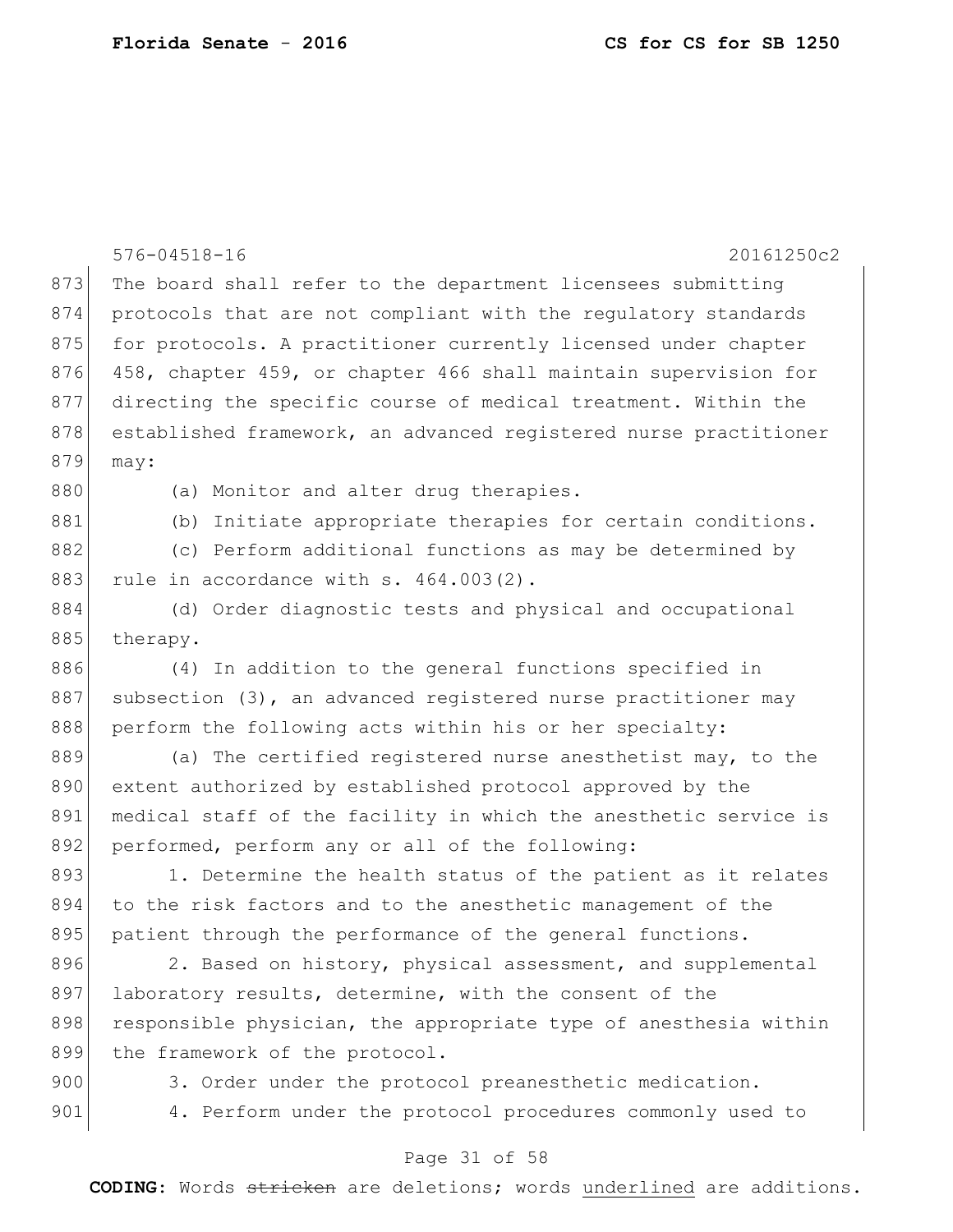576-04518-16 20161250c2 Page 32 of 58 902 render the patient insensible to pain during the performance of 903 surgical, obstetrical, therapeutic, or diagnostic clinical 904 procedures. These procedures include ordering and administering 905 regional, spinal, and general anesthesia; inhalation agents and 906 techniques; intravenous agents and techniques; and techniques of 907 hypnosis. 908 5. Order or perform monitoring procedures indicated as 909 pertinent to the anesthetic health care management of the 910 patient. 911 6. Support life functions during anesthesia health care, 912 including induction and intubation procedures, the use of 913 appropriate mechanical supportive devices, and the management of 914 fluid, electrolyte, and blood component balances. 915 7. Recognize and take appropriate corrective action for 916 abnormal patient responses to anesthesia, adjunctive medication, 917 or other forms of therapy. 918 8. Recognize and treat a cardiac arrhythmia while the 919 patient is under anesthetic care. 920 9. Participate in management of the patient while in the 921 postanesthesia recovery area, including ordering the 922 administration of fluids and drugs. 923 10. Place special peripheral and central venous and 924 arterial lines for blood sampling and monitoring as appropriate. 925 (b) The certified nurse midwife may, to the extent 926 authorized by an established protocol which has been approved by 927 the medical staff of the health care facility in which the 928 midwifery services are performed, or approved by the nurse 929 midwife's physician backup when the delivery is performed in a 930 patient's home, perform any or all of the following: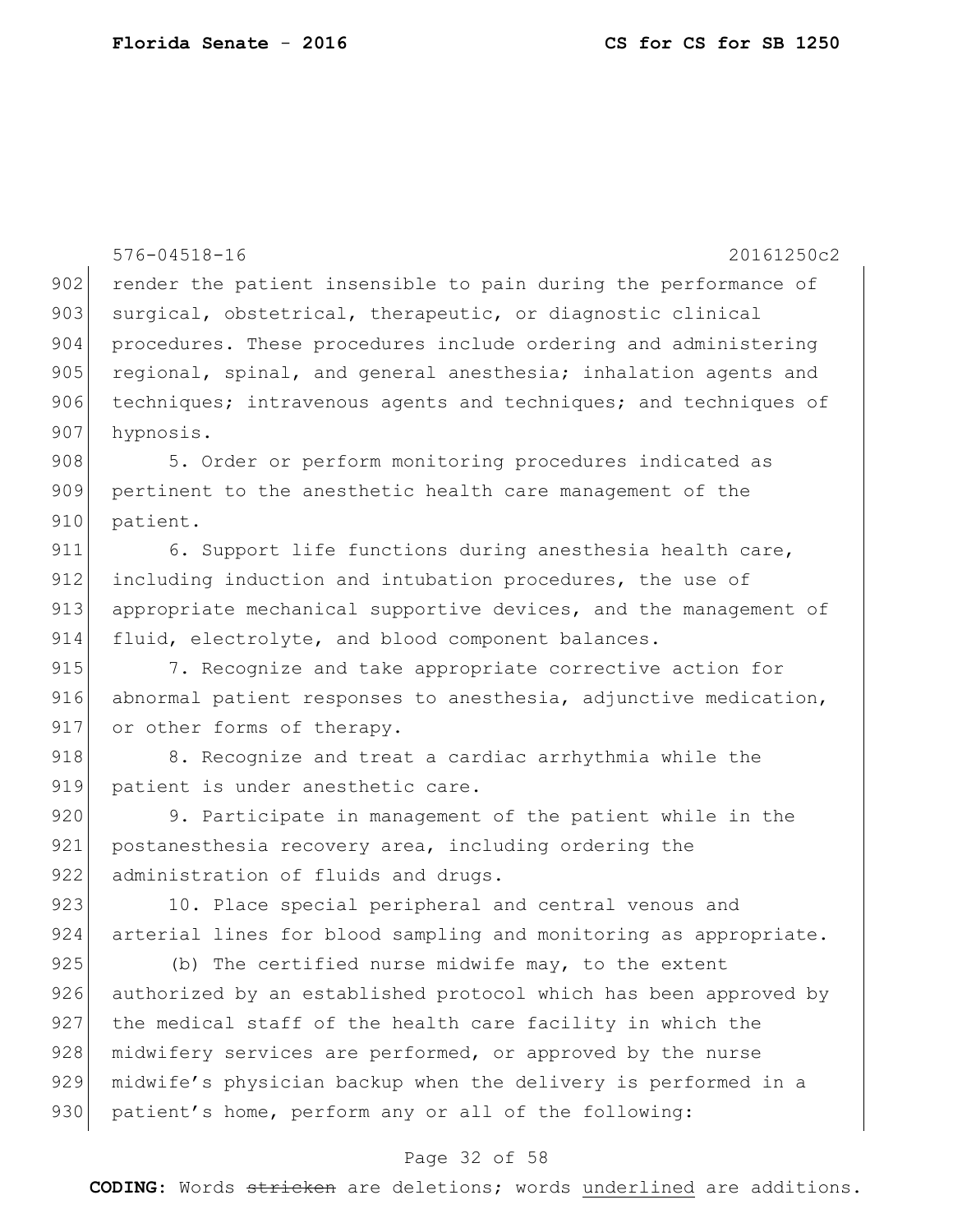576-04518-16 20161250c2 931 1. Perform superficial minor surgical procedures. 932 2. Manage the patient during labor and delivery to include 933 amniotomy, episiotomy, and repair. 934 3. Order, initiate, and perform appropriate anesthetic 935 procedures. 936 4. Perform postpartum examination. 937 5. Order appropriate medications. 938 6. Provide family-planning services and well-woman care. 939 7. Manage the medical care of the normal obstetrical 940 patient and the initial care of a newborn patient. 941 (c) The nurse practitioner may perform any or all of the 942 following acts within the framework of established protocol: 943 1. Manage selected medical problems. 944 2. Order physical and occupational therapy. 945 3. Initiate, monitor, or alter therapies for certain 946 uncomplicated acute illnesses. 947 4. Monitor and manage patients with stable chronic 948 diseases. 949 5. Establish behavioral problems and diagnosis and make 950 treatment recommendations. 951 (5) The board shall certify, and the department shall issue  $952$  a certificate to, any nurse meeting the qualifications in this 953 section. The board shall establish an application fee not to 954 exceed \$100 and a biennial renewal fee not to exceed \$50. The 955 board is authorized to adopt such other rules as are necessary 956 to implement the provisions of this section. 957 (6) (a) The board shall establish a committee to recommend a 958 formulary of controlled substances that an advanced registered 959 nurse practitioner may not prescribe or may prescribe only for

### Page 33 of 58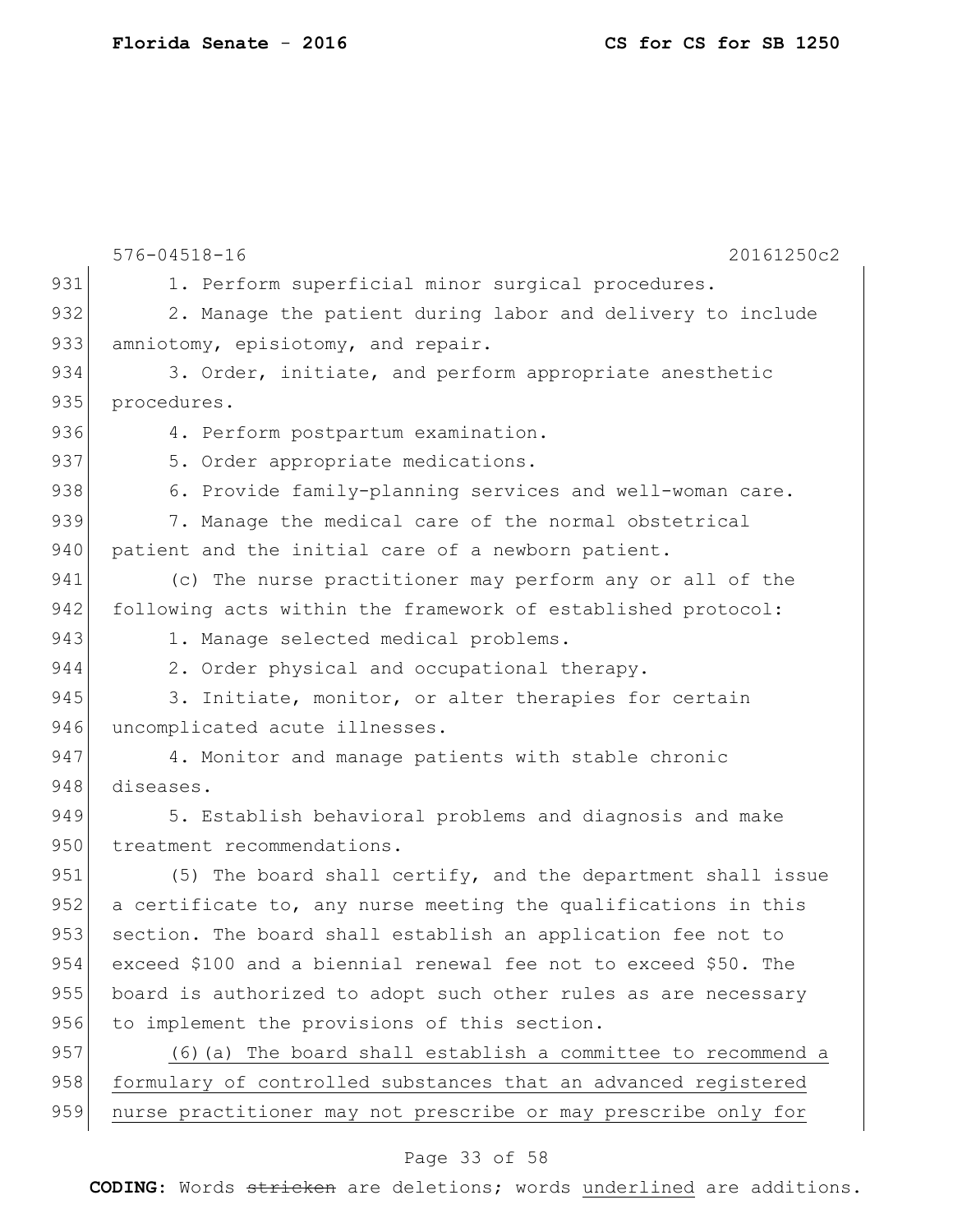|     | 20161250c2<br>$576 - 04518 - 16$                                 |
|-----|------------------------------------------------------------------|
| 960 | specific uses or in limited quantities. The committee must       |
| 961 | consist of three advanced registered nurse practitioners         |
| 962 | licensed under this section, recommended by the Board of         |
| 963 | Nursing; three physicians licensed under chapter 458 or chapter  |
| 964 | 459 who have work experience with advanced registered nurse      |
| 965 | practitioners, recommended by the Board of Medicine; and a       |
| 966 | pharmacist licensed under chapter 465 who holds a Doctor of      |
| 967 | Pharmacy degree, recommended by the Board of Pharmacy. The       |
| 968 | committee may recommend an evidence-based formulary applicable   |
| 969 | to all advanced registered nurse practitioners which is limited  |
| 970 | by specialty certification, is limited to approved uses of       |
| 971 | controlled substances, or is subject to other similar            |
| 972 | restrictions the committee finds are necessary to protect the    |
| 973 | health, safety, and welfare of the public. The formulary must    |
| 974 | restrict the prescribing of psychiatric mental health controlled |
| 975 | substances for children under 18 years of age to advanced        |
| 976 | registered nurse practitioners who also are psychiatric nurses   |
| 977 | as defined in s. 394.455. The formulary must also limit the      |
| 978 | prescribing of Schedule II controlled substances as defined in   |
| 979 | s. 893.03 to a 7-day supply, except that such restriction does   |
| 980 | not apply to controlled substances that are psychiatric          |
| 981 | medications prescribed by psychiatric nurses as defined in s.    |
| 982 | 394.455.                                                         |
| 983 | (b) The board shall adopt by rule the recommended formulary      |
| 984 | and any revisions to the formulary which it finds are supported  |
| 985 | by evidence-based clinical findings presented by the Board of    |
| 986 | Medicine, the Board of Osteopathic Medicine, or the Board of     |
| 987 | Dentistry.                                                       |
| 988 | (c) The formulary required under this subsection does not        |

# Page 34 of 58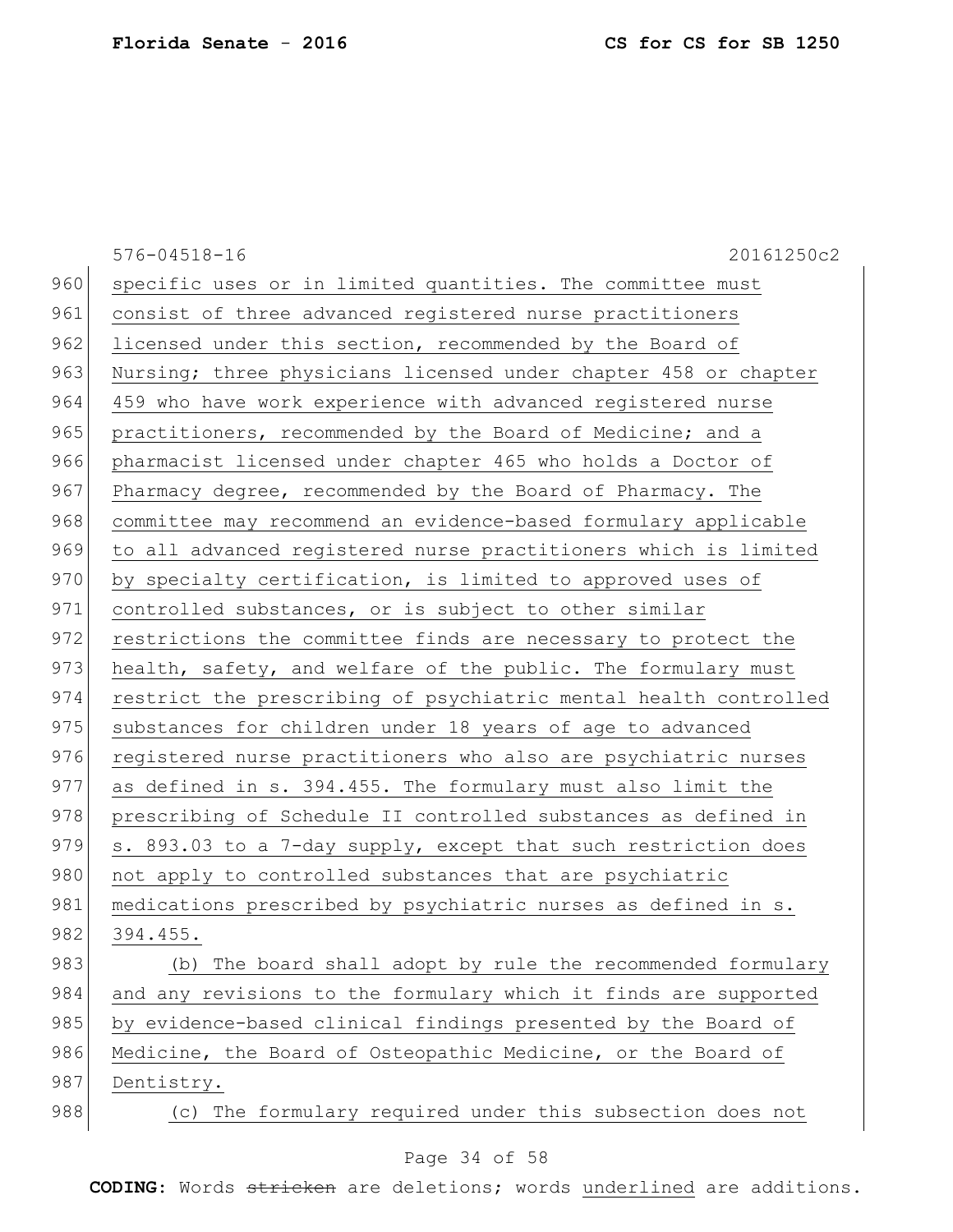576-04518-16 20161250c2 989 apply to a controlled substance that is dispensed for 990 administration pursuant to an order, including an order for 991 medication authorized by subparagraph  $(4)(a)3$ ., subparagraph 992 (4)(a)4., <u>or subparagraph (4)(a)9.</u> 993 (d) The board shall adopt the committee's initial 994 recommendation no later October 31, 2016. 995 Section 18. Effective January 1, 2017, subsection (3) of 996 section 464.012, Florida Statutes, as amended by this act, is 997 amended to read: 998 464.012 Certification of advanced registered nurse 999 practitioners; fees; controlled substance prescribing.-1000 (3) An advanced registered nurse practitioner shall perform 1001 those functions authorized in this section within the framework 1002 of an established protocol that is filed with the board upon 1003 biennial license renewal and within 30 days after entering into 1004 a supervisory relationship with a physician or changes to the 1005 protocol. The board shall review the protocol to ensure 1006 compliance with applicable regulatory standards for protocols. 1007 The board shall refer to the department licensees submitting 1008 protocols that are not compliant with the regulatory standards 1009 for protocols. A practitioner currently licensed under chapter 1010 458, chapter 459, or chapter 466 shall maintain supervision for 1011 directing the specific course of medical treatment. Within the 1012 established framework, an advanced registered nurse practitioner 1013 may: 1014 (a) Prescribe, dispense, administer, or order any drug; 1015 however, an advanced registered nurse practitioner may only 1016 prescribe or dispense a controlled substance as defined in s.

### 1017 893.03 if the advanced registered nurse practitioner has

### Page 35 of 58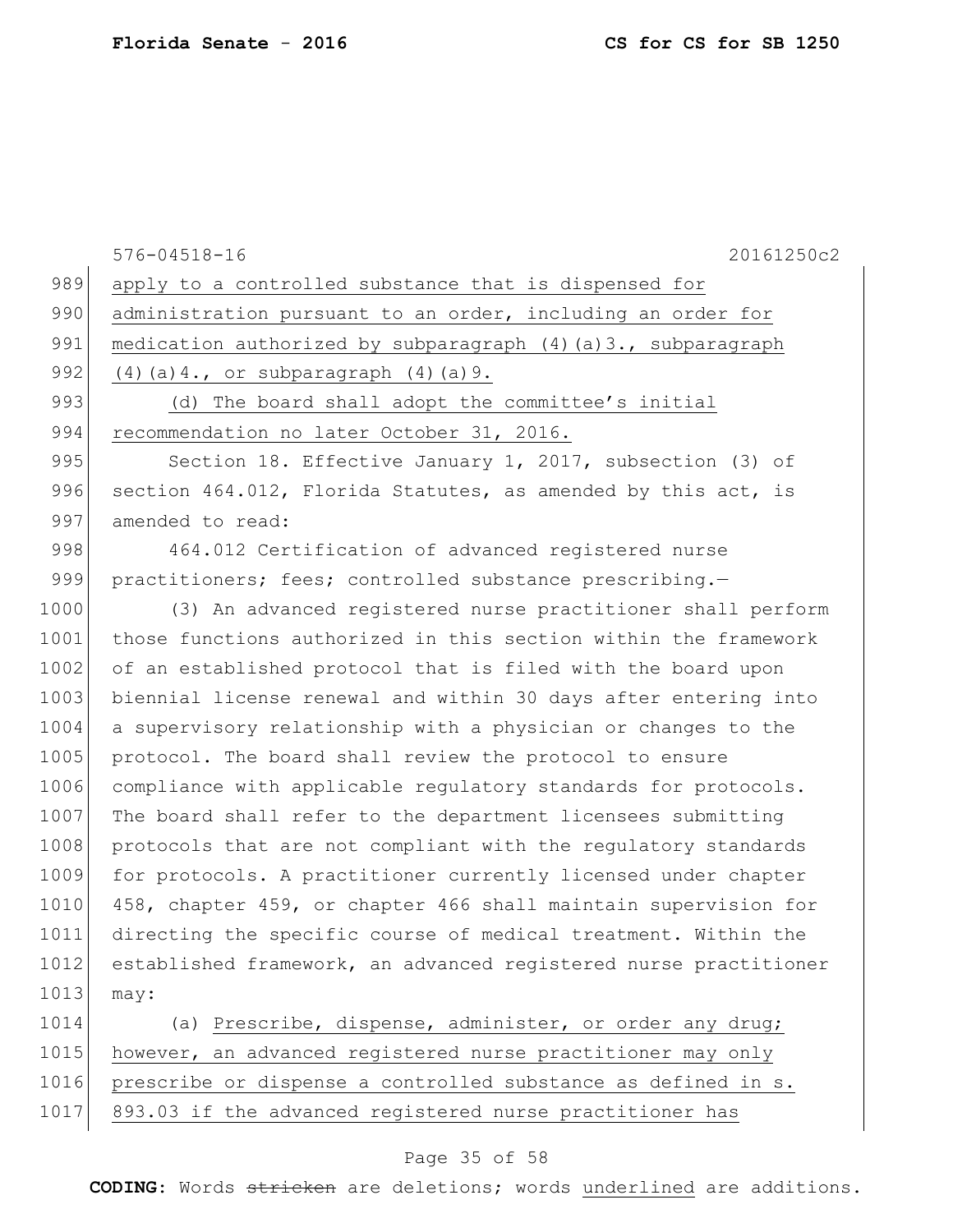|      | $576 - 04518 - 16$<br>20161250c2                                 |
|------|------------------------------------------------------------------|
| 1018 | graduated from a program leading to a master's or doctoral       |
| 1019 | degree in a clinical nursing specialty area with training in     |
| 1020 | specialized practitioner skills. Monitor and alter drug          |
| 1021 | therapies.                                                       |
| 1022 | (b) Initiate appropriate therapies for certain conditions.       |
| 1023 | (c) Perform additional functions as may be determined by         |
| 1024 | rule in accordance with s. 464.003(2).                           |
| 1025 | (d) Order diagnostic tests and physical and occupational         |
| 1026 | therapy.                                                         |
| 1027 | Section 19. Subsection (3) of section 464.013, Florida           |
| 1028 | Statutes, is amended to read:                                    |
| 1029 | 464.013 Renewal of license or certificate.-                      |
| 1030 | (3) The board shall by rule prescribe up to 30 hours of          |
| 1031 | continuing education biennially as a condition for renewal of a  |
| 1032 | license or certificate.                                          |
| 1033 | (a) A nurse who is certified by a health care specialty          |
| 1034 | program accredited by the National Commission for Certifying     |
| 1035 | Agencies or the Accreditation Board for Specialty Nursing        |
| 1036 | Certification is exempt from continuing education requirements.  |
| 1037 | The criteria for programs must shall be approved by the board.   |
| 1038 | (b) Notwithstanding the exemption in paragraph (a), as part      |
| 1039 | of the maximum 30 hours of continuing education hours required   |
| 1040 | under this subsection, advanced registered nurse practitioners   |
| 1041 | certified under s. 464.012 must complete at least 3 hours of     |
| 1042 | continuing education on the safe and effective prescription of   |
| 1043 | controlled substances. Such continuing education courses must be |
| 1044 | offered by a statewide professional association of physicians in |
| 1045 | this state accredited to provide educational activities          |
| 1046 | designated for the American Medical Association Physician's      |

# Page 36 of 58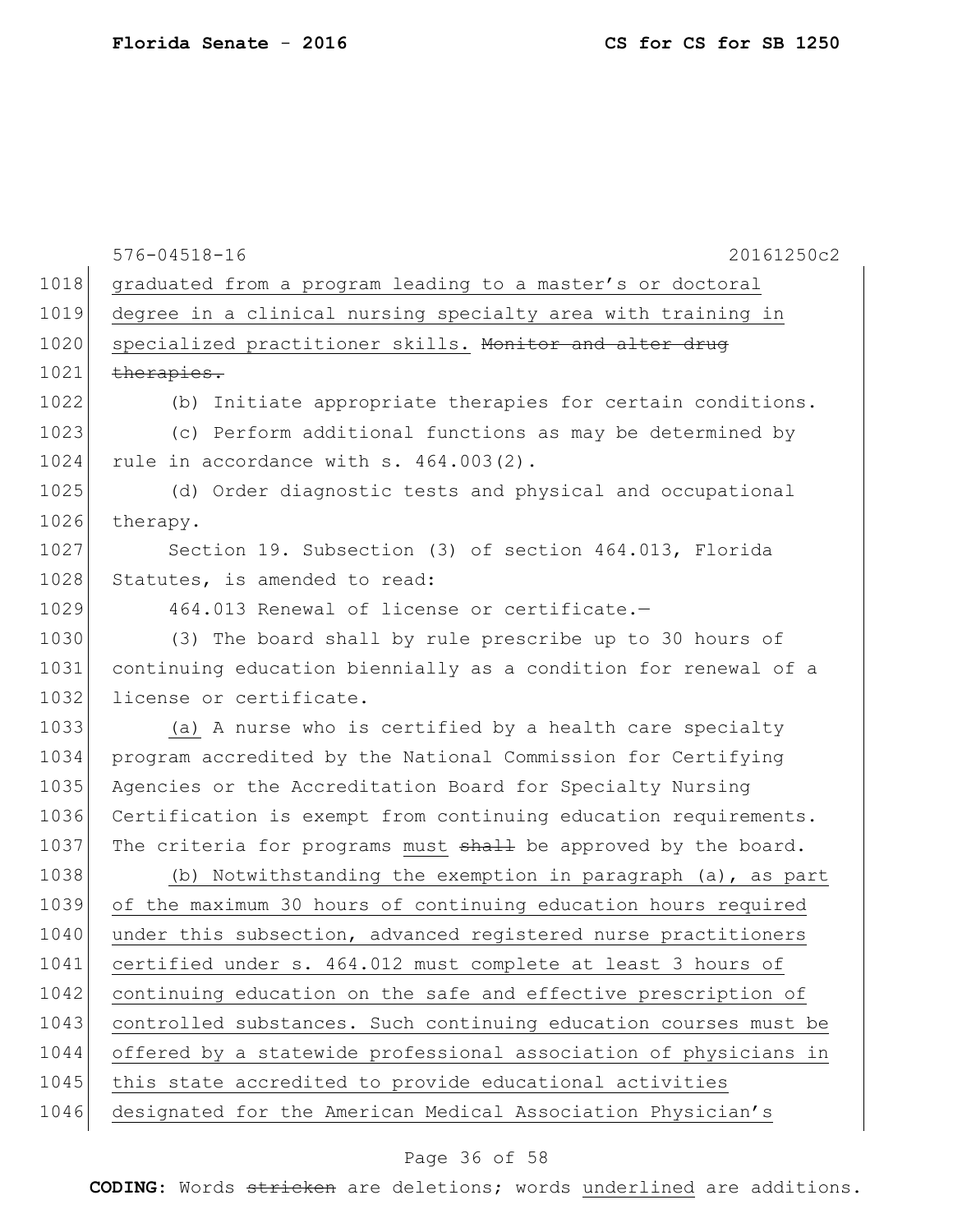|      | $576 - 04518 - 16$<br>20161250c2                                  |
|------|-------------------------------------------------------------------|
| 1047 | Recognition Award Category 1 Credit, the American Nurses          |
| 1048 | Credentialing Center, the American Association of Nurse           |
| 1049 | Anesthetists, or the American Association of Nurse Practitioners  |
| 1050 | and may be offered in a distance-learning format.                 |
| 1051 | Section 20. Paragraph (p) is added to subsection (1) of           |
| 1052 | section 464.018, Florida Statutes, and subsection (2) of that     |
| 1053 | section is republished, to read:                                  |
| 1054 | 464.018 Disciplinary actions.-                                    |
| 1055 | (1) The following acts constitute grounds for denial of a         |
| 1056 | license or disciplinary action, as specified in s. $456.072(2)$ : |
| 1057 | (p) For an advanced registered nurse practitioner:                |
| 1058 | 1. Presigning blank prescription forms.                           |
| 1059 | 2. Prescribing for office use any medicinal drug appearing        |
| 1060 | on Schedule II in chapter 893.                                    |
| 1061 | 3. Prescribing, ordering, dispensing, administering,              |
| 1062 | supplying, selling, or giving a drug that is an amphetamine or a  |
| 1063 | sympathomimetic amine drug, or a compound designated in s.        |
| 1064 | 893.03(2) as a Schedule II controlled substance, to or for any    |
| 1065 | person except for:                                                |
| 1066 | a. The treatment of narcolepsy; hyperkinesis; behavioral          |
| 1067 | syndrome in children characterized by the developmentally         |
| 1068 | inappropriate symptoms of moderate to severe distractibility,     |
| 1069 | short attention span, hyperactivity, emotional lability, and      |
| 1070 | impulsivity; or drug-induced brain dysfunction.                   |
| 1071 | b. The differential diagnostic psychiatric evaluation of          |
| 1072 | depression or the treatment of depression shown to be refractory  |
| 1073 | to other therapeutic modalities.                                  |
| 1074 | c. The clinical investigation of the effects of such drugs        |
| 1075 | or compounds when an investigative protocol is submitted to,      |

# Page 37 of 58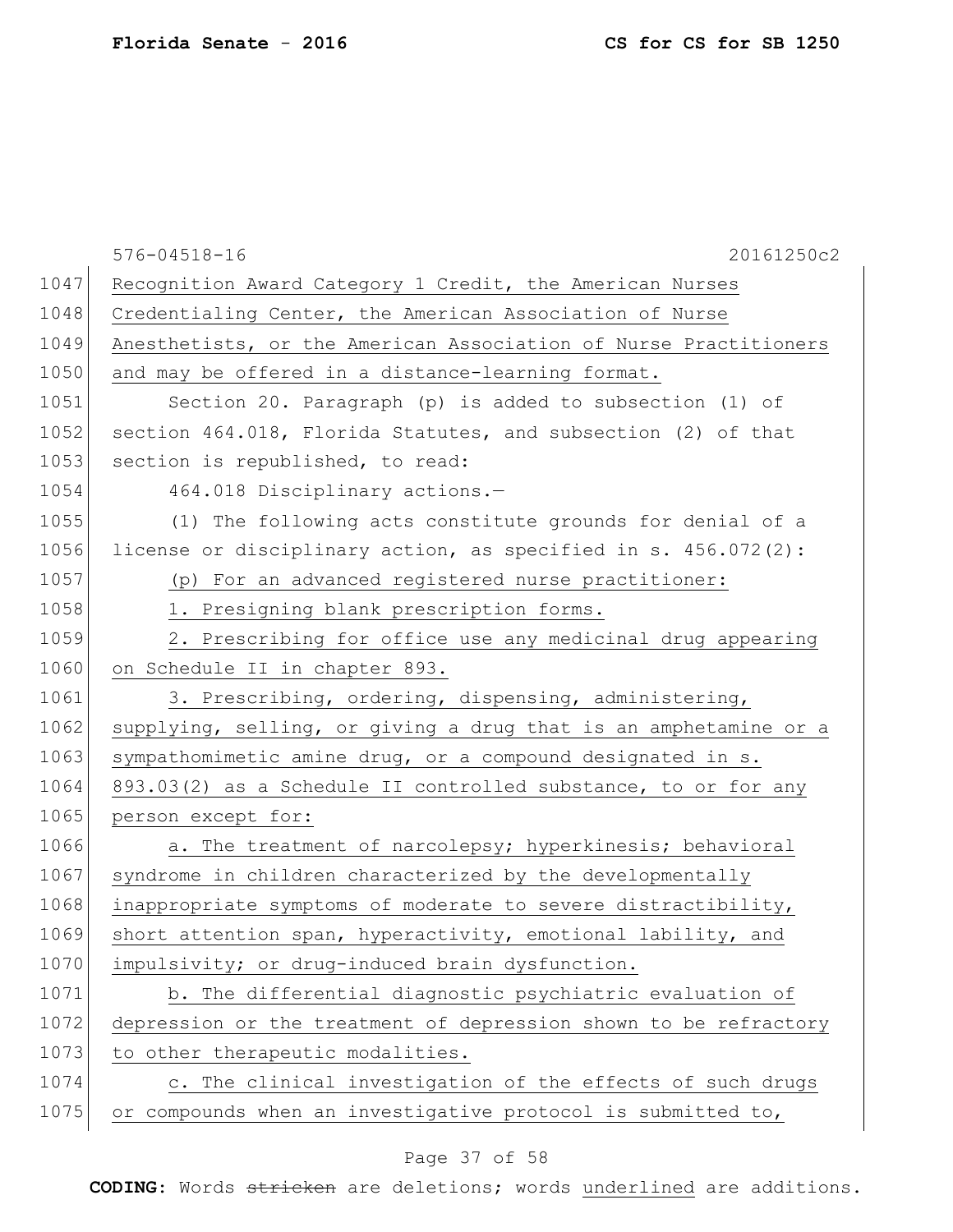576-04518-16 20161250c2 1076 reviewed by, and approved by the department before such 1077 investigation is begun. 1078 4. Prescribing, ordering, dispensing, administering, 1079 supplying, selling, or giving growth hormones, testosterone or 1080 its analogs, human chorionic gonadotropin (HCG), or other 1081 hormones for the purpose of muscle building or to enhance 1082 athletic performance. As used in this subparagraph, the term 1083 "muscle building" does not include the treatment of injured 1084 muscle. A prescription written for the drug products identified 1085 in this subparagraph may be dispensed by a pharmacist with the 1086 presumption that the prescription is for legitimate medical use. 1087 5. Promoting or advertising on any prescription form a 1088 community pharmacy unless the form also states: "This 1089 prescription may be filled at any pharmacy of your choice." 1090 6. Prescribing, dispensing, administering, mixing, or 1091 otherwise preparing a legend drug, including a controlled 1092 substance, other than in the course of his or her professional 1093 practice. For the purposes of this subparagraph, it is legally 1094 presumed that prescribing, dispensing, administering, mixing, or 1095 otherwise preparing legend drugs, including all controlled 1096 substances, inappropriately or in excessive or inappropriate 1097 quantities is not in the best interest of the patient and is not 1098 in the course of the advanced registered nurse practitioner's 1099 professional practice, without regard to his or her intent. 1100 7. Prescribing, dispensing, or administering a medicinal 1101 drug appearing on any schedule set forth in chapter 893 to 1102 himself or herself, except a drug prescribed, dispensed, or 1103 administered to the advanced registered nurse practitioner by 1104 another practitioner authorized to prescribe, dispense, or

#### Page 38 of 58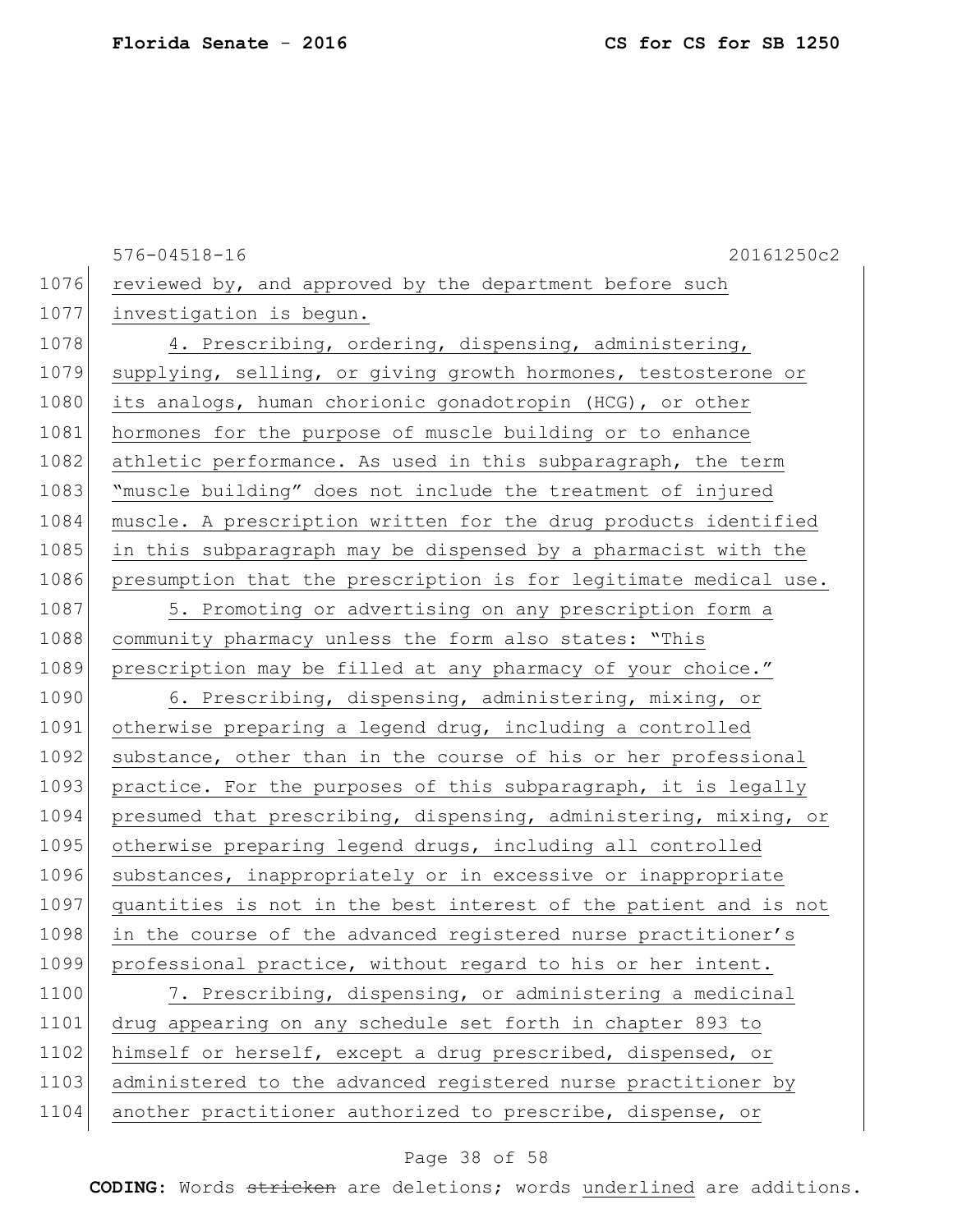|      | $576 - 04518 - 16$<br>20161250c2                                 |
|------|------------------------------------------------------------------|
| 1105 | administer medicinal drugs.                                      |
| 1106 | 8. Prescribing, ordering, dispensing, administering,             |
| 1107 | supplying, selling, or giving amygdalin (laetrile) to any        |
| 1108 | person.                                                          |
| 1109 | 9. Dispensing a substance designated in s. 893.03(2) or (3)      |
| 1110 | as a substance controlled in Schedule II or Schedule III,        |
| 1111 | respectively, in violation of s. 465.0276.                       |
| 1112 | 10. Promoting or advertising through any communication           |
| 1113 | medium the use, sale, or dispensing of a substance designated in |
| 1114 | s. 893.03 as a controlled substance.                             |
| 1115 | (2) The board may enter an order denying licensure or            |
| 1116 | imposing any of the penalties in s. 456.072(2) against any       |
| 1117 | applicant for licensure or licensee who is found guilty of       |
| 1118 | violating any provision of subsection (1) of this section or who |
| 1119 | is found quilty of violating any provision of s. 456.072(1).     |
| 1120 | Section 21. Subsection (21) of section 893.02, Florida           |
| 1121 | Statutes, is amended to read:                                    |
| 1122 | 893.02 Definitions. The following words and phrases as used      |
| 1123 | in this chapter shall have the following meanings, unless the    |
| 1124 | context otherwise requires:                                      |
| 1125 | (21) "Practitioner" means a physician licensed under             |
| 1126 | pursuant to chapter 458, a dentist licensed under pursuant to    |
| 1127 | chapter 466, a veterinarian licensed under pursuant to chapter   |
| 1128 | 474, an osteopathic physician licensed under pursuant to chapter |
| 1129 | 459, an advanced registered nurse practitioner certified under   |
| 1130 | chapter 464, a naturopath licensed under pursuant to chapter     |
| 1131 | 462, a certified optometrist licensed under pursuant to chapter  |
| 1132 | 463, or a podiatric physician licensed under pursuant to chapter |
| 1133 | 461, or a physician assistant licensed under chapter 458 or      |
|      |                                                                  |

### Page 39 of 58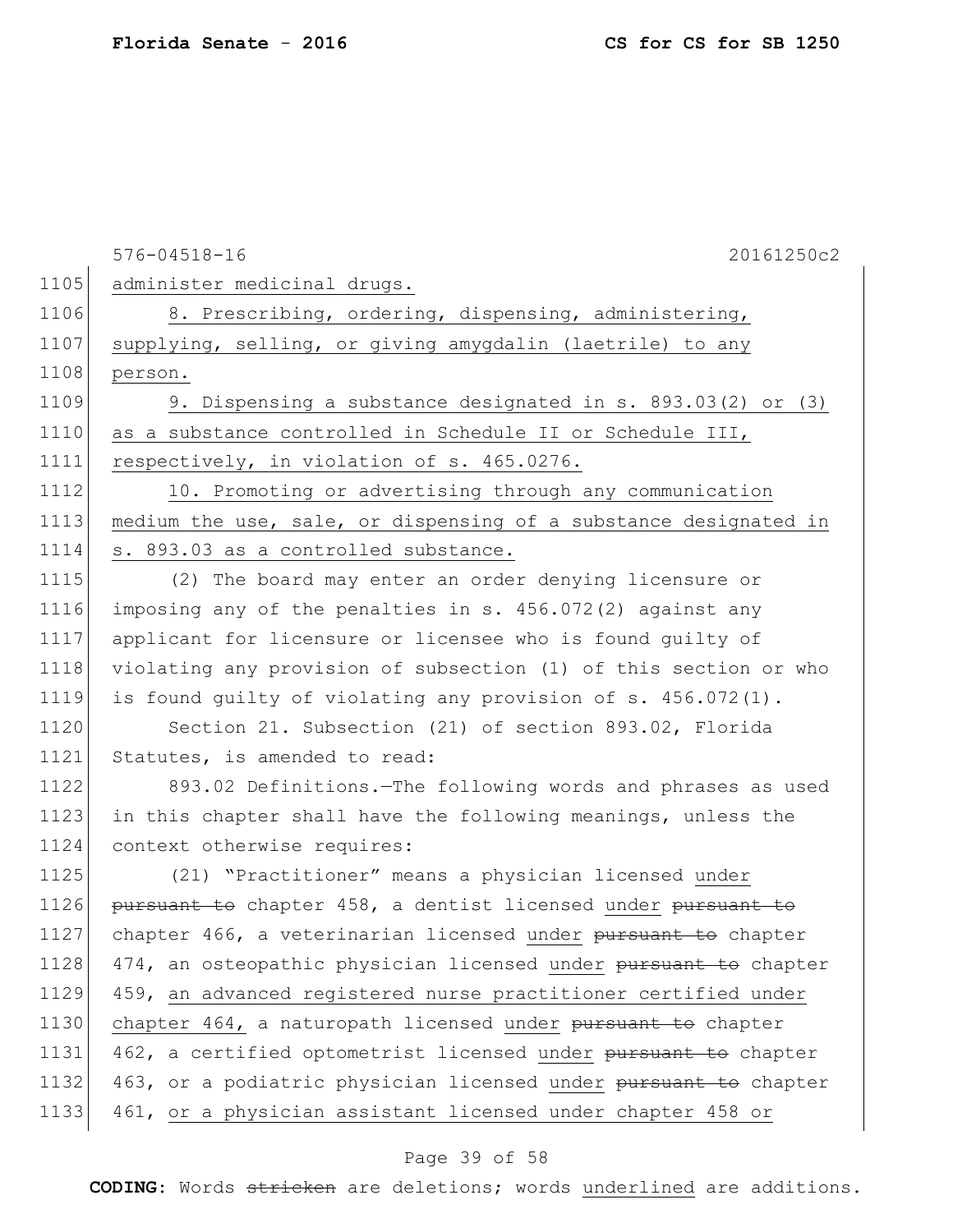576-04518-16 20161250c2 1134 chapter 459, provided such practitioner holds a valid federal 1135 controlled substance registry number. 1136 Section 22. Paragraph (n) of subsection (1) of section 1137 948.03, Florida Statutes, is amended to read: 1138 948.03 Terms and conditions of probation. 1139 (1) The court shall determine the terms and conditions of 1140 probation. Conditions specified in this section do not require 1141 oral pronouncement at the time of sentencing and may be 1142 considered standard conditions of probation. These conditions 1143 may include among them the following, that the probationer or 1144 offender in community control shall: 1145 (n) Be prohibited from using intoxicants to excess or 1146 possessing any drugs or narcotics unless prescribed by a 1147 physician, advanced registered nurse practitioner, or physician 1148 assistant. The probationer or community controllee may shall not 1149 knowingly visit places where intoxicants, drugs, or other 1150 dangerous substances are unlawfully sold, dispensed, or used.

1151 Section 23. Paragraph (a) of subsection (1) and subsection 1152 (2) of section 458.348, Florida Statutes, are amended to read:

1153 458.348 Formal supervisory relationships, standing orders, 1154 and established protocols; notice; standards.-

1155 (1) NOTICE.

1156 (a) When a physician enters into a formal supervisory 1157 relationship or standing orders with an emergency medical 1158 technician or paramedic licensed pursuant to s. 401.27, which 1159 relationship or orders contemplate the performance of medical 1160 acts, or when a physician enters into an established protocol 1161 with an advanced registered nurse practitioner, which protocol 1162 contemplates the performance of medical acts identified and

### Page 40 of 58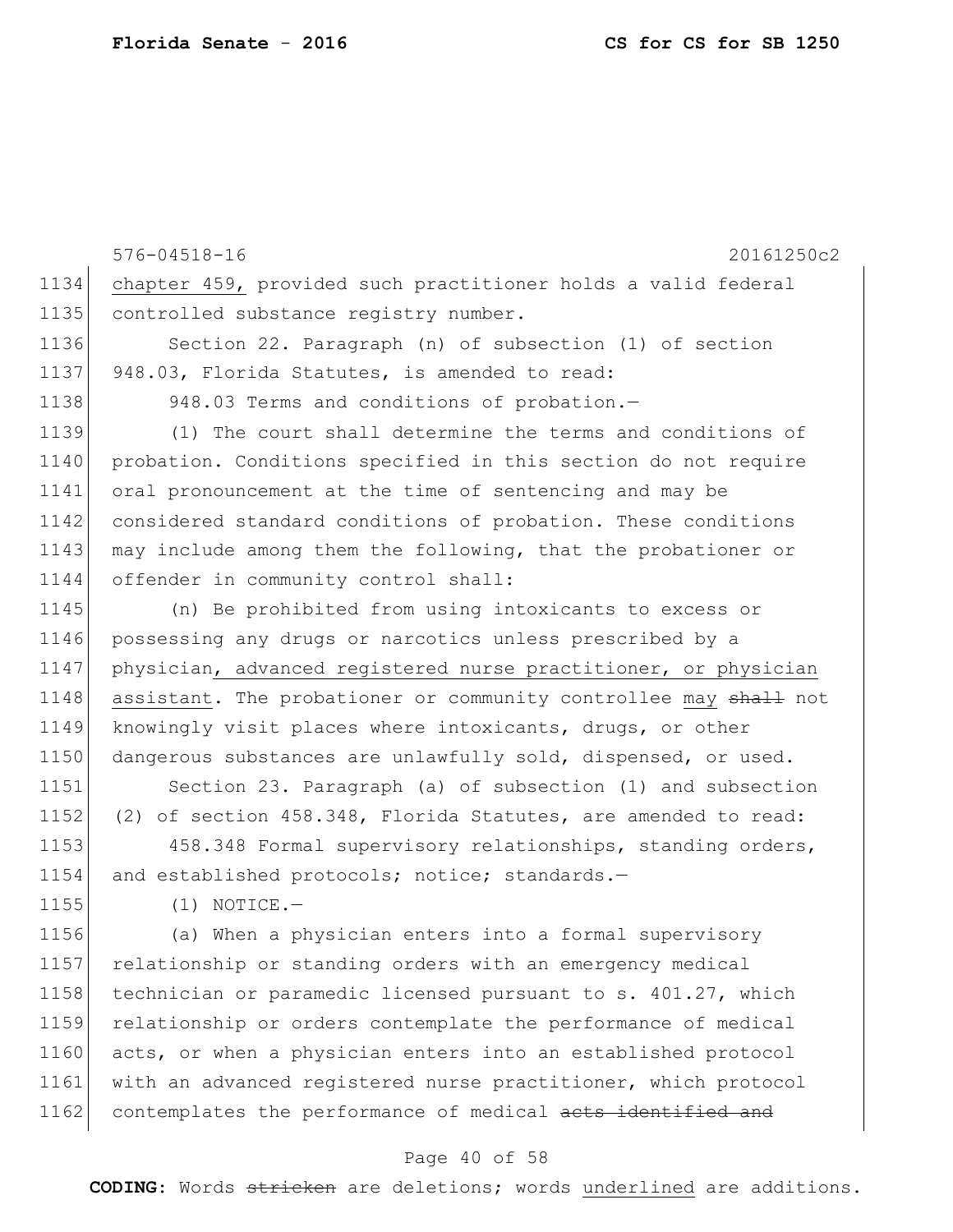576-04518-16 20161250c2 1163 approved by the joint committee pursuant to s. 464.003(2) or 1164 acts set forth in s.  $464.012(3)$  and  $(4)$ , the physician shall 1165 submit notice to the board. The notice shall contain a statement 1166 in substantially the following form: 1167 1168 I, ... (name and professional license number of 1169 physician)..., of ...(address of physician)... have hereby 1170 entered into a formal supervisory relationship, standing orders, 1171 or an established protocol with ... (number of persons)... 1172 emergency medical technician(s), ... (number of persons)... 1173 paramedic(s), or ...(number of persons)... advanced registered 1174 nurse practitioner(s). 1175 1176 (2) ESTABLISHMENT OF STANDARDS BY JOINT COMMITTEE.—The 1177 joint committee created under s. 464.003(2) shall determine 1178 minimum standards for the content of established protocols 1179 pursuant to which an advanced registered nurse practitioner may 1180 perform medical acts identified and approved by the joint 1181 committee pursuant to s.  $464.003(2)$  or acts set forth in s. 1182 464.012(3) and (4) and shall determine minimum standards for 1183 supervision of such acts by the physician, unless the joint 1184 committee determines that any act set forth in s. 464.012(3) or 1185  $(4)$  is not a medical act. Such standards shall be based on risk 1186 to the patient and acceptable standards of medical care and 1187 shall take into account the special problems of medically 1188 underserved areas. The standards developed by the joint 1189 committee shall be adopted as rules by the Board of Nursing and 1190 the Board of Medicine for purposes of carrying out their 1191 responsibilities pursuant to part I of chapter 464 and this

### Page 41 of 58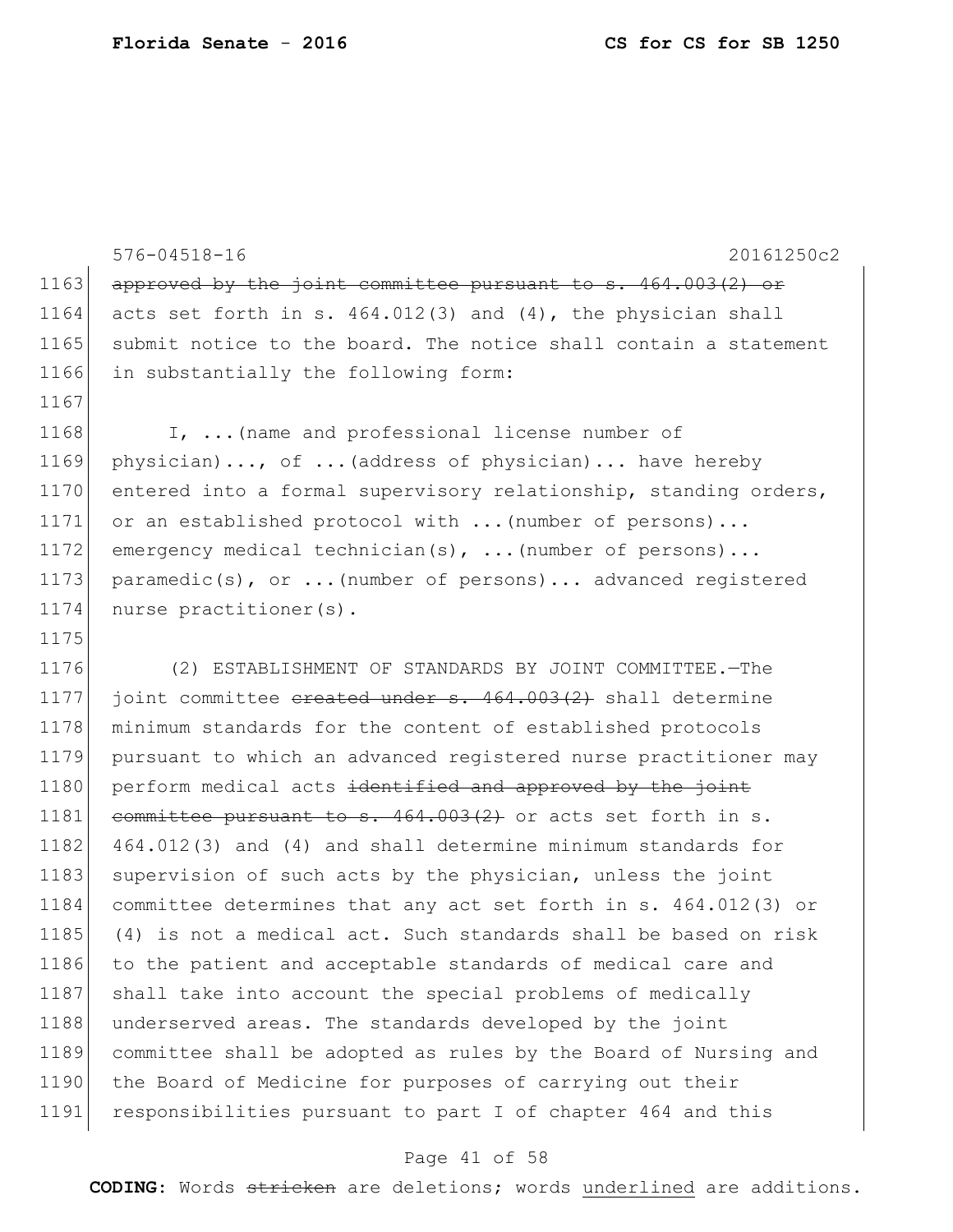|      | $576 - 04518 - 16$<br>20161250c2                                     |
|------|----------------------------------------------------------------------|
| 1192 | chapter, respectively, but neither board shall have disciplinary     |
| 1193 | powers over the licensees of the other board.                        |
| 1194 | Section 24. Paragraph (a) of subsection (1) of section               |
| 1195 | 459.025, Florida Statutes, is amended to read:                       |
| 1196 | 459.025 Formal supervisory relationships, standing orders,           |
| 1197 | and established protocols; notice; standards.-                       |
| 1198 | $(1)$ NOTICE.-                                                       |
| 1199 | (a) When an osteopathic physician enters into a formal               |
| 1200 | supervisory relationship or standing orders with an emergency        |
| 1201 | medical technician or paramedic licensed pursuant to s. 401.27,      |
| 1202 | which relationship or orders contemplate the performance of          |
| 1203 | medical acts, or when an osteopathic physician enters into an        |
| 1204 | established protocol with an advanced registered nurse               |
| 1205 | practitioner, which protocol contemplates the performance of         |
| 1206 | medical acts identified and approved by the joint committee          |
| 1207 | pursuant to s. $464.003(2)$ or acts set forth in s. $464.012(3)$ and |
| 1208 | (4), the osteopathic physician shall submit notice to the board.     |
| 1209 | The notice must contain a statement in substantially the             |
| 1210 | following form:                                                      |
| 1211 |                                                                      |
| 1212 | I,  (name and professional license number of osteopathic             |
| 1213 | physician), of  (address of osteopathic physician) have              |
| 1214 | hereby entered into a formal supervisory relationship, standing      |
| 1215 | orders, or an established protocol with  (number of                  |
| 1216 | persons) emergency medical technician(s),  (number of                |

1217 persons)... paramedic(s), or ... (number of persons)... advanced 1218 registered nurse practitioner(s).

1219 Section 25. For the purpose of incorporating the amendment 1220 made by this act to section 456.072, Florida Statutes, in a

### Page 42 of 58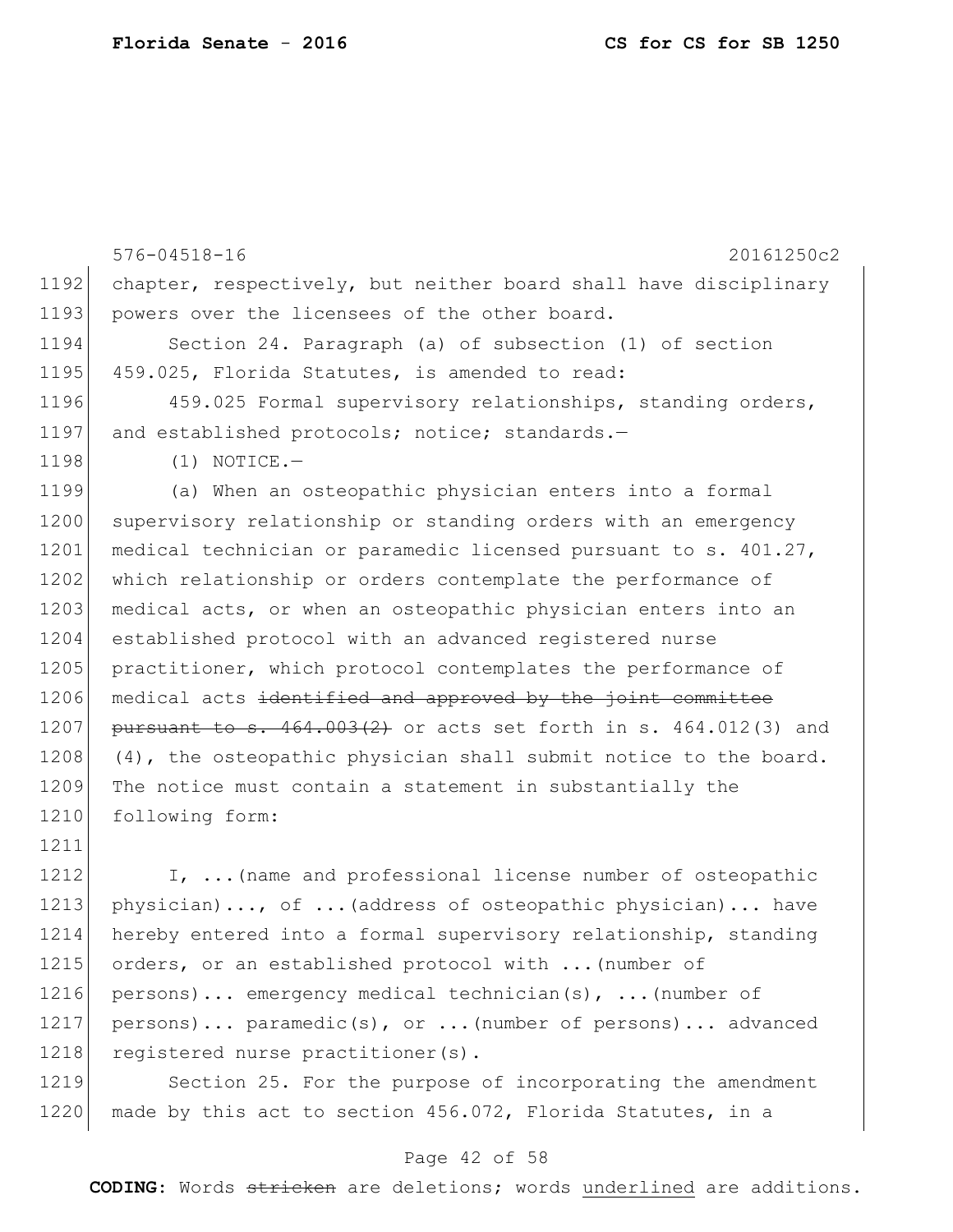576-04518-16 20161250c2 1221 reference thereto, subsection (10) of section 458.331, Florida 1222 Statutes, is reenacted to read: 1223 458.331 Grounds for disciplinary action; action by the 1224 board and department.-1225 (10) A probable cause panel convened to consider 1226 disciplinary action against a physician assistant alleged to 1227 have violated s. 456.072 or this section must include one 1228 physician assistant. The physician assistant must hold a valid 1229 license to practice as a physician assistant in this state and 1230 be appointed to the panel by the Council of Physician 1231 Assistants. The physician assistant may hear only cases 1232 involving disciplinary actions against a physician assistant. If 1233 the appointed physician assistant is not present at the 1234 disciplinary hearing, the panel may consider the matter and vote 1235 on the case in the absence of the physician assistant. The 1236 training requirements set forth in s. 458.307(4) do not apply to 1237 the appointed physician assistant. Rules need not be adopted to 1238 implement this subsection.

1239 Section 26. For the purpose of incorporating the amendment 1240 | made by this act to section 456.072, Florida Statutes, in a 1241 reference thereto, paragraph (g) of subsection (7) of section 1242 458.347, Florida Statutes, is reenacted to read:

1243 458.347 Physician assistants.

1244 (7) PHYSICIAN ASSISTANT LICENSURE.—

1245 (g) The Board of Medicine may impose any of the penalties 1246 authorized under ss.  $456.072$  and  $458.331(2)$  upon a physician 1247 assistant if the physician assistant or the supervising 1248 physician has been found guilty of or is being investigated for 1249 any act that constitutes a violation of this chapter or chapter

### Page 43 of 58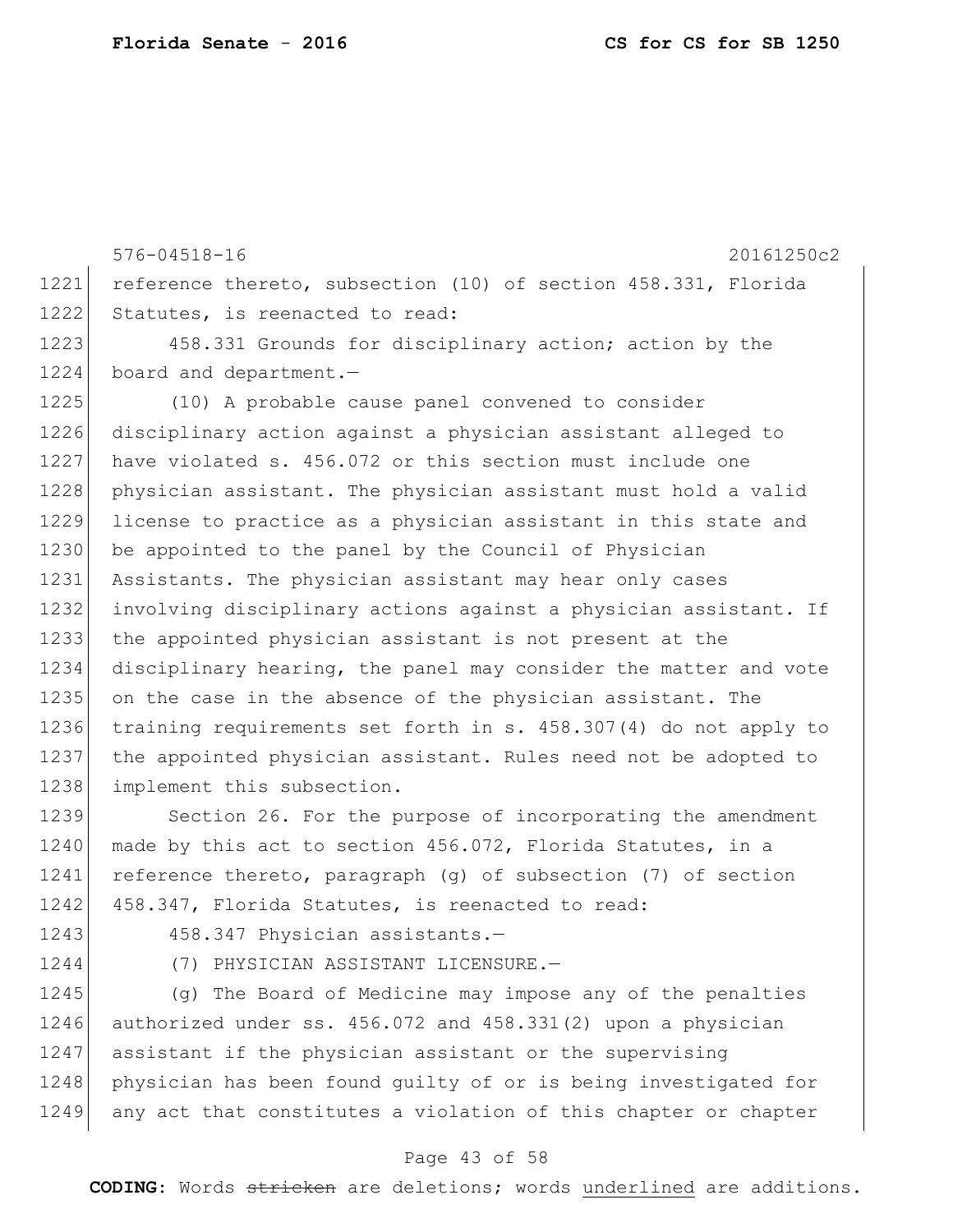576-04518-16 20161250c2 1250 456. 1251 Section 27. For the purpose of incorporating the amendment 1252 made by this act to section 456.072, Florida Statutes, in a 1253 reference thereto, subsection (10) of section 459.015, Florida 1254 Statutes, is reenacted to read: 1255 459.015 Grounds for disciplinary action; action by the 1256 board and department.-1257 (10) A probable cause panel convened to consider 1258 disciplinary action against a physician assistant alleged to 1259 have violated s. 456.072 or this section must include one 1260 physician assistant. The physician assistant must hold a valid 1261 license to practice as a physician assistant in this state and 1262 be appointed to the panel by the Council of Physician 1263 Assistants. The physician assistant may hear only cases 1264 involving disciplinary actions against a physician assistant. If 1265 the appointed physician assistant is not present at the 1266 disciplinary hearing, the panel may consider the matter and vote 1267 on the case in the absence of the physician assistant. The 1268 training requirements set forth in s. 458.307(4) do not apply to 1269 the appointed physician assistant. Rules need not be adopted to 1270 implement this subsection.

1271 Section 28. For the purpose of incorporating the amendment 1272 made by this act to section 456.072, Florida Statutes, in a 1273 reference thereto, paragraph (f) of subsection (7) of section 1274 459.022, Florida Statutes, is reenacted to read:

- 
- 

1275 459.022 Physician assistants.-

1276 (7) PHYSICIAN ASSISTANT LICENSURE.

1277 (f) The Board of Osteopathic Medicine may impose any of the 1278 penalties authorized under ss. 456.072 and 459.015(2) upon a

### Page 44 of 58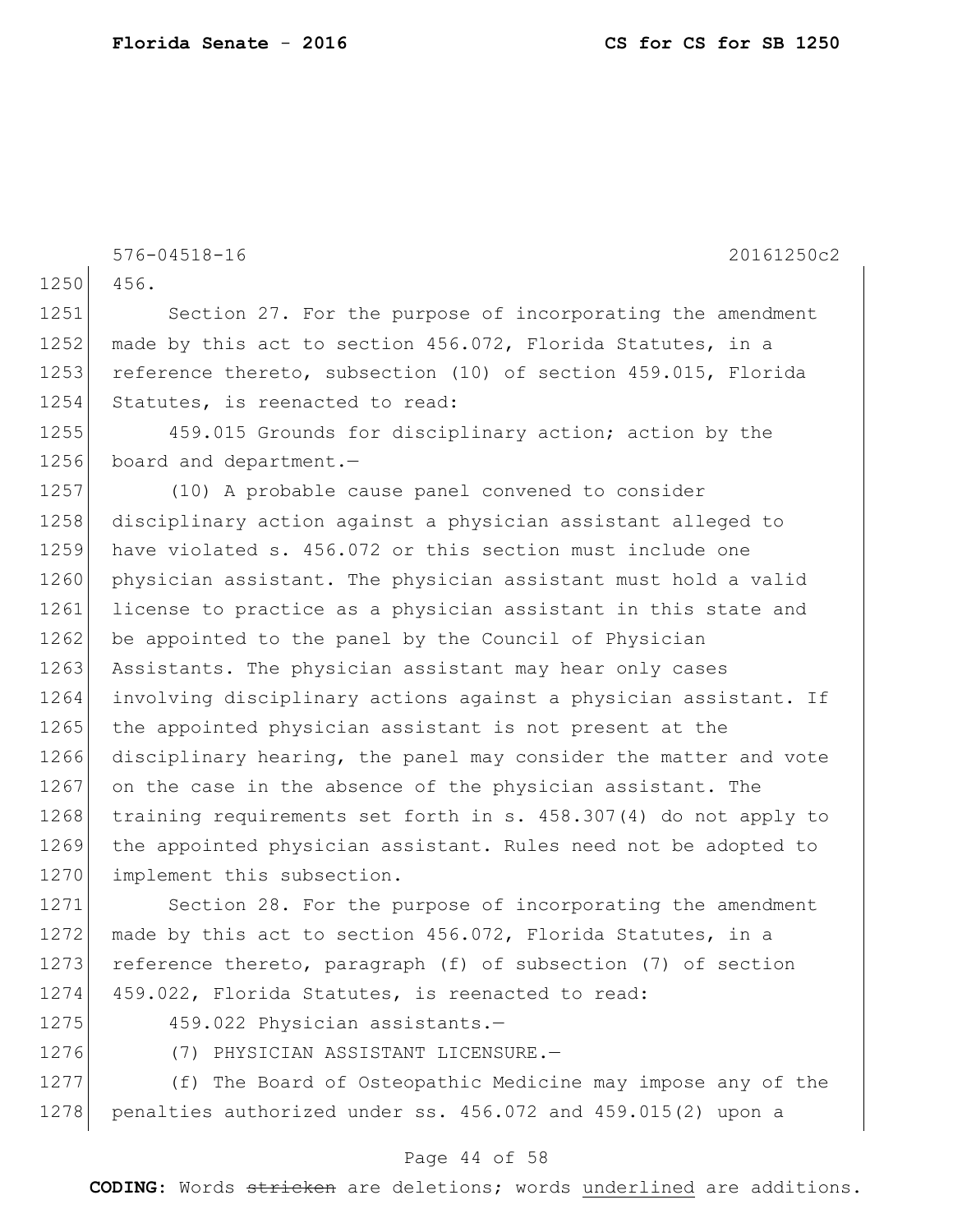|      | $576 - 04518 - 16$<br>20161250c2                                  |
|------|-------------------------------------------------------------------|
| 1279 | physician assistant if the physician assistant or the             |
| 1280 | supervising physician has been found quilty of or is being        |
| 1281 | investigated for any act that constitutes a violation of this     |
| 1282 | chapter or chapter 456.                                           |
| 1283 | Section 29. For the purpose of incorporating the amendment        |
| 1284 | made by this act to section 456.072, Florida Statutes, in a       |
| 1285 | reference thereto, subsection (5) of section 465.0158, Florida    |
| 1286 | Statutes, is reenacted to read:                                   |
| 1287 | 465.0158 Nonresident sterile compounding permit.-                 |
| 1288 | (5) In accordance with this chapter, the board may deny,          |
| 1289 | revoke, or suspend the permit of; fine; or reprimand a permittee  |
| 1290 | for:                                                              |
| 1291 | (a) Failure to comply with this section;                          |
| 1292 | (b) A violation listed under s. $456.0635$ , s. $456.065$ , or s. |
| 1293 |                                                                   |
| 1294 | 456.072, except s. 456.072(1)(s) or (1)(u);                       |
| 1295 | (c) A violation under s. $465.0156(5)$ ; or                       |
|      | (d) A violation listed under s. 465.016.                          |
| 1296 | Section 30. For the purpose of incorporating the amendment        |
| 1297 | made by this act to section 456.44, Florida Statutes, in a        |
| 1298 | reference thereto, paragraph (mm) of subsection (1) of section    |
| 1299 | 456.072, Florida Statutes, is reenacted to read:                  |
| 1300 | 456.072 Grounds for discipline; penalties; enforcement.-          |
| 1301 | (1) The following acts shall constitute grounds for which         |
| 1302 | the disciplinary actions specified in subsection (2) may be       |
| 1303 | taken:                                                            |
| 1304 | (mm) Failure to comply with controlled substance                  |
| 1305 | prescribing requirements of s. 456.44.                            |
| 1306 | Section 31. For the purpose of incorporating the amendment        |
| 1307 | made by this act to section 456.44, Florida Statutes, in a        |
|      | Page 45 of 58                                                     |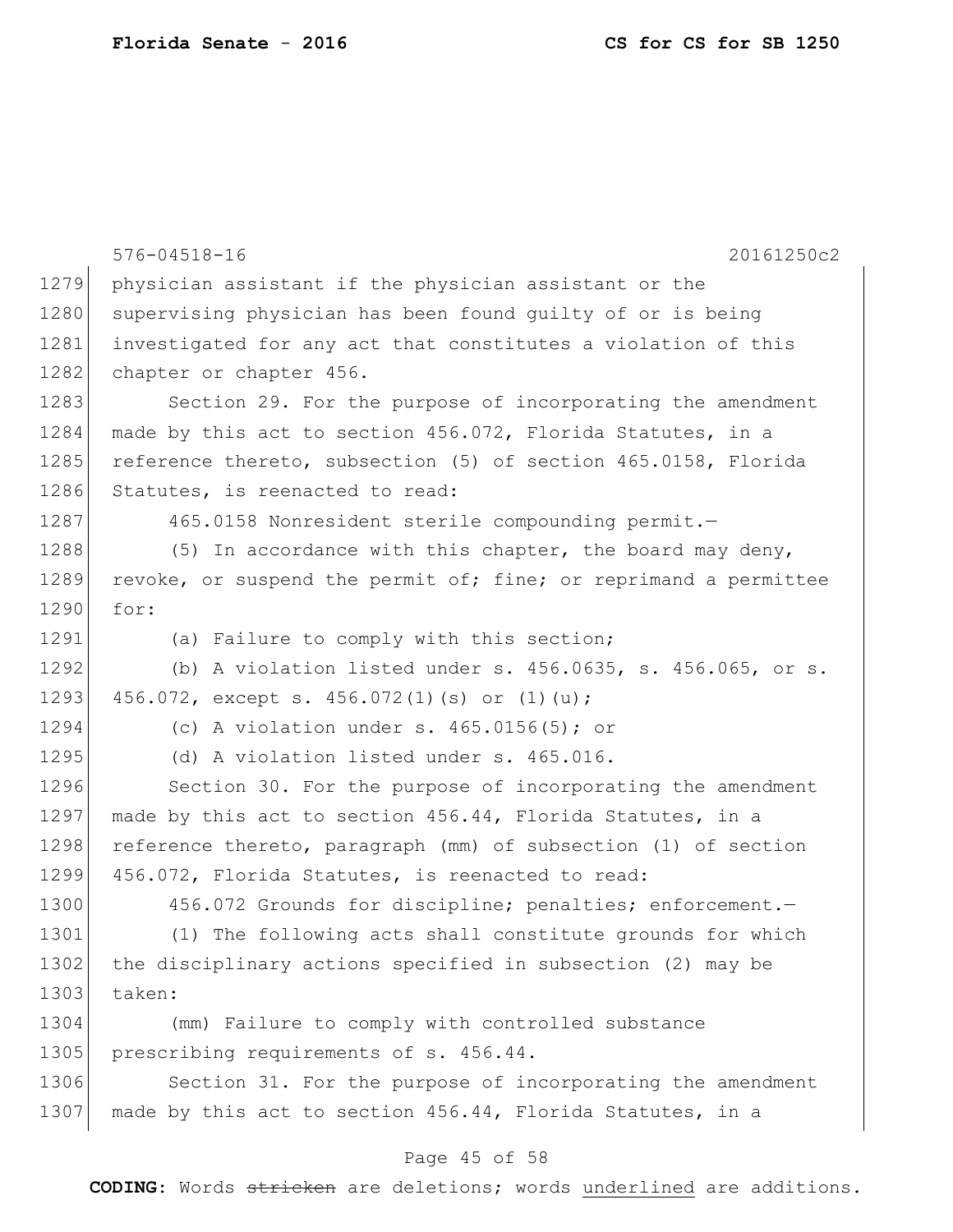576-04518-16 20161250c2 1308 reference thereto, section 466.02751, Florida Statutes, is 1309 reenacted to read: 1310 466.02751 Establishment of practitioner profile for 1311 designation as a controlled substance prescribing practitioner.— 1312 The Department of Health shall establish a practitioner profile 1313 for dentists licensed under this chapter for a practitioner's 1314 designation as a controlled substance prescribing practitioner 1315 as provided in s. 456.44. 1316 Section 32. For the purpose of incorporating the amendment 1317 made by this act to section 458.347, Florida Statutes, in a 1318 reference thereto, section 458.303, Florida Statutes, is 1319 reenacted to read: 1320 458.303 Provisions not applicable to other practitioners; 1321 exceptions, etc.-1322 (1) The provisions of ss. 458.301, 458.305, 458.307, 1323 458.309, 458.311, 458.313, 458.315, 458.317, 458.319, 458.321, 1324 458.327, 458.329, 458.331, 458.337, 458.339, 458.341, 458.343, 1325 458.345, 458.347, and this section shall have no application to: 1326 (a) Other duly licensed health care practitioners acting 1327 | within their scope of practice authorized by statute. 1328 (b) Any physician lawfully licensed in another state or 1329 territory or foreign country, when meeting duly licensed 1330 physicians of this state in consultation. 1331 (c) Commissioned medical officers of the Armed Forces of 1332 the United States and of the Public Health Service of the United 1333 States while on active duty and while acting within the scope of 1334 their military or public health responsibilities. 1335 (d) Any person while actually serving without salary or

### Page 46 of 58

1336 professional fees on the resident medical staff of a hospital in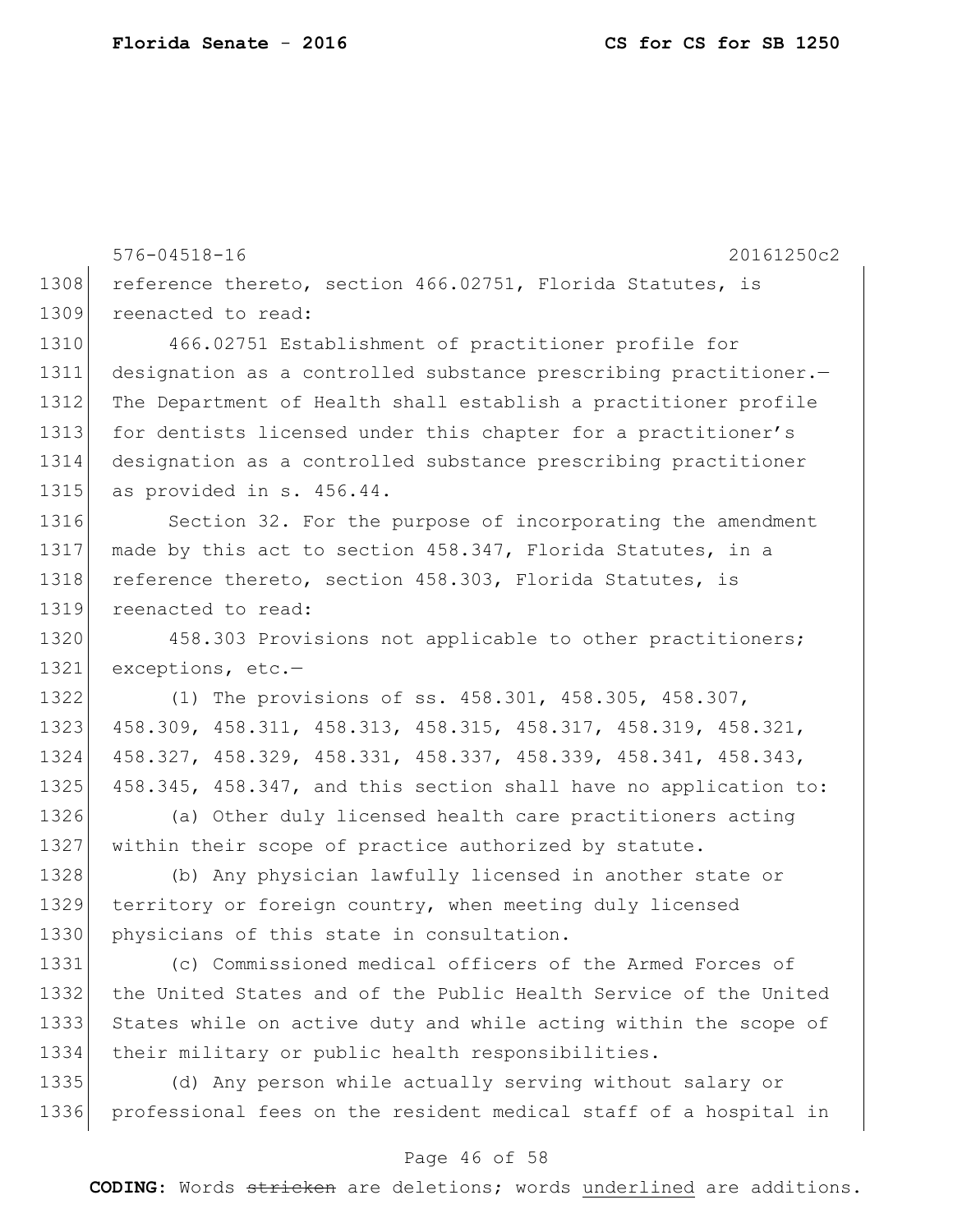576-04518-16 20161250c2 1337 this state, subject to the provisions of s. 458.321. 1338 (e) Any person furnishing medical assistance in case of an 1339 emergency. 1340 (f) The domestic administration of recognized family 1341 remedies. 1342 (g) The practice of the religious tenets of any church in 1343 this state. 1344 (h) Any person or manufacturer who, without the use of 1345 drugs or medicine, mechanically fits or sells lenses, artificial 1346 eyes or limbs, or other apparatus or appliances or is engaged in 1347 the mechanical examination of eyes for the purpose of 1348 constructing or adjusting spectacles, eyeglasses, or lenses. 1349 (2) Nothing in s. 458.301, s. 458.305, s. 458.307, s. 1350 458.309, s. 458.311, s. 458.313, s. 458.319, s. 458.321, s. 1351 458.327, s. 458.329, s. 458.331, s. 458.337, s. 458.339, s. 1352 458.341, s. 458.343, s. 458.345, s. 458.347, or this section 1353 shall be construed to prohibit any service rendered by a 1354 registered nurse or a licensed practical nurse, if such service 1355 is rendered under the direct supervision and control of a 1356 licensed physician who provides specific direction for any 1357 service to be performed and gives final approval to all services 1358 performed. Further, nothing in this or any other chapter shall 1359 be construed to prohibit any service rendered by a medical 1360 assistant in accordance with the provisions of s. 458.3485.

1361 Section 33. For the purpose of incorporating the amendment 1362 made by this act to section 458.347, Florida Statutes, in a 1363 reference thereto, paragraph (b) of subsection (7) of section 1364 458.3475, Florida Statutes, is reenacted to read: 1365 458.3475 Anesthesiologist assistants.-

### Page 47 of 58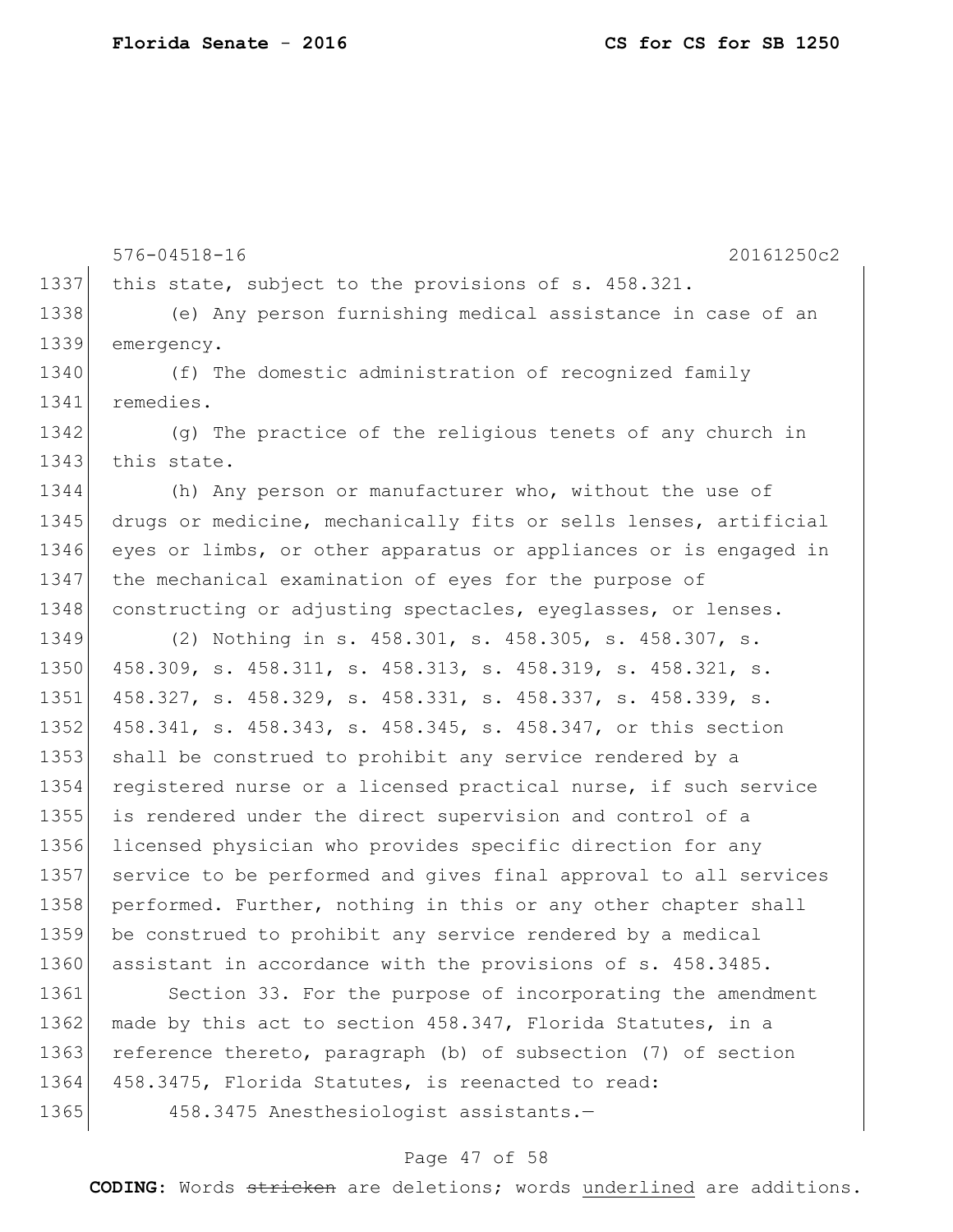576-04518-16 20161250c2 1366 (7) ANESTHESIOLOGIST AND ANESTHESIOLOGIST ASSISTANT TO 1367 ADVISE THE BOARD. 1368 (b) In addition to its other duties and responsibilities as 1369 prescribed by law, the board shall: 1370 1. Recommend to the department the licensure of 1371 anesthesiologist assistants. 1372 2. Develop all rules regulating the use of anesthesiologist 1373 assistants by qualified anesthesiologists under this chapter and 1374 chapter 459, except for rules relating to the formulary 1375 developed under s. 458.347(4)(f). The board shall also develop 1376 rules to ensure that the continuity of supervision is maintained 1377 in each practice setting. The boards shall consider adopting a 1378 proposed rule at the regularly scheduled meeting immediately 1379 following the submission of the proposed rule. A proposed rule 1380 may not be adopted by either board unless both boards have 1381 accepted and approved the identical language contained in the 1382 proposed rule. The language of all proposed rules must be 1383 approved by both boards pursuant to each respective board's 1384 guidelines and standards regarding the adoption of proposed 1385 rules. 1386 3. Address concerns and problems of practicing 1387 anesthesiologist assistants to improve safety in the clinical 1388 practices of licensed anesthesiologist assistants. 1389 Section 34. For the purpose of incorporating the amendment

1390 made by this act to section 458.347, Florida Statutes, in 1391 references thereto, paragraph (e) of subsection (4) and 1392 paragraph (c) of subsection (9) of section 459.022, Florida 1393 Statutes, are reenacted to read:

1394 459.022 Physician assistants.-

### Page 48 of 58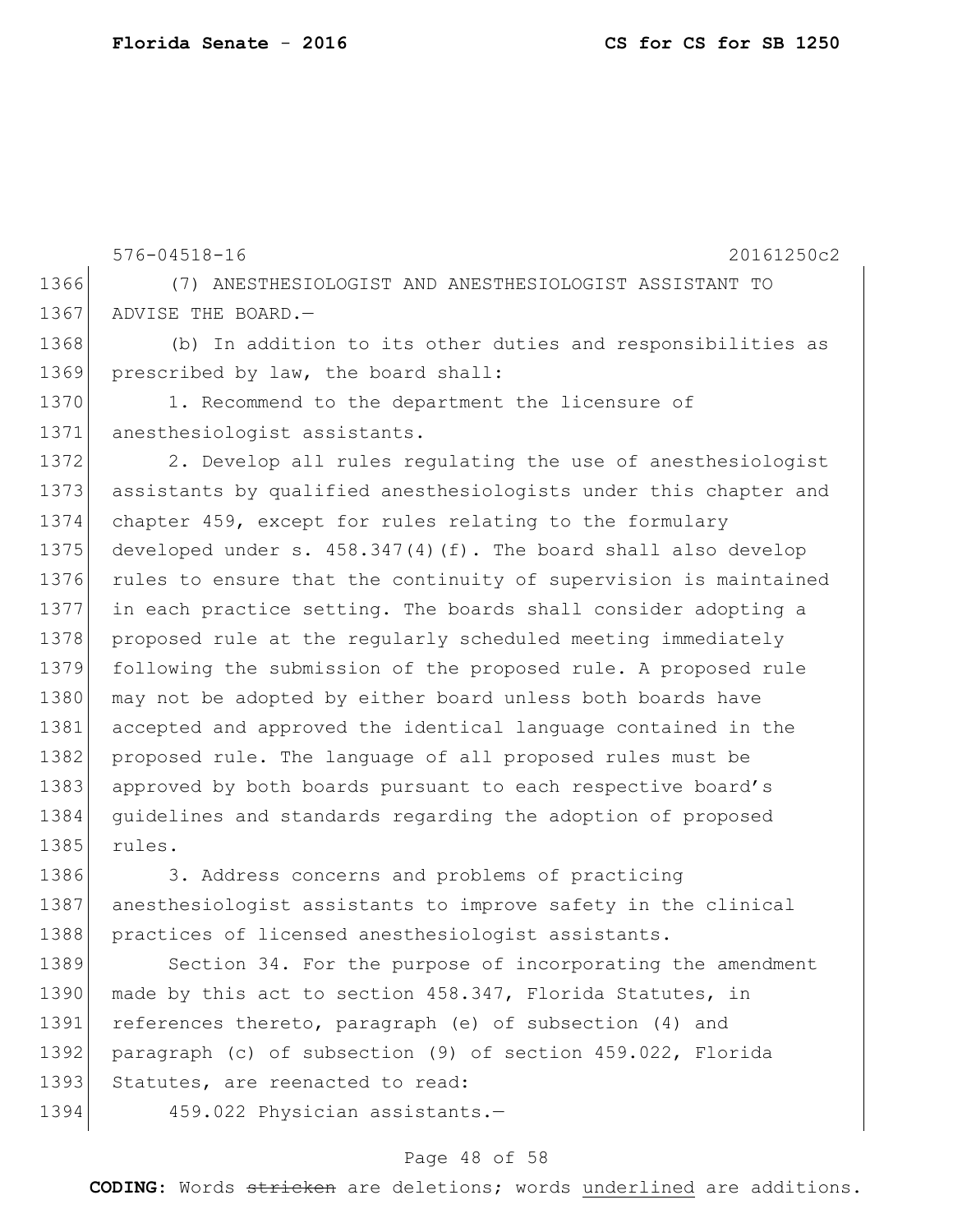576-04518-16 20161250c2 1395 (4) PERFORMANCE OF PHYSICIAN ASSISTANTS. 1396 (e) A supervisory physician may delegate to a fully 1397 licensed physician assistant the authority to prescribe or 1398 dispense any medication used in the supervisory physician's 1399 practice unless such medication is listed on the formulary 1400 created pursuant to s. 458.347. A fully licensed physician 1401 assistant may only prescribe or dispense such medication under 1402 the following circumstances: 1403 1. A physician assistant must clearly identify to the 1404 patient that she or he is a physician assistant. Furthermore, 1405 the physician assistant must inform the patient that the patient 1406 has the right to see the physician prior to any prescription 1407 being prescribed or dispensed by the physician assistant. 1408 2. The supervisory physician must notify the department of 1409 her or his intent to delegate, on a department-approved form, 1410 before delegating such authority and notify the department of 1411 any change in prescriptive privileges of the physician 1412 assistant. Authority to dispense may be delegated only by a 1413 supervisory physician who is registered as a dispensing

1414 practitioner in compliance with s. 465.0276.

1415 3. The physician assistant must file with the department a 1416 signed affidavit that she or he has completed a minimum of 10 1417 continuing medical education hours in the specialty practice in 1418 which the physician assistant has prescriptive privileges with 1419 each licensure renewal application.

1420 4. The department may issue a prescriber number to the 1421 physician assistant granting authority for the prescribing of 1422 medicinal drugs authorized within this paragraph upon completion 1423 of the foregoing requirements. The physician assistant shall not

### Page 49 of 58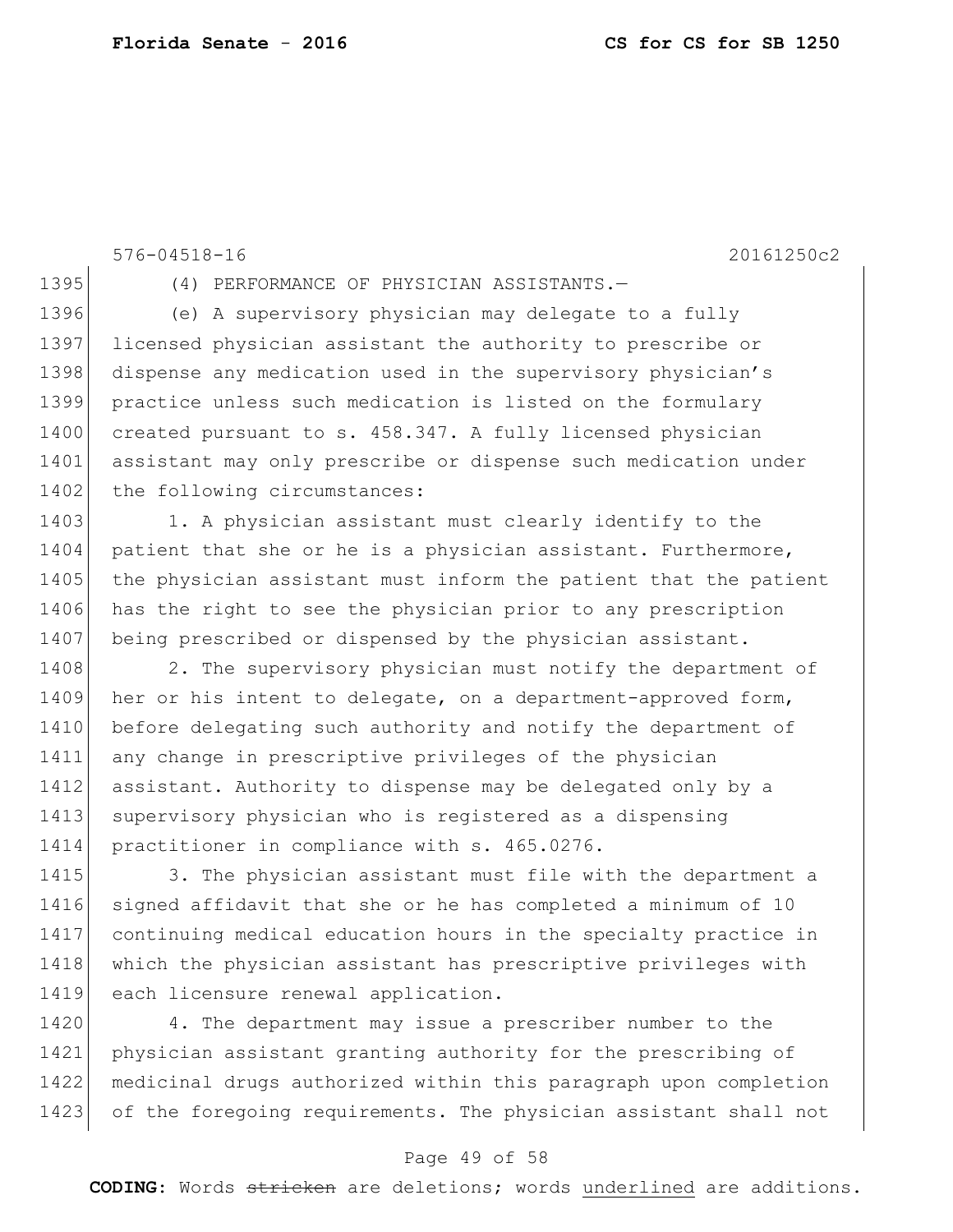576-04518-16 20161250c2 1424 be required to independently register pursuant to s. 465.0276. 1425 5. The prescription must be written in a form that complies 1426 with chapter 499 and must contain, in addition to the 1427 supervisory physician's name, address, and telephone number, the 1428 physician assistant's prescriber number. Unless it is a drug or 1429 drug sample dispensed by the physician assistant, the 1430 prescription must be filled in a pharmacy permitted under 1431 chapter 465, and must be dispensed in that pharmacy by a 1432 pharmacist licensed under chapter 465. The appearance of the 1433 prescriber number creates a presumption that the physician 1434 assistant is authorized to prescribe the medicinal drug and the 1435 prescription is valid. 1436 6. The physician assistant must note the prescription or 1437 dispensing of medication in the appropriate medical record. 1438 (9) COUNCIL ON PHYSICIAN ASSISTANTS.—The Council on 1439 Physician Assistants is created within the department. 1440 (c) The council shall: 1441 1. Recommend to the department the licensure of physician 1442 assistants. 1443 2. Develop all rules regulating the use of physician 1444 assistants by physicians under chapter 458 and this chapter, 1445 except for rules relating to the formulary developed under s. 1446 458.347. The council shall also develop rules to ensure that the 1447 continuity of supervision is maintained in each practice 1448 setting. The boards shall consider adopting a proposed rule 1449 developed by the council at the regularly scheduled meeting 1450 immediately following the submission of the proposed rule by the

1451 council. A proposed rule submitted by the council may not be 1452 adopted by either board unless both boards have accepted and

### Page 50 of 58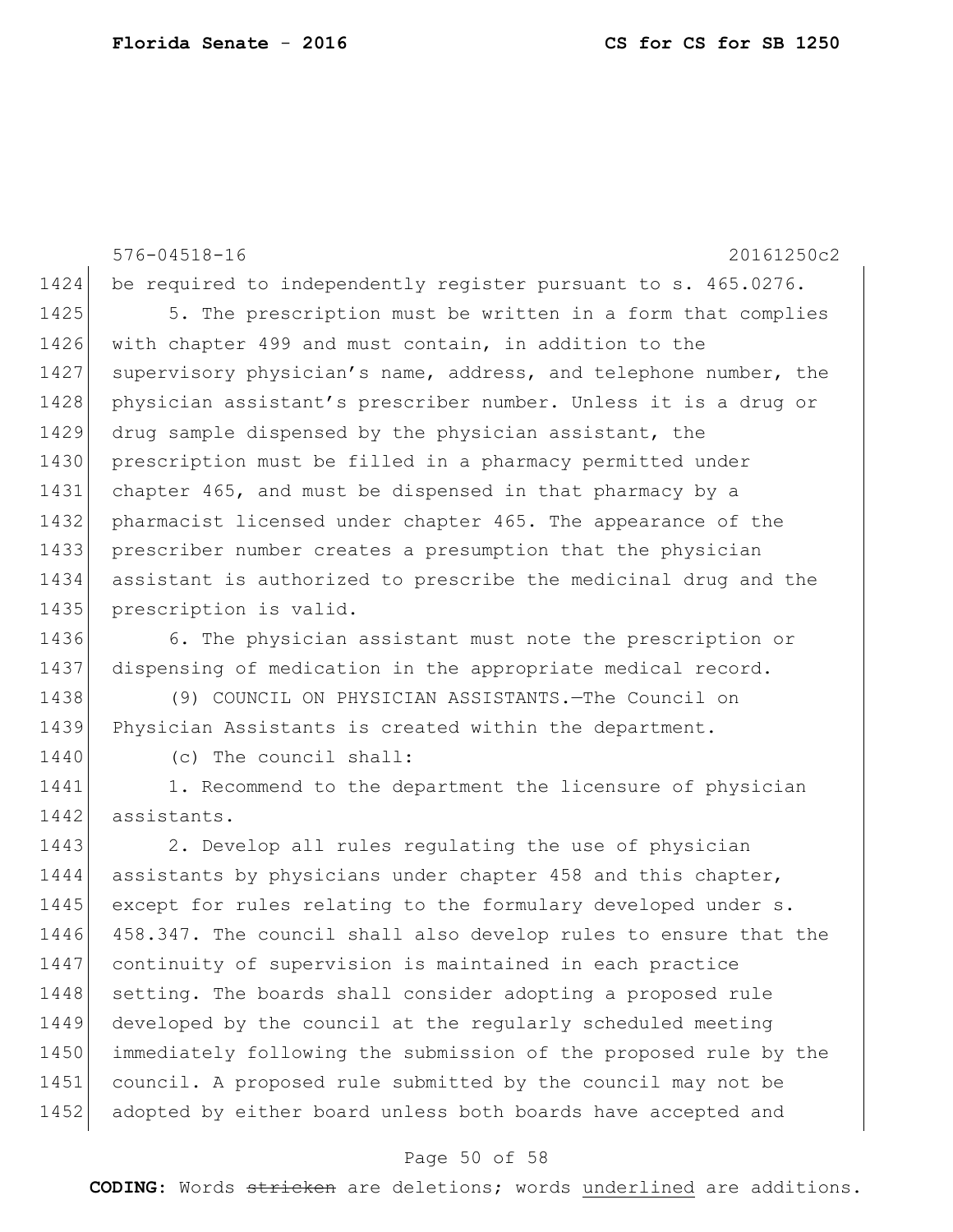|      | $576 - 04518 - 16$<br>20161250c2                                  |
|------|-------------------------------------------------------------------|
| 1453 | approved the identical language contained in the proposed rule.   |
| 1454 | The language of all proposed rules submitted by the council must  |
| 1455 | be approved by both boards pursuant to each respective board's    |
| 1456 | quidelines and standards regarding the adoption of proposed       |
| 1457 | rules. If either board rejects the council's proposed rule, that  |
| 1458 | board must specify its objection to the council with              |
| 1459 | particularity and include any recommendations it may have for     |
| 1460 | the modification of the proposed rule.                            |
| 1461 | 3. Make recommendations to the boards regarding all matters       |
| 1462 | relating to physician assistants.                                 |
| 1463 | 4. Address concerns and problems of practicing physician          |
| 1464 | assistants in order to improve safety in the clinical practices   |
| 1465 | of licensed physician assistants.                                 |
| 1466 | Section 35. For the purpose of incorporating the amendment        |
| 1467 | made by this act to section 458.347, Florida Statutes, in a       |
| 1468 | reference thereto, paragraph (b) of subsection (7) of section     |
| 1469 | 459.023, Florida Statutes, is reenacted to read:                  |
| 1470 | 459.023 Anesthesiologist assistants.-                             |
| 1471 | (7) ANESTHESIOLOGIST AND ANESTHESIOLOGIST ASSISTANT TO            |
| 1472 | ADVISE THE BOARD.-                                                |
| 1473 | (b) In addition to its other duties and responsibilities as       |
| 1474 | prescribed by law, the board shall:                               |
| 1475 | 1. Recommend to the department the licensure of                   |
| 1476 | anesthesiologist assistants.                                      |
| 1477 | 2. Develop all rules regulating the use of anesthesiologist       |
| 1478 | assistants by qualified anesthesiologists under this chapter and  |
| 1479 | chapter 458, except for rules relating to the formulary           |
| 1480 | developed under $s. 458.347(4)$ (f). The board shall also develop |
| 1481 | rules to ensure that the continuity of supervision is maintained  |

# Page 51 of 58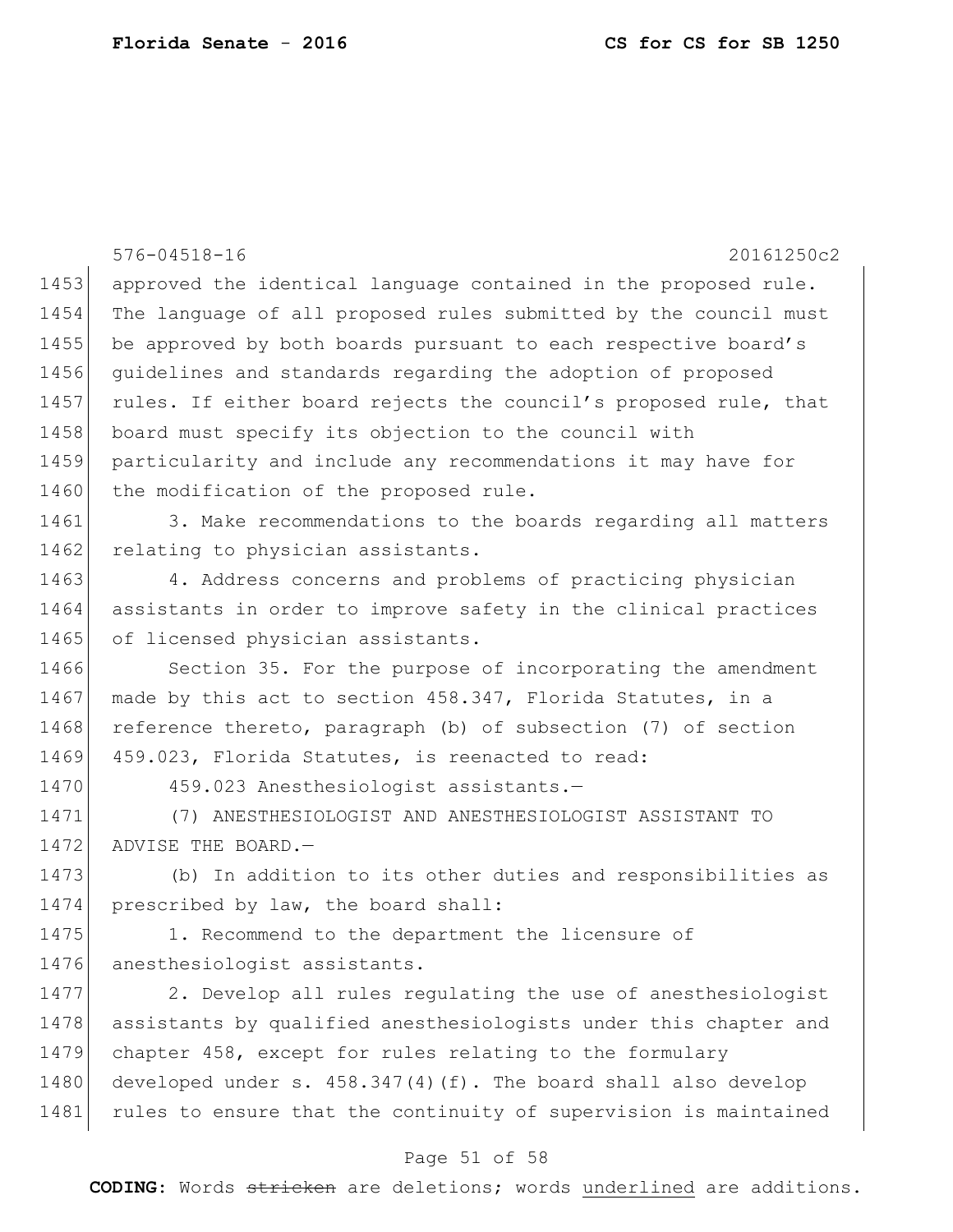|      | $576 - 04518 - 16$<br>20161250c2                                 |
|------|------------------------------------------------------------------|
| 1482 | in each practice setting. The boards shall consider adopting a   |
| 1483 | proposed rule at the regularly scheduled meeting immediately     |
| 1484 | following the submission of the proposed rule. A proposed rule   |
| 1485 | may not be adopted by either board unless both boards have       |
| 1486 | accepted and approved the identical language contained in the    |
| 1487 | proposed rule. The language of all proposed rules must be        |
| 1488 | approved by both boards pursuant to each respective board's      |
| 1489 | quidelines and standards regarding the adoption of proposed      |
| 1490 | rules.                                                           |
| 1491 | 3. Address concerns and problems of practicing                   |
| 1492 | anesthesiologist assistants to improve safety in the clinical    |
| 1493 | practices of licensed anesthesiologist assistants.               |
| 1494 | Section 36. For the purpose of incorporating the amendment       |
| 1495 | made by this act to section 464.012, Florida Statutes, in a      |
| 1496 | reference thereto, paragraph (a) of subsection (1) of section    |
| 1497 | 456.041, Florida Statutes, is reenacted to read:                 |
| 1498 | 456.041 Practitioner profile; creation.-                         |
| 1499 | (1) (a) The Department of Health shall compile the               |
| 1500 | information submitted pursuant to s. 456.039 into a practitioner |
| 1501 | profile of the applicant submitting the information, except that |
| 1502 | the Department of Health shall develop a format to compile       |
| 1503 | uniformly any information submitted under $s. 456.039(4)$ (b).   |
| 1504 | Beginning July 1, 2001, the Department of Health may compile the |
| 1505 | information submitted pursuant to s. 456.0391 into a             |
| 1506 | practitioner profile of the applicant submitting the             |
| 1507 | information. The protocol submitted pursuant to s. 464.012(3)    |
| 1508 | must be included in the practitioner profile of the advanced     |
| 1509 | registered nurse practitioner.                                   |
|      |                                                                  |

1510 Section 37. For the purpose of incorporating the amendment

# Page 52 of 58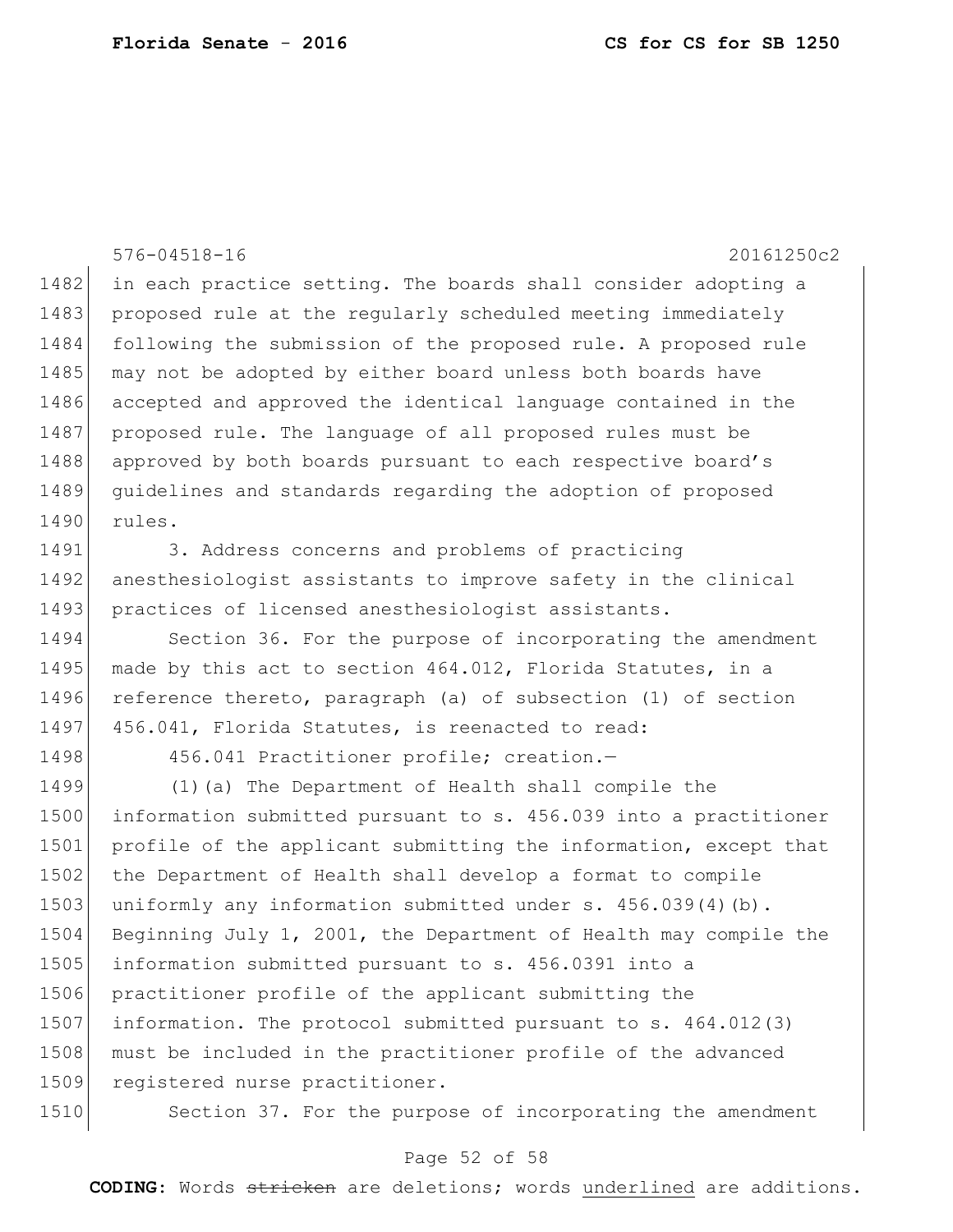576-04518-16 20161250c2 1511 made by this act to section 464.012, Florida Statutes, in 1512 references thereto, subsections (1) and (2) of section 458.348, 1513 Florida Statutes, are reenacted to read: 1514 458.348 Formal supervisory relationships, standing orders, 1515 and established protocols; notice; standards.-1516 (1) NOTICE.— 1517 (a) When a physician enters into a formal supervisory 1518 relationship or standing orders with an emergency medical 1519 technician or paramedic licensed pursuant to s. 401.27, which 1520 relationship or orders contemplate the performance of medical 1521 acts, or when a physician enters into an established protocol 1522 with an advanced registered nurse practitioner, which protocol 1523 contemplates the performance of medical acts identified and 1524 approved by the joint committee pursuant to s. 464.003(2) or 1525 acts set forth in s.  $464.012(3)$  and  $(4)$ , the physician shall 1526 submit notice to the board. The notice shall contain a statement 1527 in substantially the following form: 1528 I, ... (name and professional license number of

1529 physician)..., of ...(address of physician)... have hereby 1530 entered into a formal supervisory relationship, standing orders, 1531 or an established protocol with ... (number of persons)... 1532 emergency medical technician(s), ... (number of persons)... 1533 paramedic(s), or ...(number of persons)... advanced registered 1534 nurse practitioner(s).

 (b) Notice shall be filed within 30 days of entering into the relationship, orders, or protocol. Notice also shall be provided within 30 days after the physician has terminated any 1538 such relationship, orders, or protocol.

1539 (2) ESTABLISHMENT OF STANDARDS BY JOINT COMMITTEE.—The

### Page 53 of 58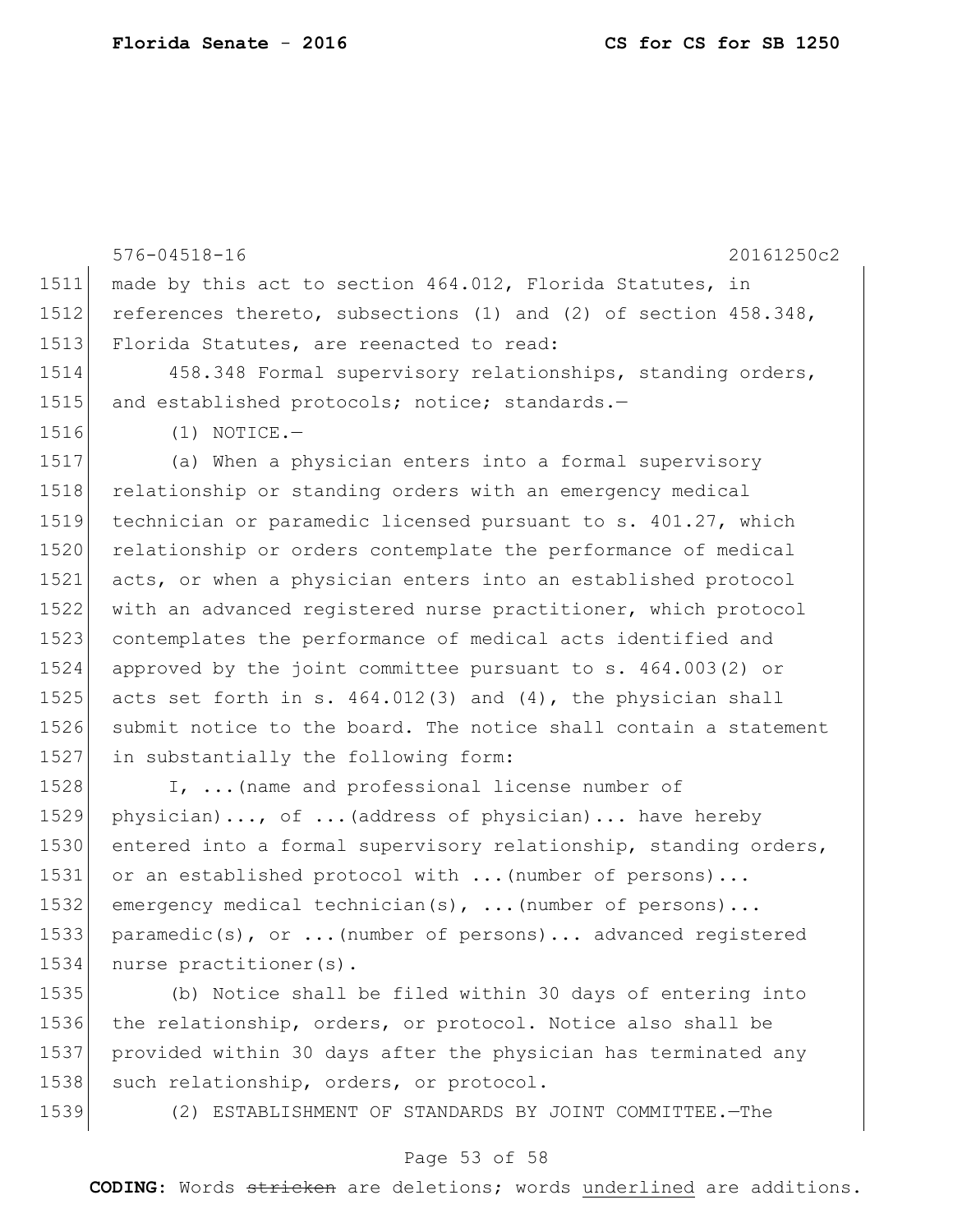576-04518-16 20161250c2 1540 joint committee created under s. 464.003(2) shall determine minimum standards for the content of established protocols 1542 pursuant to which an advanced registered nurse practitioner may 1543 perform medical acts identified and approved by the joint committee pursuant to s. 464.003(2) or acts set forth in s. 464.012(3) and (4) and shall determine minimum standards for supervision of such acts by the physician, unless the joint committee determines that any act set forth in s. 464.012(3) or (4) is not a medical act. Such standards shall be based on risk to the patient and acceptable standards of medical care and 1550 shall take into account the special problems of medically underserved areas. The standards developed by the joint committee shall be adopted as rules by the Board of Nursing and 1553 the Board of Medicine for purposes of carrying out their responsibilities pursuant to part I of chapter 464 and this chapter, respectively, but neither board shall have disciplinary powers over the licensees of the other board.

1557 Section 38. For the purpose of incorporating the amendment 1558 made by this act to section 464.013, Florida Statutes, in a 1559 reference thereto, subsection (7) of section 464.0205, Florida 1560 Statutes, is reenacted to read:

1561 464.0205 Retired volunteer nurse certificate.

1562 (7) The retired volunteer nurse certificate shall be valid 1563 for 2 years, and a certificateholder may reapply for a 1564 certificate so long as the certificateholder continues to meet 1565 the eligibility requirements of this section. Any legislatively 1566 mandated continuing education on specific topics must be 1567 completed by the certificateholder prior to renewal; otherwise, 1568 the provisions of s. 464.013 do not apply.

### Page 54 of 58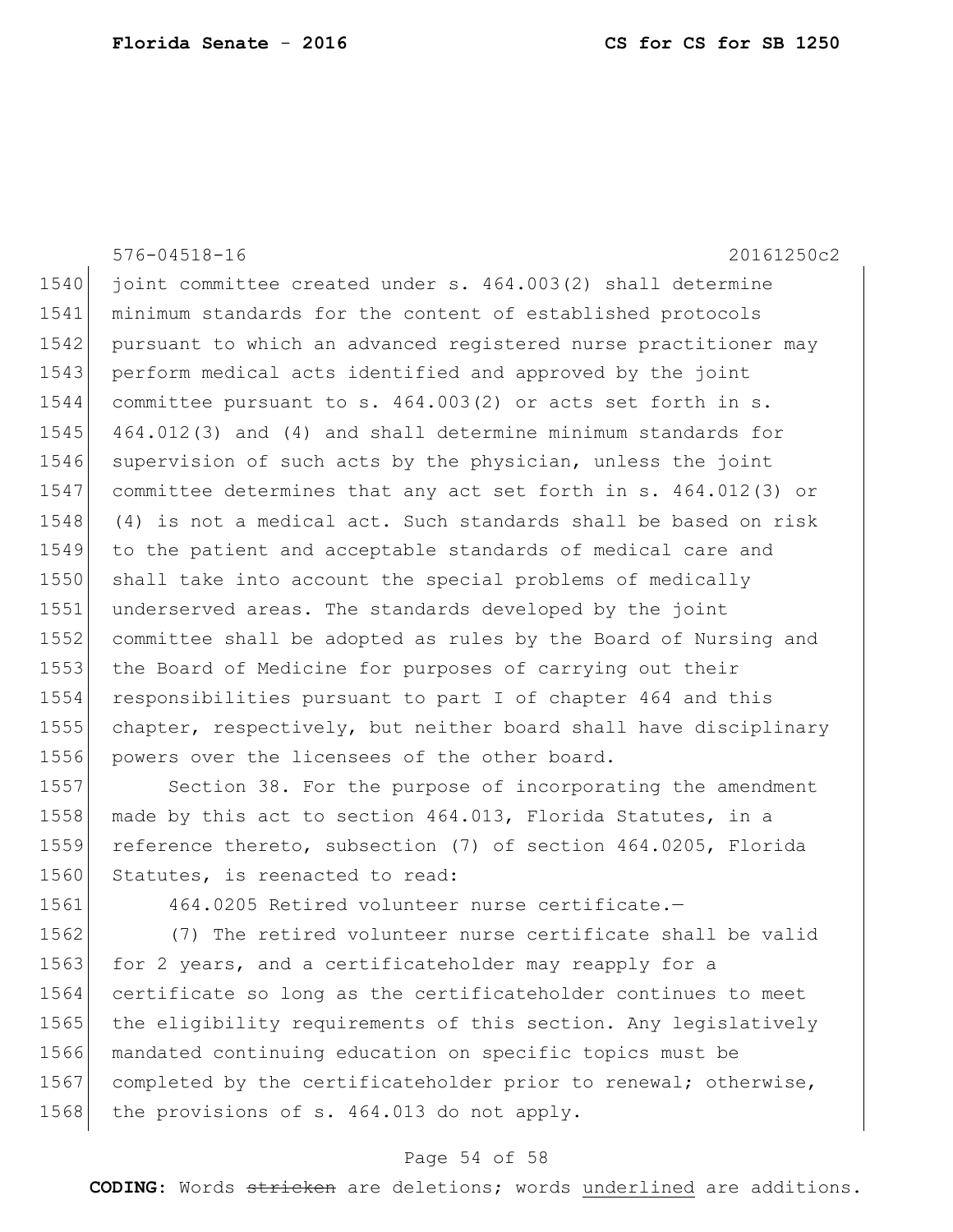576-04518-16 20161250c2 1569 Section 39. For the purpose of incorporating the amendment 1570 made by this act to section 464.018, Florida Statutes, in a 1571 reference thereto, subsection (11) of section 320.0848, Florida 1572 Statutes, is reenacted to read: 1573 320.0848 Persons who have disabilities; issuance of 1574 disabled parking permits; temporary permits; permits for certain 1575 providers of transportation services to persons who have 1576 disabilities.— 1577 (11) A violation of this section is grounds for 1578 disciplinary action under s. 458.331, s. 459.015, s. 460.413, s. 1579 461.013, s. 463.016, or s. 464.018, as applicable. 1580 Section 40. For the purpose of incorporating the amendment 1581 made by this act to section 464.018, Florida Statutes, in a 1582 reference thereto, subsection (2) of section 464.008, Florida 1583 Statutes, is reenacted to read: 1584 464.008 Licensure by examination.-1585 (2) Each applicant who passes the examination and provides 1586 proof of meeting the educational requirements specified in 1587 subsection (1) shall, unless denied pursuant to s. 464.018, be 1588 entitled to licensure as a registered professional nurse or a 1589 licensed practical nurse, whichever is applicable. 1590 Section 41. For the purpose of incorporating the amendment 1591 made by this act to section 464.018, Florida Statutes, in a 1592 reference thereto, subsection (5) of section 464.009, Florida 1593 Statutes, is reenacted to read: 1594 464.009 Licensure by endorsement. 1595 (5) The department shall not issue a license by endorsement 1596 to any applicant who is under investigation in another state, 1597 jurisdiction, or territory of the United States for an act which

#### Page 55 of 58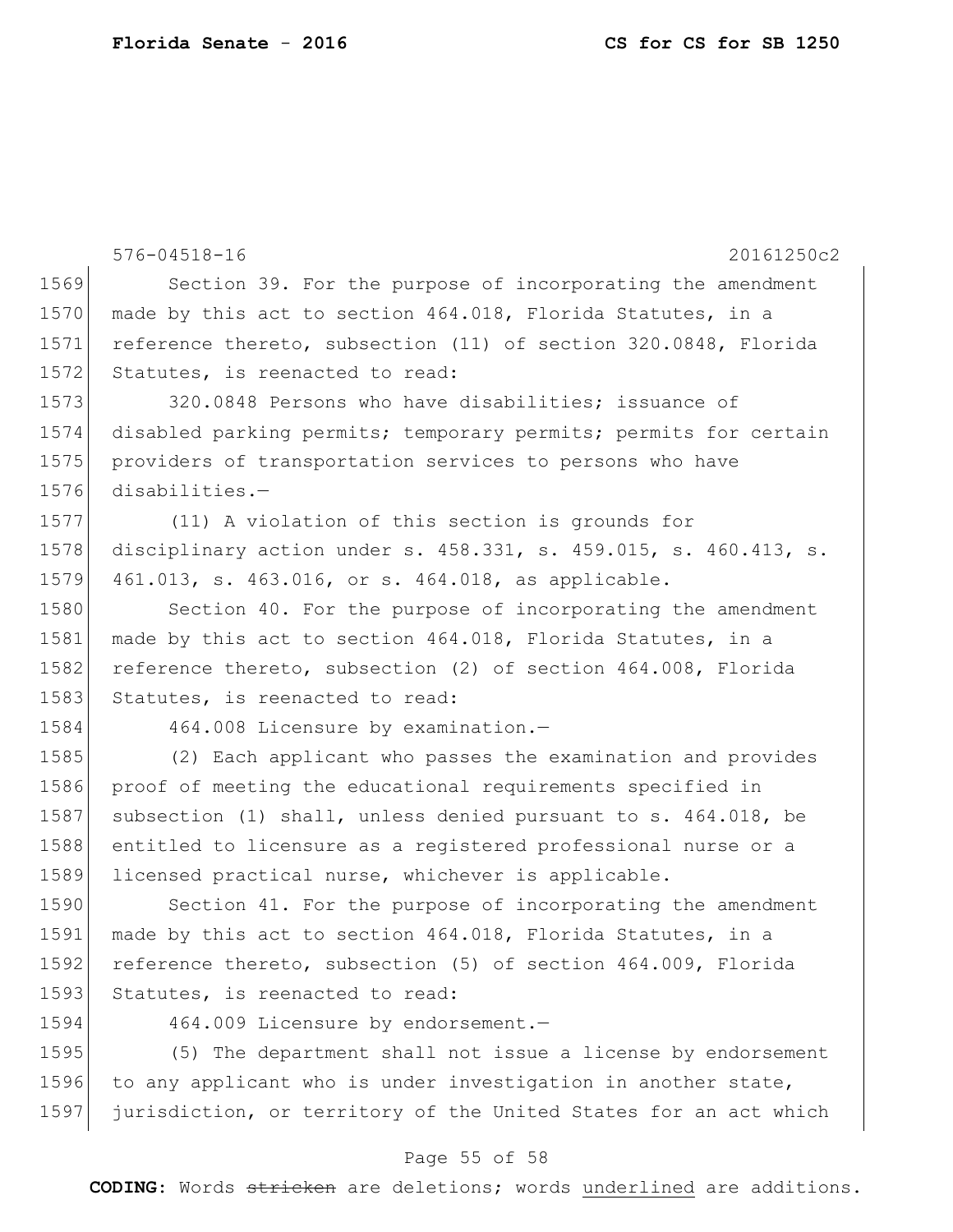576-04518-16 20161250c2 1598 would constitute a violation of this part or chapter 456 until 1599 such time as the investigation is complete, at which time the 1600 provisions of s. 464.018 shall apply. 1601 Section 42. For the purpose of incorporating the amendment 1602 made by this act to section 464.018, Florida Statutes, in 1603 references thereto, paragraph (b) of subsection  $(1)$ , subsection 1604 (3), and paragraph (b) of subsection (4) of section 464.0205, 1605 Florida Statutes, are reenacted to read: 1606 464.0205 Retired volunteer nurse certificate. 1607 (1) Any retired practical or registered nurse desiring to 1608 serve indigent, underserved, or critical need populations in 1609 this state may apply to the department for a retired volunteer 1610 nurse certificate by providing: 1611 (b) Verification that the applicant had been licensed to 1612 practice nursing in any jurisdiction in the United States for at 1613 least 10 years, had retired or plans to retire, intends to 1614 practice nursing only pursuant to the limitations provided by 1615 the retired volunteer nurse certificate, and has not committed 1616 any act that would constitute a violation under s. 464.018(1). 1617 (3) The board may deny a retired volunteer nurse 1618 certificate to any applicant who has committed, or who is under 1619 investigation or prosecution for, any act that would constitute 1620 a ground for disciplinary action under s. 464.018. 1621 (4) A retired volunteer nurse receiving certification from 1622 the board shall: 1623 (b) Comply with the minimum standards of practice for

1624 nurses and be subject to disciplinary action for violations of 1625 s. 464.018, except that the scope of practice for certified 1626 volunteers shall be limited to primary and preventive health

### Page 56 of 58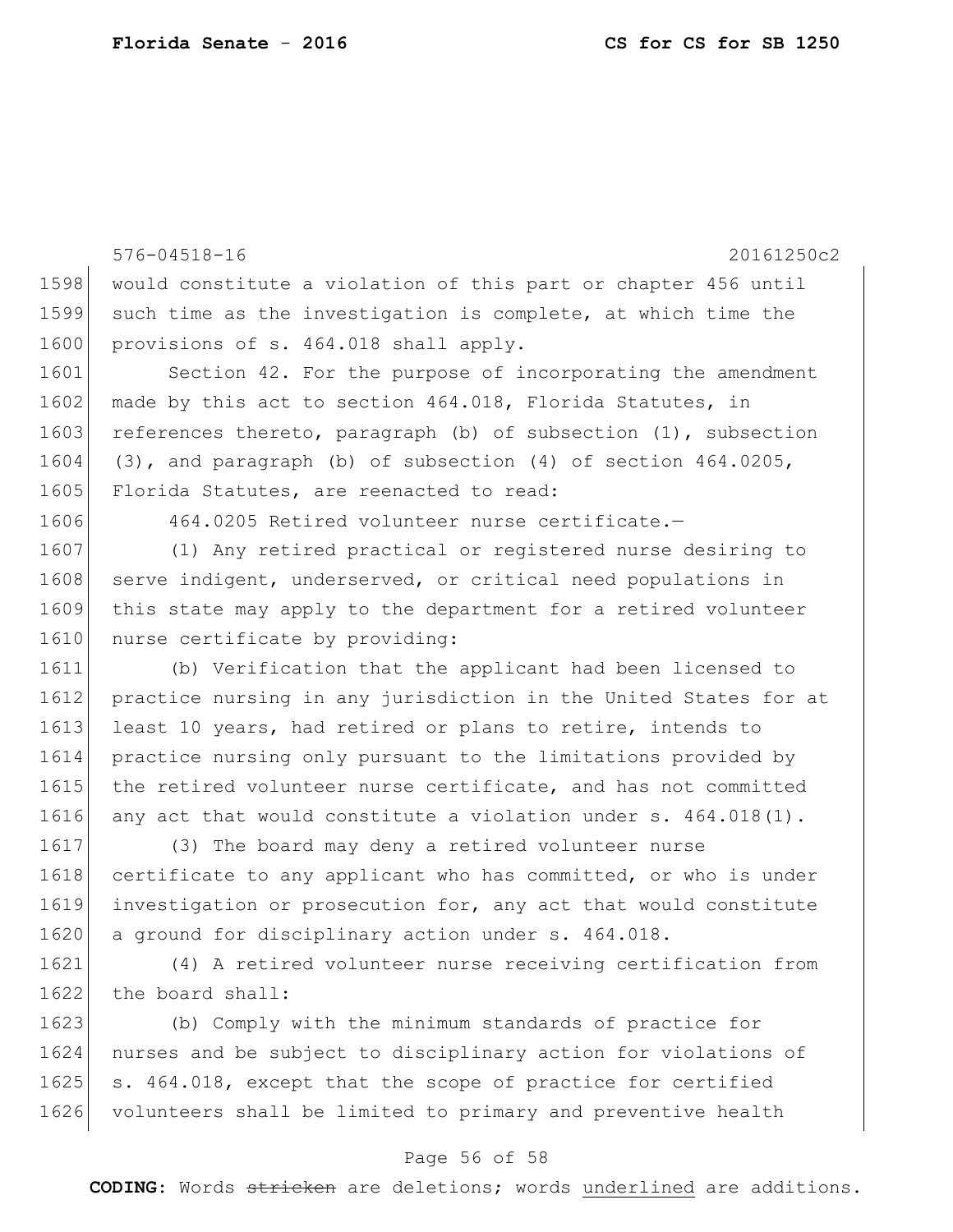576-04518-16 20161250c2 1627 care, or as further defined by board rule. 1628 Section 43. For the purpose of incorporating the amendment 1629 made by this act to section 893.02, Florida Statutes, in a 1630 reference thereto, section 775.051, Florida Statutes, is 1631 reenacted to read: 1632 775.051 Voluntary intoxication; not a defense; evidence not 1633 admissible for certain purposes; exception.-Voluntary 1634 intoxication resulting from the consumption, injection, or other 1635 use of alcohol or other controlled substance as described in 1636 chapter 893 is not a defense to any offense proscribed by law. 1637 Evidence of a defendant's voluntary intoxication is not 1638 admissible to show that the defendant lacked the specific intent 1639 to commit an offense and is not admissible to show that the 1640 defendant was insane at the time of the offense, except when the 1641 consumption, injection, or use of a controlled substance under 1642 chapter 893 was pursuant to a lawful prescription issued to the 1643 defendant by a practitioner as defined in s. 893.02. 1644 Section 44. For the purpose of incorporating the amendment 1645 made by this act to section 948.03, Florida Statutes, in a 1646 reference thereto, paragraph (a) of subsection (3) of section 1647 944.17, Florida Statutes, is reenacted to read:

1648 944.17 Commitments and classification; transfers.

1649 (3)(a) Notwithstanding the provisions of s. 948.03, only 1650 those persons who are convicted and sentenced in circuit court 1651 to a cumulative sentence of incarceration for 1 year or more, 1652 whether sentence is imposed in the same or separate circuits, 1653 may be received by the department into the state correctional 1654 system. Such persons shall be delivered to the custody of the 1655 department at such reception and classification centers as shall

### Page 57 of 58